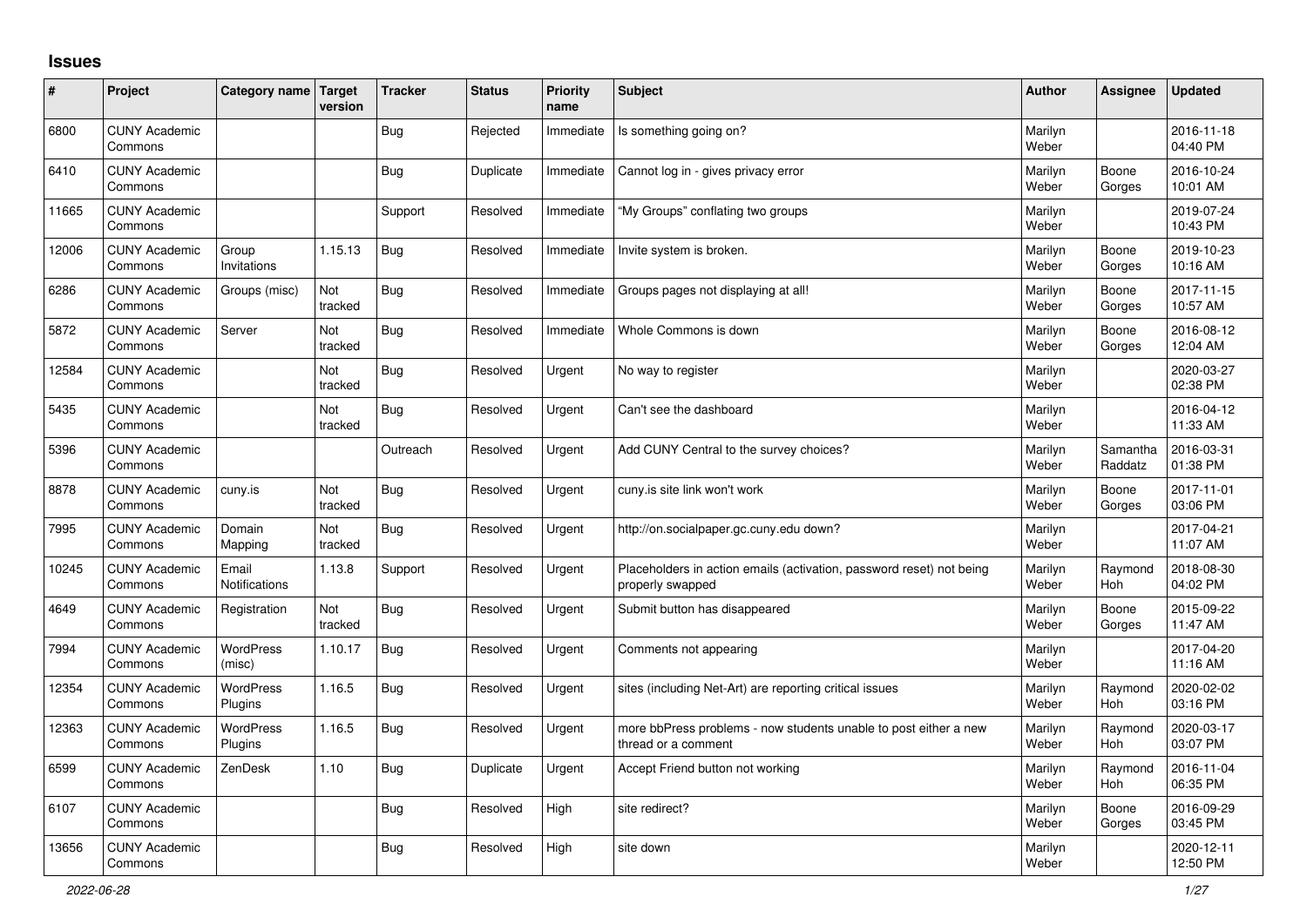| $\sharp$ | Project                         | Category name               | Target<br>version | <b>Tracker</b> | <b>Status</b> | <b>Priority</b><br>name | <b>Subject</b>                                                                        | <b>Author</b>    | Assignee         | <b>Updated</b>         |
|----------|---------------------------------|-----------------------------|-------------------|----------------|---------------|-------------------------|---------------------------------------------------------------------------------------|------------------|------------------|------------------------|
| 13633    | <b>CUNY Academic</b><br>Commons |                             | Not<br>tracked    | Bug            | Resolved      | High                    | PublicsLab site down                                                                  | Marilyn<br>Weber |                  | 2020-11-30<br>02:01 PM |
| 15685    | <b>CUNY Academic</b><br>Commons |                             |                   | Support        | New           | High                    | problem with chrome?                                                                  | Marilyn<br>Weber |                  | 2022-04-25<br>03:40 PM |
| 9276     | <b>CUNY Academic</b><br>Commons |                             |                   | <b>Bug</b>     | Resolved      | High                    | problem adding a member to a group - wrong username?                                  | Marilyn<br>Weber |                  | 2018-02-25<br>12:47 PM |
| 12483    | <b>CUNY Academic</b><br>Commons |                             | 1.16.7            | <b>Bug</b>     | Resolved      | High                    | post error                                                                            | Marilyn<br>Weber |                  | 2020-02-28<br>02:44 PM |
| 14008    | <b>CUNY Academic</b><br>Commons |                             |                   | <b>Bug</b>     | Resolved      | High                    | invisible user                                                                        | Marilyn<br>Weber |                  | 2021-02-18<br>05:53 PM |
| 14799    | <b>CUNY Academic</b><br>Commons |                             | 1.18.19           | Support        | Resolved      | High                    | install the official Classic Widgets?                                                 | Marilyn<br>Weber |                  | 2021-09-22<br>02:17 PM |
| 13715    | <b>CUNY Academic</b><br>Commons |                             | Not<br>tracked    | <b>Bug</b>     | Resolved      | High                    | https://ulysses.commons.gc.cuny.edu down                                              | Marilyn<br>Weber |                  | 2020-12-22<br>03:02 PM |
| 15022    | <b>CUNY Academic</b><br>Commons |                             |                   | Support        | Rejected      | High                    | ArabStages                                                                            | Marilyn<br>Weber |                  | 2021-12-06<br>10:16 AM |
| 9768     | <b>CUNY Academic</b><br>Commons |                             | 1.13.2            | <b>Bug</b>     | Resolved      | High                    | search function on the Directory page                                                 | Marilyn<br>Weber | Boone<br>Gorges  | 2018-05-14<br>08:45 PM |
| 3417     | <b>CUNY Academic</b><br>Commons | <b>BuddyPress</b><br>(misc) | Not<br>tracked    | Bug            | Rejected      | High                    | copying two commons groups                                                            | Marilyn<br>Weber | Marilyn<br>Weber | 2014-11-05<br>09:56 AM |
| 2994     | <b>CUNY Academic</b><br>Commons | <b>BuddyPress</b><br>(misc) | 1.5.16            | Bug            | Resolved      | High                    | "My forums" link gives "page not found" error                                         | Marilyn<br>Weber | Boone<br>Gorges  | 2014-01-29<br>03:44 PM |
| 4734     | <b>CUNY Academic</b><br>Commons | <b>BuddyPress</b><br>Docs   | 1.8.13            | Bug            | Resolved      | High                    | Problems with "Create New Doc"                                                        | Marilyn<br>Weber | Boone<br>Gorges  | 2015-10-09<br>07:53 AM |
| 9828     | <b>CUNY Academic</b><br>Commons | Domain<br>Mapping           | 1.13.3            | Bug            | Resolved      | High                    | redirecting problem                                                                   | Marilyn<br>Weber | Raymond<br>Hoh   | 2018-05-24<br>02:39 PM |
| 4962     | <b>CUNY Academic</b><br>Commons | Events                      | 1.8.18            | Bug            | Resolved      | High                    | Problems with text entry field in the Events Calendar                                 | Marilyn<br>Weber | Raymond<br>Hoh   | 2015-12-01<br>06:57 PM |
| 13878    | <b>CUNY Academic</b><br>Commons | Group cloning               | 1.18.4            | Support        | Resolved      | High                    | When creating Group + Site and choosing 'Clone existing', cannot<br>advance to step 2 | Marilyn<br>Weber | Jeremy<br>Felt   | 2021-02-02<br>11:02 AM |
| 8917     | <b>CUNY Academic</b><br>Commons | <b>Group Files</b>          | 1.12.3            | Bug            | Resolved      | High                    | Files not downloading from Groups properly                                            | Marilyn<br>Weber | Boone<br>Gorges  | 2017-11-29<br>10:04 PM |
| 4657     | <b>CUNY Academic</b><br>Commons | Group Forums                | 1.8.18            | Bug            | Resolved      | High                    | Submit button disappears in new post mode in forum                                    | Marilyn<br>Weber | Raymond<br>Hoh   | 2015-12-01<br>11:15 PM |
| 13227    | <b>CUNY Academic</b><br>Commons | Group Library               | 1.17.2            | <b>Bug</b>     | Resolved      | High                    | folder not appearing in library                                                       | Marilyn<br>Weber |                  | 2020-08-21<br>04:22 PM |
| 13675    | <b>CUNY Academic</b><br>Commons | Group Library               | 1.18.1            | Bug            | Resolved      | High                    | broken Library                                                                        | Marilyn<br>Weber |                  | 2020-12-09<br>05:02 PM |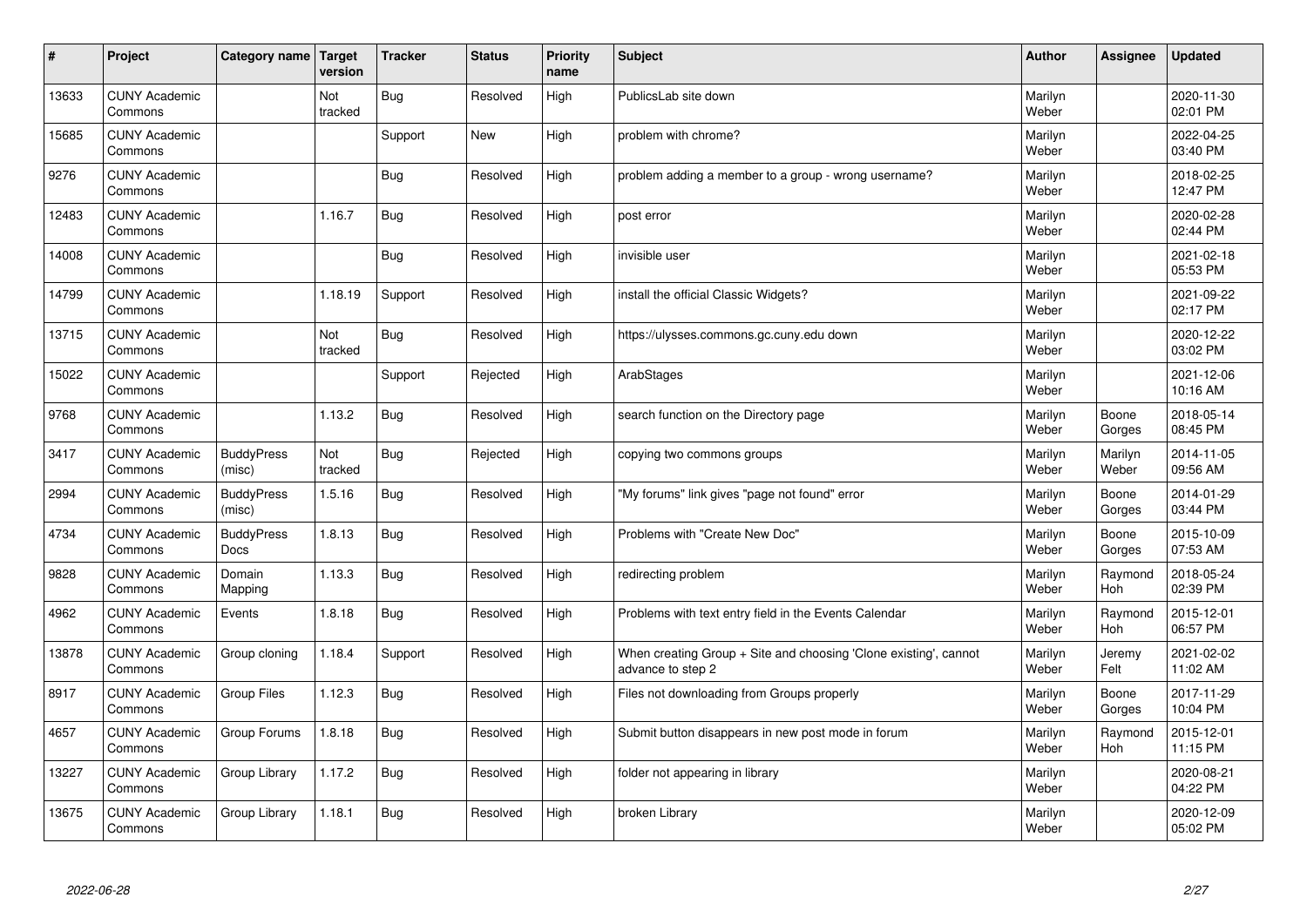| $\sharp$ | Project                         | <b>Category name</b>              | Target<br>version | <b>Tracker</b> | <b>Status</b> | <b>Priority</b><br>name | <b>Subject</b>                                                                          | <b>Author</b>    | Assignee         | Updated                |
|----------|---------------------------------|-----------------------------------|-------------------|----------------|---------------|-------------------------|-----------------------------------------------------------------------------------------|------------------|------------------|------------------------|
| 13173    | <b>CUNY Academic</b><br>Commons | Group Library                     | 1.17.1            | Support        | Resolved      | High                    | all uploads to the library are silent                                                   | Marilyn<br>Weber |                  | 2020-08-10<br>04:12 PM |
| 6039     | <b>CUNY Academic</b><br>Commons | Membership                        | 1.9.28            | Bug            | Resolved      | High                    | User cannot change her email                                                            | Marilyn<br>Weber |                  | 2016-09-19<br>03:03 PM |
| 4880     | <b>CUNY Academic</b><br>Commons | Password<br>Reset                 | Not<br>tracked    | Support        | Resolved      | High                    | CUNY Central person having password trouble                                             | Marilyn<br>Weber |                  | 2015-11-10<br>12:40 PM |
| 6101     | <b>CUNY Academic</b><br>Commons | <b>Public Portfolio</b>           |                   | <b>Bug</b>     | Resolved      | High                    | Profile update problems                                                                 | Marilyn<br>Weber | Boone<br>Gorges  | 2016-12-01<br>03:50 PM |
| 3593     | <b>CUNY Academic</b><br>Commons | Registration                      | 1.7.2             | <b>Bug</b>     | Resolved      | High                    | registration problems                                                                   | Marilyn<br>Weber | Boone<br>Gorges  | 2014-11-01<br>02:57 PM |
| 14526    | <b>CUNY Academic</b><br>Commons | Registration                      | 1.18.12           | Bug            | Resolved      | High                    | registration interface won't show a space to enter nonCUNY code                         | Marilyn<br>Weber |                  | 2021-06-03<br>04:02 PM |
| 7684     | <b>CUNY Academic</b><br>Commons | Reply By Email                    | 1.10.12           | <b>Bug</b>     | Resolved      | High                    | trying to post too often error                                                          | Marilyn<br>Weber | Raymond<br>Hoh   | 2017-02-28<br>12:43 PM |
| 8934     | <b>CUNY Academic</b><br>Commons | Reply By Email                    | 1.12.4            | Support        | Resolved      | High                    | RBE "could not post" email should have info about attempted From<br>address             | Marilyn<br>Weber | Raymond<br>Hoh   | 2017-12-12<br>11:25 AM |
| 3530     | <b>CUNY Academic</b><br>Commons | Server                            | Not<br>tracked    | Bug            | Resolved      | High                    | Commons running very slowly/ "connection lost"                                          | Marilyn<br>Weber | <b>Matt Gold</b> | 2014-10-08<br>09:34 AM |
| 12393    | <b>CUNY Academic</b><br>Commons | WordPress<br>(misc)               |                   | Support        | Resolved      | High                    | size limit for files                                                                    | Marilyn<br>Weber |                  | 2020-02-18<br>10:13 AM |
| 5713     | <b>CUNY Academic</b><br>Commons | WordPress<br>(misc)               | Not<br>tracked    | <b>Bug</b>     | Abandoned     | High                    | Site freezing                                                                           | Marilyn<br>Weber | Boone<br>Gorges  | 2017-11-15<br>10:58 AM |
| 7100     | <b>CUNY Academic</b><br>Commons | <b>WordPress</b><br>Plugins       | 1.10.5            | Bug            | Resolved      | High                    | Cincopa plugin problem                                                                  | Marilyn<br>Weber | Boone<br>Gorges  | 2016-12-19<br>10:32 AM |
| 8125     | <b>CUNY Academic</b><br>Commons | <b>WordPress</b><br><b>Themes</b> | 1.10.19           | Bug            | Resolved      | High                    | careerplan admin page failing to load with "currently unable to handle<br>this request" | Marilyn<br>Weber |                  | 2017-07-13<br>12:54 PM |
| 3121     | <b>CUNY Academic</b><br>Commons | <b>WordPress</b><br><b>Themes</b> | 1.5.21            | Bug            | Resolved      | High                    | Add Academica theme?                                                                    | Marilyn<br>Weber | Boone<br>Gorges  | 2014-03-24<br>11:04 AM |
| 4918     | <b>CUNY Academic</b><br>Commons | ZenDesk                           | Not<br>tracked    | <b>Bug</b>     | Resolved      | High                    | Re-directing Help Requests                                                              | Marilyn<br>Weber | Raymond<br>Hoh   | 2015-11-23<br>11:15 AM |
| 6602     | <b>CUNY Academic</b><br>Commons | ZenDesk                           | 1.10              | <b>Bug</b>     | Resolved      | High                    | Add Friend button not working                                                           | Marilyn<br>Weber | Raymond<br>Hoh   | 2016-11-04<br>12:14 PM |
| 8620     | <b>CUNY Academic</b><br>Commons | ZenDesk                           | 1.11.11           | Bug            | Resolved      | High                    | 'Send us a message" not working                                                         | Marilyn<br>Weber | Raymond<br>Hoh   | 2017-08-29<br>04:13 PM |
| 8464     | <b>CUNY Academic</b><br>Commons |                                   | Not<br>tracked    | Support        | Resolved      | Normal                  | WP UI                                                                                   | Marilyn<br>Weber |                  | 2017-10-11<br>11:23 AM |
| 9131     | <b>CUNY Academic</b><br>Commons |                                   |                   | Support        | Resolved      | Normal                  | webrecorder.io via Firefox                                                              | Marilyn<br>Weber |                  | 2018-01-29<br>11:11 AM |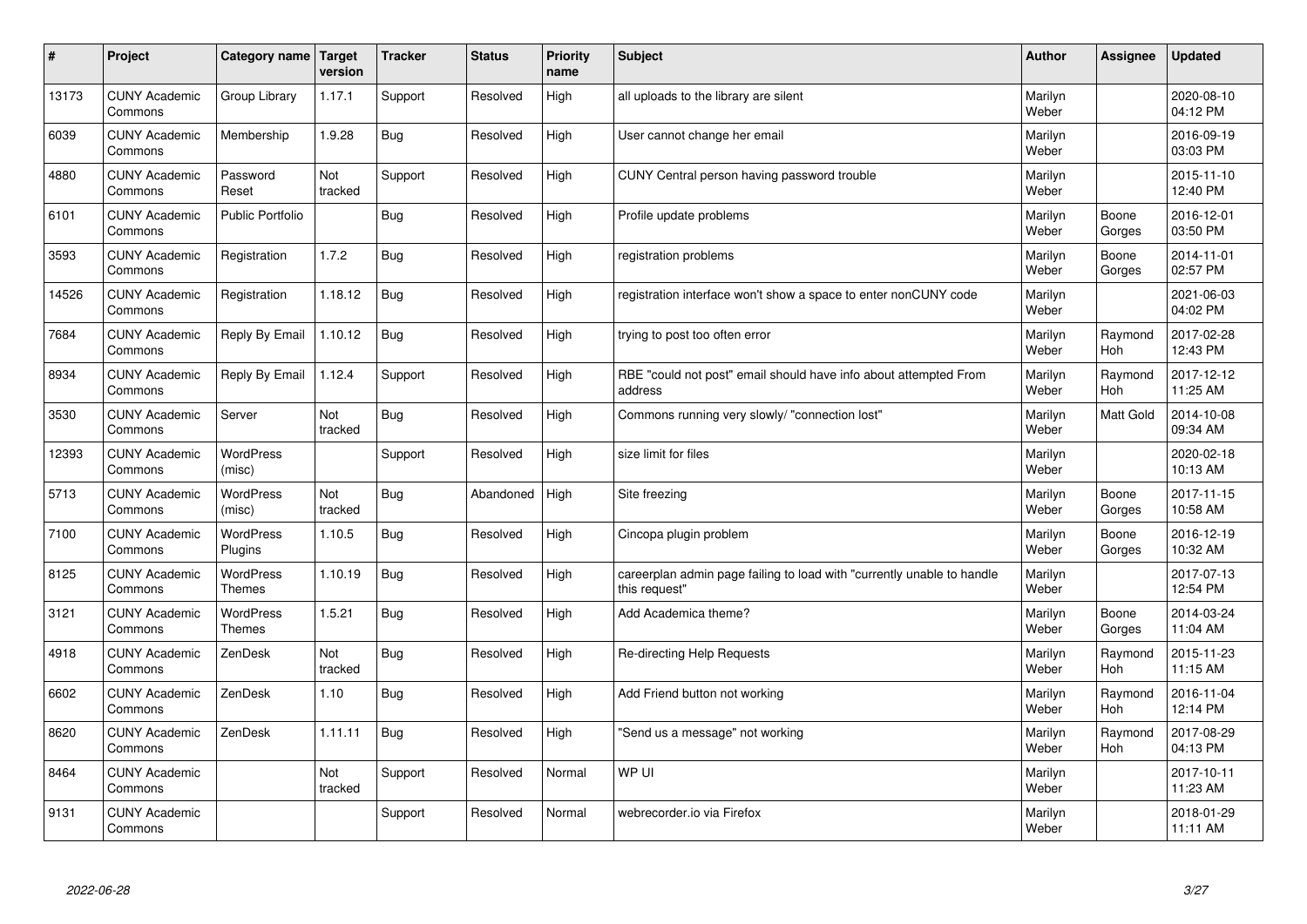| #     | Project                         | Category name   Target | version               | <b>Tracker</b> | <b>Status</b>        | <b>Priority</b><br>name | <b>Subject</b>                                          | <b>Author</b>    | Assignee        | <b>Updated</b>         |
|-------|---------------------------------|------------------------|-----------------------|----------------|----------------------|-------------------------|---------------------------------------------------------|------------------|-----------------|------------------------|
| 9133  | <b>CUNY Academic</b><br>Commons |                        |                       | Support        | Duplicate            | Normal                  | webrecorder.io                                          | Marilyn<br>Weber |                 | 2018-01-29<br>10:34 AM |
| 14389 | <b>CUNY Academic</b><br>Commons |                        |                       | Support        | Abandoned            | Normal                  | WebflowIO?                                              | Marilyn<br>Weber |                 | 2021-09-14<br>10:45 AM |
| 9470  | <b>CUNY Academic</b><br>Commons |                        |                       | Bug            | Resolved             | Normal                  | Users not appearing via "Add New"                       | Marilyn<br>Weber |                 | 2018-03-22<br>07:44 PM |
| 6866  | <b>CUNY Academic</b><br>Commons |                        | <b>Not</b><br>tracked | Support        | Resolved             | Normal                  | User would like to have her account deleted             | Marilyn<br>Weber | Matt Gold       | 2017-11-15<br>05:49 PM |
| 14718 | <b>CUNY Academic</b><br>Commons |                        | Not<br>tracked        | Support        | Resolved             | Normal                  | User wants to recover deleted account                   | Marilyn<br>Weber |                 | 2021-08-30<br>02:46 PM |
| 14784 | <b>CUNY Academic</b><br>Commons |                        |                       | Support        | Reporter<br>Feedback | Normal                  | User report of logo problem when using Customizer theme | Marilyn<br>Weber |                 | 2021-09-17<br>10:25 AM |
| 11915 | <b>CUNY Academic</b><br>Commons |                        | Not<br>tracked        | Support        | Resolved             | Normal                  | User not in list                                        | Marilyn<br>Weber |                 | 2019-10-28<br>10:13 AM |
| 7724  | <b>CUNY Academic</b><br>Commons |                        | Not<br>tracked        | Support        | Abandoned            | Normal                  | User name confusion                                     | Marilyn<br>Weber | Boone<br>Gorges | 2017-11-15<br>11:12 AM |
| 10227 | <b>CUNY Academic</b><br>Commons |                        |                       | Support        | Resolved             | Normal                  | user incorrectly entered her email address              | Marilyn<br>Weber | Matt Gold       | 2018-08-26<br>08:55 PM |
| 7803  | <b>CUNY Academic</b><br>Commons |                        |                       | Bug            | Resolved             | Normal                  | user email change                                       | Marilyn<br>Weber |                 | 2017-03-16<br>11:58 AM |
| 11003 | <b>CUNY Academic</b><br>Commons |                        | Not<br>tracked        | Support        | Resolved             | Normal                  | user email change                                       | Marilyn<br>Weber |                 | 2019-01-24<br>02:50 PM |
| 6812  | <b>CUNY Academic</b><br>Commons |                        | Not<br>tracked        | Support        | Resolved             | Normal                  | User cannot change email                                | Marilyn<br>Weber | Matt Gold       | 2016-12-01<br>06:24 PM |
| 10101 | <b>CUNY Academic</b><br>Commons |                        | 1.13.7                | <b>Bug</b>     | Resolved             | Normal                  | URL changes within Manage section of groups             | Marilyn<br>Weber |                 | 2018-08-03<br>01:54 PM |
| 13217 | <b>CUNY Academic</b><br>Commons |                        |                       | Support        | Rejected             | Normal                  | upload recordings of our past webinars?                 | Marilyn<br>Weber |                 | 2020-08-25<br>07:56 AM |
| 13929 | <b>CUNY Academic</b><br>Commons |                        | 1.18.4                | Support        | Resolved             | Normal                  | update error message                                    | Marilyn<br>Weber | Boone<br>Gorges | 2021-02-09<br>11:05 AM |
| 8768  | <b>CUNY Academic</b><br>Commons |                        | Not<br>tracked        | Support        | Resolved             | Normal                  | unsafe redirect?                                        | Marilyn<br>Weber |                 | 2017-10-06<br>12:14 PM |
| 4012  | <b>CUNY Academic</b><br>Commons |                        | 1.7.20                | <b>Bug</b>     | Resolved             | Normal                  | Two users reporting same Forbidden 403 error message.   | Marilyn<br>Weber |                 | 2015-05-01<br>08:13 PM |
| 10838 | <b>CUNY Academic</b><br>Commons |                        | 1.15.3                | Support        | Rejected             | Normal                  | two plugin/theme requests from a digital fellow         | Marilyn<br>Weber |                 | 2019-06-11<br>10:31 AM |
| 5436  | <b>CUNY Academic</b><br>Commons |                        | Not<br>tracked        | Bug            | Resolved             | Normal                  | Trying to change email settings for                     | Marilyn<br>Weber | Boone<br>Gorges | 2016-04-21<br>10:12 PM |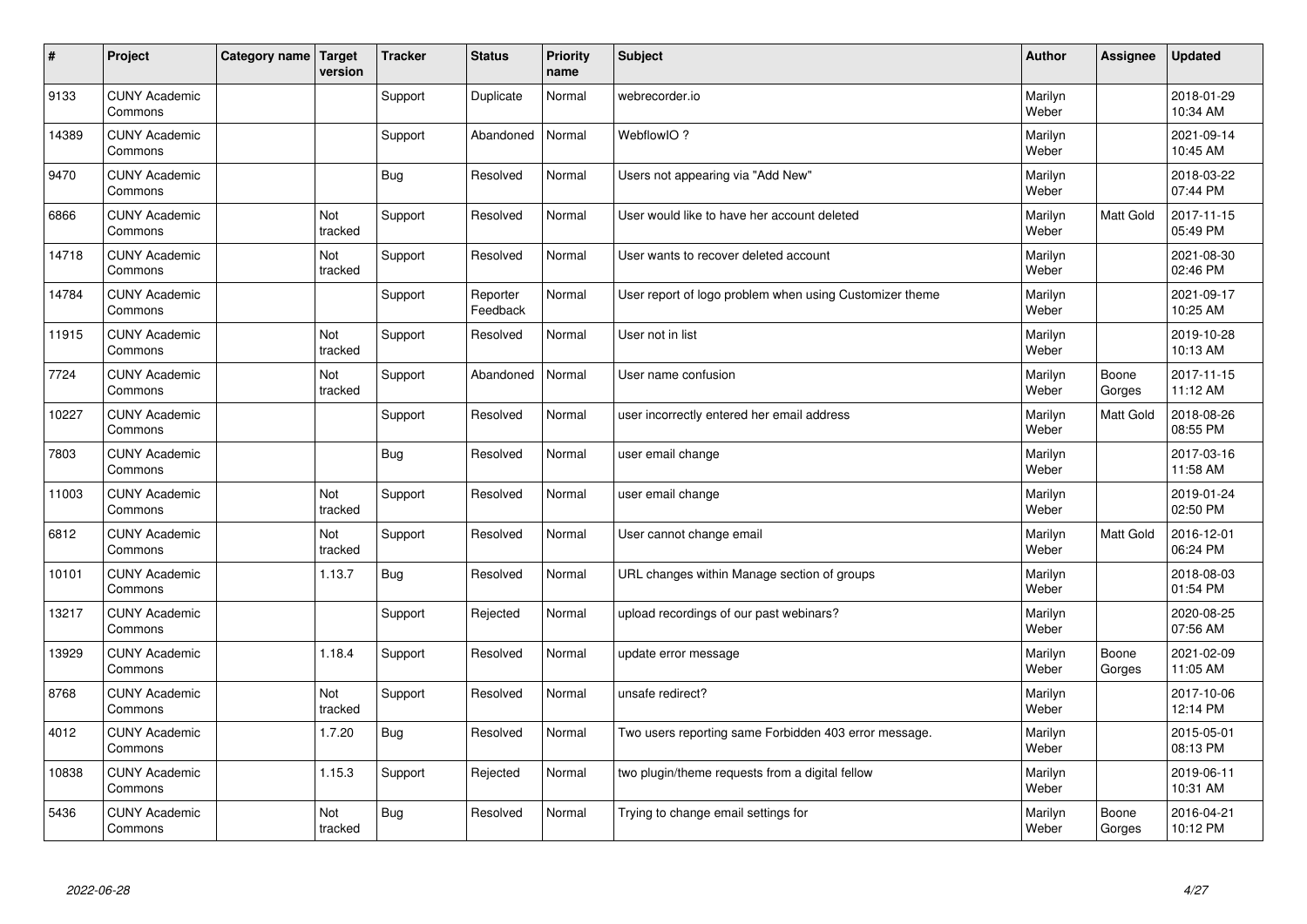| $\sharp$ | Project                         | Category name   Target | version        | <b>Tracker</b> | <b>Status</b> | <b>Priority</b><br>name | <b>Subject</b>                                                       | <b>Author</b>    | Assignee              | <b>Updated</b>         |
|----------|---------------------------------|------------------------|----------------|----------------|---------------|-------------------------|----------------------------------------------------------------------|------------------|-----------------------|------------------------|
| 12861    | <b>CUNY Academic</b><br>Commons |                        |                | Support        | Resolved      | Normal                  | trouble with YouTube                                                 | Marilyn<br>Weber | Raymond<br><b>Hoh</b> | 2020-06-09<br>11:16 AM |
| 12905    | <b>CUNY Academic</b><br>Commons |                        | 1.16.14        | Support        | Resolved      | Normal                  | trouble embedding a flipbook from Flipsnack                          | Marilyn<br>Weber | Boone<br>Gorges       | 2020-06-23<br>10:53 AM |
| 11647    | <b>CUNY Academic</b><br>Commons |                        | 1.15.6         | Support        | Resolved      | Normal                  | <b>Tribulant Newsletters update</b>                                  | Marilyn<br>Weber |                       | 2019-07-18<br>02:27 PM |
| 10407    | <b>CUNY Academic</b><br>Commons |                        | Not<br>tracked | Support        | Resolved      | Normal                  | toolbar problem                                                      | Marilyn<br>Weber | Boone<br>Gorges       | 2018-10-23<br>10:52 AM |
| 13738    | <b>CUNY Academic</b><br>Commons |                        | 1.18.1         | Support        | Resolved      | Normal                  | theme requests from a non-CUY person                                 | Marilyn<br>Weber |                       | 2020-12-23<br>11:34 AM |
| 8553     | <b>CUNY Academic</b><br>Commons |                        | Not<br>tracked | Support        | Resolved      | Normal                  | storage limits?                                                      | Marilyn<br>Weber |                       | 2017-08-18<br>04:36 PM |
| 12986    | <b>CUNY Academic</b><br>Commons |                        |                | Support        | Rejected      | Normal                  | Someone is trying to create accounts using random CUNY entity emails | Marilyn<br>Weber |                       | 2020-07-02<br>09:47 PM |
| 9275     | <b>CUNY Academic</b><br>Commons |                        |                | Support        | Rejected      | Normal                  | soft chalk page?                                                     | Marilyn<br>Weber | Boone<br>Gorges       | 2018-04-09<br>10:37 AM |
| 13710    | <b>CUNY Academic</b><br>Commons |                        | Not<br>tracked | Support        | Resolved      | Normal                  | small change to Hosting Partner Handbook                             | Marilyn<br>Weber |                       | 2020-12-16<br>04:29 PM |
| 7700     | <b>CUNY Academic</b><br>Commons |                        | Not<br>tracked | Support        | Abandoned     | Normal                  | slow loading Page on site                                            | Marilyn<br>Weber | Boone<br>Gorges       | 2017-11-15<br>11:02 AM |
| 15816    | <b>CUNY Academic</b><br>Commons |                        | Not<br>tracked | Support        | New           | Normal                  | slow loading at SPS                                                  | Marilyn<br>Weber |                       | 2022-04-05<br>01:26 PM |
| 9033     | <b>CUNY Academic</b><br>Commons |                        |                | Support        | Rejected      | Normal                  | Site search terms                                                    | Marilyn<br>Weber |                       | 2017-12-22<br>01:10 PM |
| 13160    | <b>CUNY Academic</b><br>Commons |                        |                | Support        | Rejected      | Normal                  | site not working on iphone                                           | Marilyn<br>Weber |                       | 2020-08-25<br>10:58 AM |
| 7767     | <b>CUNY Academic</b><br>Commons |                        | Not<br>tracked | Bug            | Resolved      | Normal                  | Site loading problems                                                | Marilyn<br>Weber |                       | 2017-03-21<br>09:57 PM |
| 11017    | <b>CUNY Academic</b><br>Commons |                        | Not<br>tracked | Support        | Resolved      | Normal                  | site didn't save?                                                    | Marilyn<br>Weber |                       | 2019-01-25<br>03:47 PM |
| 11267    | <b>CUNY Academic</b><br>Commons |                        |                | Support        | Rejected      | Normal                  | signing up with a nonCUNY signup code from the Register page         | Marilyn<br>Weber |                       | 2019-03-26<br>03:00 PM |
| 9684     | <b>CUNY Academic</b><br>Commons |                        |                | Support        | Rejected      | Normal                  | SEO cleanup for newlaborforum.cuny.edu                               | Marilyn<br>Weber |                       | 2018-04-30<br>10:29 AM |
| 10298    | <b>CUNY Academic</b><br>Commons |                        | Not<br>tracked | Support        | Resolved      | Normal                  | RSS feed to itunes problem                                           | Marilyn<br>Weber |                       | 2018-12-10<br>03:57 PM |
| 10820    | <b>CUNY Academic</b><br>Commons |                        | Not<br>tracked | Support        | Resolved      | Normal                  | retrieve deleted pages/posts                                         | Marilyn<br>Weber |                       | 2018-12-13<br>06:33 PM |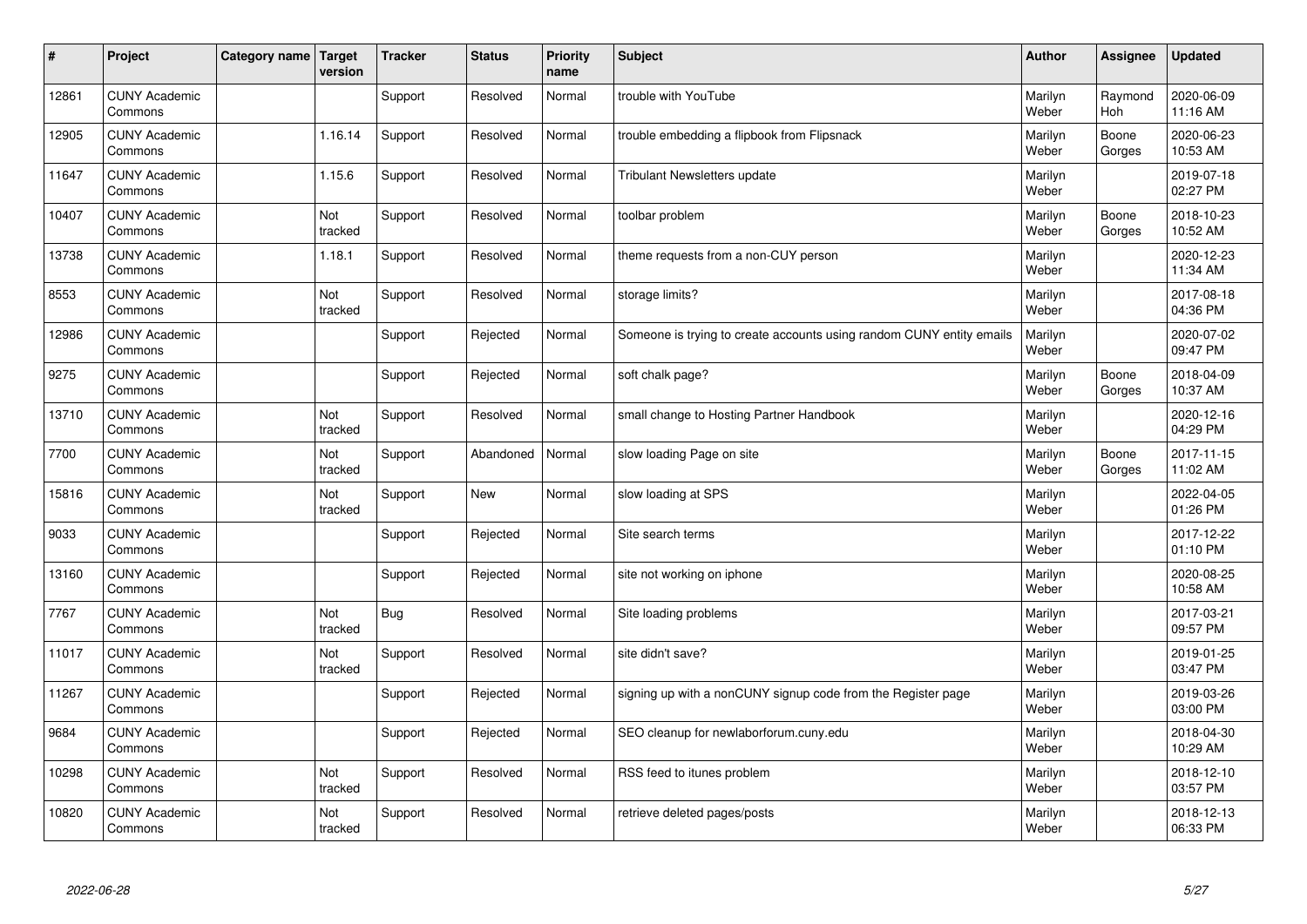| $\vert$ # | Project                         | Category name   Target | version        | <b>Tracker</b> | <b>Status</b>        | <b>Priority</b><br>name | <b>Subject</b>                                                  | <b>Author</b>    | <b>Assignee</b> | <b>Updated</b>         |
|-----------|---------------------------------|------------------------|----------------|----------------|----------------------|-------------------------|-----------------------------------------------------------------|------------------|-----------------|------------------------|
| 12777     | <b>CUNY Academic</b><br>Commons |                        | 1.16.14        | Support        | Resolved             | Normal                  | request to include custom javascript into a Commons-hosted site | Marilyn<br>Weber |                 | 2020-06-16<br>04:03 PM |
| 8379      | <b>CUNY Academic</b><br>Commons |                        | Not<br>tracked | Support        | Resolved             | Normal                  | request for site build help                                     | Marilyn<br>Weber |                 | 2017-07-01<br>10:48 AM |
| 16099     | <b>CUNY Academic</b><br>Commons |                        |                | Support        | Reporter<br>Feedback | Normal                  | request for Newsletter Glue                                     | Marilyn<br>Weber |                 | 2022-05-13<br>12:14 PM |
| 12999     | <b>CUNY Academic</b><br>Commons |                        | 1.18.1         | Support        | Resolved             | Normal                  | request for Dentist theme                                       | Marilyn<br>Weber | Boone<br>Gorges | 2020-12-22<br>03:31 PM |
| 12334     | <b>CUNY Academic</b><br>Commons |                        |                | Support        | Resolved             | Normal                  | request for a Redmine account                                   | Marilyn<br>Weber | Matt Gold       | 2020-01-30<br>12:01 PM |
| 8289      | <b>CUNY Academic</b><br>Commons |                        | Not<br>tracked | Support        | Resolved             | Normal                  | removing my access to sites                                     | Marilyn<br>Weber | Luke<br>Waltzer | 2017-06-19<br>12:40 PM |
| 9780      | <b>CUNY Academic</b><br>Commons |                        | Not<br>tracked | Support        | Resolved             | Normal                  | remove the phone number on this profile?                        | Marilyn<br>Weber |                 | 2018-05-15<br>10:35 AM |
| 16110     | <b>CUNY Academic</b><br>Commons |                        |                | Support        | Reporter<br>Feedback | Normal                  | remove Creative Commons license from pages?                     | Marilyn<br>Weber | Raymond<br>Hoh  | 2022-05-17<br>06:11 PM |
| 9889      | <b>CUNY Academic</b><br>Commons |                        | Not<br>tracked | Support        | Resolved             | Normal                  | remove comments from activity feed?                             | Marilyn<br>Weber |                 | 2018-12-10<br>03:53 PM |
| 5072      | <b>CUNY Academic</b><br>Commons |                        |                | Feature        | Duplicate            | Normal                  | redirect shortcode handler                                      | Marilyn<br>Weber | Boone<br>Gorges | 2016-01-07<br>12:34 PM |
| 8726      | <b>CUNY Academic</b><br>Commons |                        |                | Support        | Resolved             | Normal                  | Redirect problem                                                | Marilyn<br>Weber |                 | 2017-09-21<br>12:14 PM |
| 10035     | <b>CUNY Academic</b><br>Commons |                        | Not<br>tracked | <b>Bug</b>     | Resolved             | Normal                  | Reconnecting user to site                                       | Marilyn<br>Weber |                 | 2018-07-23<br>11:55 AM |
| 9062      | <b>CUNY Academic</b><br>Commons |                        | Not<br>tracked | Bug            | Resolved             | Normal                  | re-add me as admin of https://commons.gc.cuny.edu/              | Marilyn<br>Weber |                 | 2018-01-08<br>12:03 PM |
| 14813     | <b>CUNY Academic</b><br>Commons |                        | Not<br>tracked | Support        | Resolved             | Normal                  | raise the file size limit                                       | Marilyn<br>Weber |                 | 2021-09-30<br>12:02 PM |
| 9949      | <b>CUNY Academic</b><br>Commons |                        | 1.13.4         | Support        | Resolved             | Normal                  | raise storage space limit?                                      | Marilyn<br>Weber | Boone<br>Gorges | 2018-06-26<br>12:00 PM |
| 8882      | <b>CUNY Academic</b><br>Commons |                        | Not<br>tracked | Support        | Resolved             | Normal                  | question about search engines                                   | Marilyn<br>Weber |                 | 2017-11-01<br>03:26 PM |
| 9885      | <b>CUNY Academic</b><br>Commons |                        |                | Support        | Rejected             | Normal                  | Publications field problem                                      | Marilyn<br>Weber |                 | 2018-06-06<br>01:18 PM |
| 9518      | <b>CUNY Academic</b><br>Commons |                        | Not<br>tracked | Support        | Rejected             | Normal                  | problems with site on Internet Explorer                         | Marilyn<br>Weber | Raymond<br>Hoh  | 2019-03-11<br>11:18 PM |
| 9725      | <b>CUNY Academic</b><br>Commons |                        | Not<br>tracked | Support        | Resolved             | Normal                  | problems with deleting a site                                   | Marilyn<br>Weber |                 | 2018-05-07<br>10:24 PM |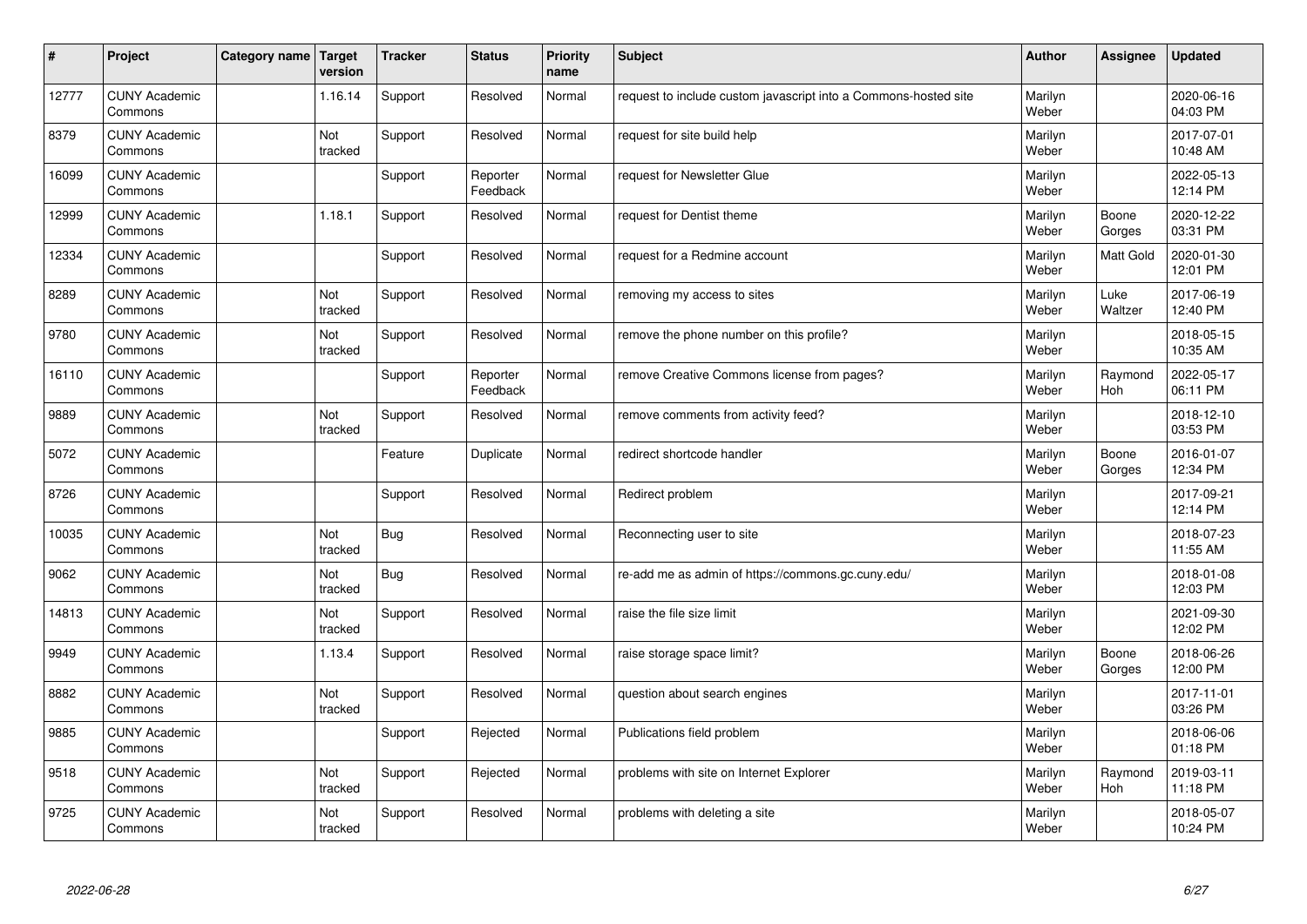| #     | Project                         | Category name   Target | version        | <b>Tracker</b> | <b>Status</b>        | <b>Priority</b><br>name | <b>Subject</b>                                      | <b>Author</b>    | Assignee       | <b>Updated</b>         |
|-------|---------------------------------|------------------------|----------------|----------------|----------------------|-------------------------|-----------------------------------------------------|------------------|----------------|------------------------|
| 13091 | <b>CUNY Academic</b><br>Commons |                        | 1.17.0         | Support        | Resolved             | Normal                  | problem with latex (math equations)                 | Marilyn<br>Weber |                | 2020-07-28<br>11:09 AM |
| 13378 | <b>CUNY Academic</b><br>Commons |                        | 1.17.5         | <b>Bug</b>     | Resolved             | Normal                  | problem on one of my sites                          | Marilyn<br>Weber |                | 2020-09-24<br>05:27 PM |
| 13286 | <b>CUNY Academic</b><br>Commons |                        | Not<br>tracked | Support        | <b>New</b>           | Normal                  | problem connecting with WordPress app               | Marilyn<br>Weber | Raymond<br>Hoh | 2020-09-08<br>11:16 AM |
| 14900 | <b>CUNY Academic</b><br>Commons |                        | Not<br>tracked | Support        | Reporter<br>Feedback | Normal                  | previous theme?                                     | Marilyn<br>Weber |                | 2021-10-25<br>10:31 AM |
| 14378 | <b>CUNY Academic</b><br>Commons |                        | Not<br>tracked | Support        | Resolved             | Normal                  | <b>PPTX</b> files unfetchable                       | Marilyn<br>Weber |                | 2021-05-11<br>11:25 AM |
| 14148 | <b>CUNY Academic</b><br>Commons |                        |                | Support        | Abandoned            | Normal                  | post notification problem                           | Marilyn<br>Weber |                | 2021-09-14<br>10:43 AM |
| 11771 | <b>CUNY Academic</b><br>Commons |                        | Not<br>tracked | Support        | Reporter<br>Feedback | Normal                  | post displays in sections                           | Marilyn<br>Weber |                | 2019-08-20<br>10:34 AM |
| 12205 | <b>CUNY Academic</b><br>Commons |                        |                | Support        | Rejected             | Normal                  | possible update to the 2019 theme?                  | Marilyn<br>Weber |                | 2020-01-14<br>12:08 PM |
| 8195  | <b>CUNY Academic</b><br>Commons |                        |                | Support        | Rejected             | Normal                  | possible to make the Profile pic semi-hidden?       | Marilyn<br>Weber |                | 2017-05-24<br>11:00 PM |
| 9587  | <b>CUNY Academic</b><br>Commons |                        |                | Support        | Rejected             | Normal                  | possible request for the "PDF Poster" plugin        | Marilyn<br>Weber |                | 2018-04-24<br>10:52 AM |
| 11977 | <b>CUNY Academic</b><br>Commons |                        | Not<br>tracked | Support        | Resolved             | Normal                  | please remove me from many sites                    | Marilyn<br>Weber |                | 2019-11-21<br>01:05 PM |
| 14016 | <b>CUNY Academic</b><br>Commons |                        |                | Support        | Rejected             | Normal                  | PDFs not downloading                                | Marilyn<br>Weber |                | 2021-02-22<br>11:00 AM |
| 10986 | <b>CUNY Academic</b><br>Commons |                        | Not<br>tracked | Support        | Resolved             | Normal                  | PDF embedder provoking error                        | Marilyn<br>Weber |                | 2019-03-29<br>04:28 PM |
| 8607  | <b>CUNY Academic</b><br>Commons |                        | Not<br>tracked | Support        | <b>New</b>           | Normal                  | Paypal?                                             | Marilyn<br>Weber | Matt Gold      | 2018-05-15<br>01:37 PM |
| 12427 | <b>CUNY Academic</b><br>Commons |                        | Not<br>tracked | Support        | Resolved             | Normal                  | organizing PDF on a site?                           | Marilyn<br>Weber | scott voth     | 2020-03-10<br>11:11 AM |
| 11002 | <b>CUNY Academic</b><br>Commons |                        | Not<br>tracked | Support        | Resolved             | Normal                  | open link in a new tab not working                  | Marilyn<br>Weber |                | 2019-06-03<br>07:57 PM |
| 13441 | <b>CUNY Academic</b><br>Commons |                        | 1.17.5         | Support        | Resolved             | Normal                  | ongoing user problems with daily digests            | Marilyn<br>Weber |                | 2020-10-13<br>10:02 AM |
| 15045 | <b>CUNY Academic</b><br>Commons |                        |                | Support        | <b>New</b>           | Normal                  | no result for KCeL in the search box on the commons | Marilyn<br>Weber |                | 2021-12-10<br>11:29 AM |
| 10571 | <b>CUNY Academic</b><br>Commons |                        | Not<br>tracked | Support        | Abandoned            | Normal                  | newsletter queue problem                            | Marilyn<br>Weber |                | 2018-12-10<br>03:58 PM |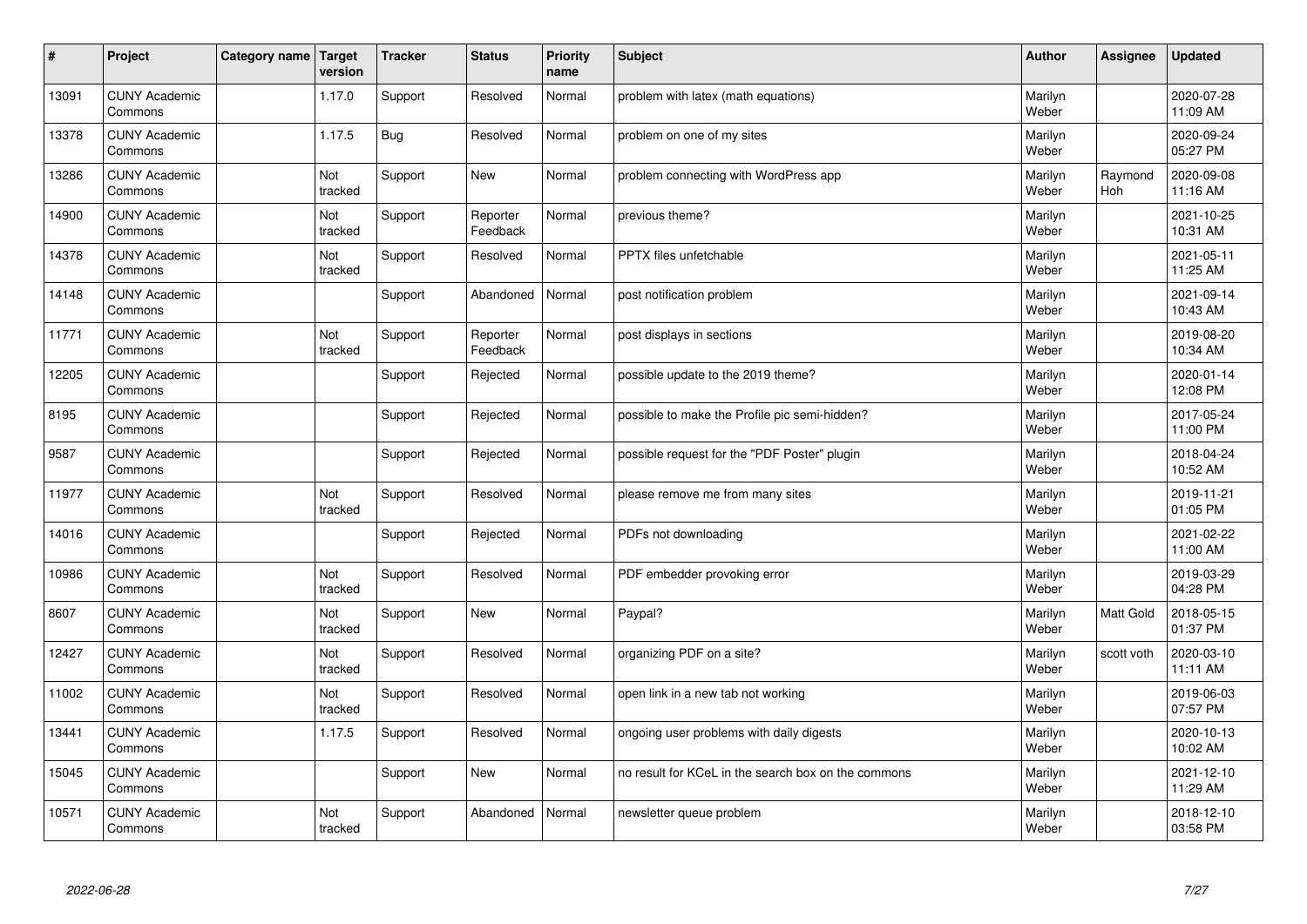| $\sharp$ | Project                         | Category name   Target | version        | <b>Tracker</b> | <b>Status</b>        | <b>Priority</b><br>name | <b>Subject</b>                                                 | <b>Author</b>    | <b>Assignee</b> | <b>Updated</b>         |
|----------|---------------------------------|------------------------|----------------|----------------|----------------------|-------------------------|----------------------------------------------------------------|------------------|-----------------|------------------------|
| 15169    | <b>CUNY Academic</b><br>Commons |                        | 2.0.2          | Support        | Reporter<br>Feedback | Normal                  | new Prelude website zipfiles for custom theme and other files. | Marilyn<br>Weber |                 | 2022-06-14<br>11:36 AM |
| 11031    | <b>CUNY Academic</b><br>Commons |                        | Not<br>tracked | Support        | Resolved             | Normal                  | new group with seemingly old topics                            | Marilyn<br>Weber |                 | 2019-02-11<br>12:17 PM |
| 13783    | <b>CUNY Academic</b><br>Commons |                        | 1.18.2         | Support        | Resolved             | Normal                  | new CUNY OneSearch url                                         | Marilyn<br>Weber |                 | 2021-01-14<br>04:53 PM |
| 5834     | <b>CUNY Academic</b><br>Commons |                        |                | Bug            | Resolved             | Normal                  | My access to cdev                                              | Marilyn<br>Weber | Boone<br>Gorges | 2016-07-25<br>03:12 PM |
| 12960    | <b>CUNY Academic</b><br>Commons |                        | 1.16.14        | Support        | Resolved             | Normal                  | mutiple plugin in requests                                     | Marilyn<br>Weber | Boone<br>Gorges | 2020-06-23<br>10:53 AM |
| 10239    | <b>CUNY Academic</b><br>Commons |                        | Not<br>tracked | Support        | Resolved             | Normal                  | musicroombooking.commons.gc.cuny.edu                           | Marilyn<br>Weber |                 | 2018-08-29<br>03:06 PM |
| 6338     | <b>CUNY Academic</b><br>Commons |                        |                | Bug            | Rejected             | Normal                  | Multiple email notifications for each blog post                | Marilyn<br>Weber | Boone<br>Gorges | 2016-10-18<br>08:45 PM |
| 12176    | <b>CUNY Academic</b><br>Commons |                        | Not<br>tracked | Support        | Resolved             | Normal                  | Mp4s?                                                          | Marilyn<br>Weber |                 | 2019-12-05<br>11:04 AM |
| 9223     | <b>CUNY Academic</b><br>Commons |                        | Not<br>tracked | Support        | Resolved             | Normal                  | moving wordpress sites                                         | Marilyn<br>Weber |                 | 2018-02-18<br>08:44 PM |
| 11609    | <b>CUNY Academic</b><br>Commons |                        | 1.15.5         | Support        | Resolved             | Normal                  | Mixed Content flag                                             | Marilyn<br>Weber |                 | 2019-06-27<br>06:54 PM |
| 8259     | <b>CUNY Academic</b><br>Commons |                        | Not<br>tracked | Bug            | Resolved             | Normal                  | missing dashboard                                              | Marilyn<br>Weber |                 | 2017-11-15<br>01:28 PM |
| 8873     | <b>CUNY Academic</b><br>Commons |                        | Not<br>tracked | Support        | Resolved             | Normal                  | maximum file upload size?                                      | Marilyn<br>Weber |                 | 2017-10-30<br>11:23 AM |
| 4013     | <b>CUNY Academic</b><br>Commons |                        |                | <b>Bug</b>     | Duplicate            | Normal                  | Math question?                                                 | Marilyn<br>Weber |                 | 2015-04-22<br>04:05 PM |
| 13699    | <b>CUNY Academic</b><br>Commons |                        | Not<br>tracked | Support        | Resolved             | Normal                  | Martin Segal Center site down                                  | Marilyn<br>Weber | Raymond<br>Hoh  | 2020-12-22<br>03:03 PM |
| 13918    | <b>CUNY Academic</b><br>Commons |                        | Not<br>tracked | Support        | Rejected             | Normal                  | MailPoet Newsletters Premium plugin                            | Marilyn<br>Weber |                 | 2021-02-09<br>11:01 AM |
| 14972    | <b>CUNY Academic</b><br>Commons |                        |                | Support        | Rejected             | Normal                  | Mailchimp plugin                                               | Marilyn<br>Weber |                 | 2021-11-17<br>02:13 PM |
| 14973    | <b>CUNY Academic</b><br>Commons |                        |                | Support        | Resolved             | Normal                  | <b>Mail Poet</b>                                               | Marilyn<br>Weber |                 | 2021-12-06<br>10:20 AM |
| 13288    | <b>CUNY Academic</b><br>Commons |                        |                | Support        | Abandoned            | Normal                  | log in problems on iPhone 6                                    | Marilyn<br>Weber |                 | 2020-10-27<br>10:26 AM |
| 14242    | <b>CUNY Academic</b><br>Commons |                        |                | Support        | Resolved             | Normal                  | LAILAC site missing content                                    | Marilyn<br>Weber |                 | 2021-03-27<br>08:40 AM |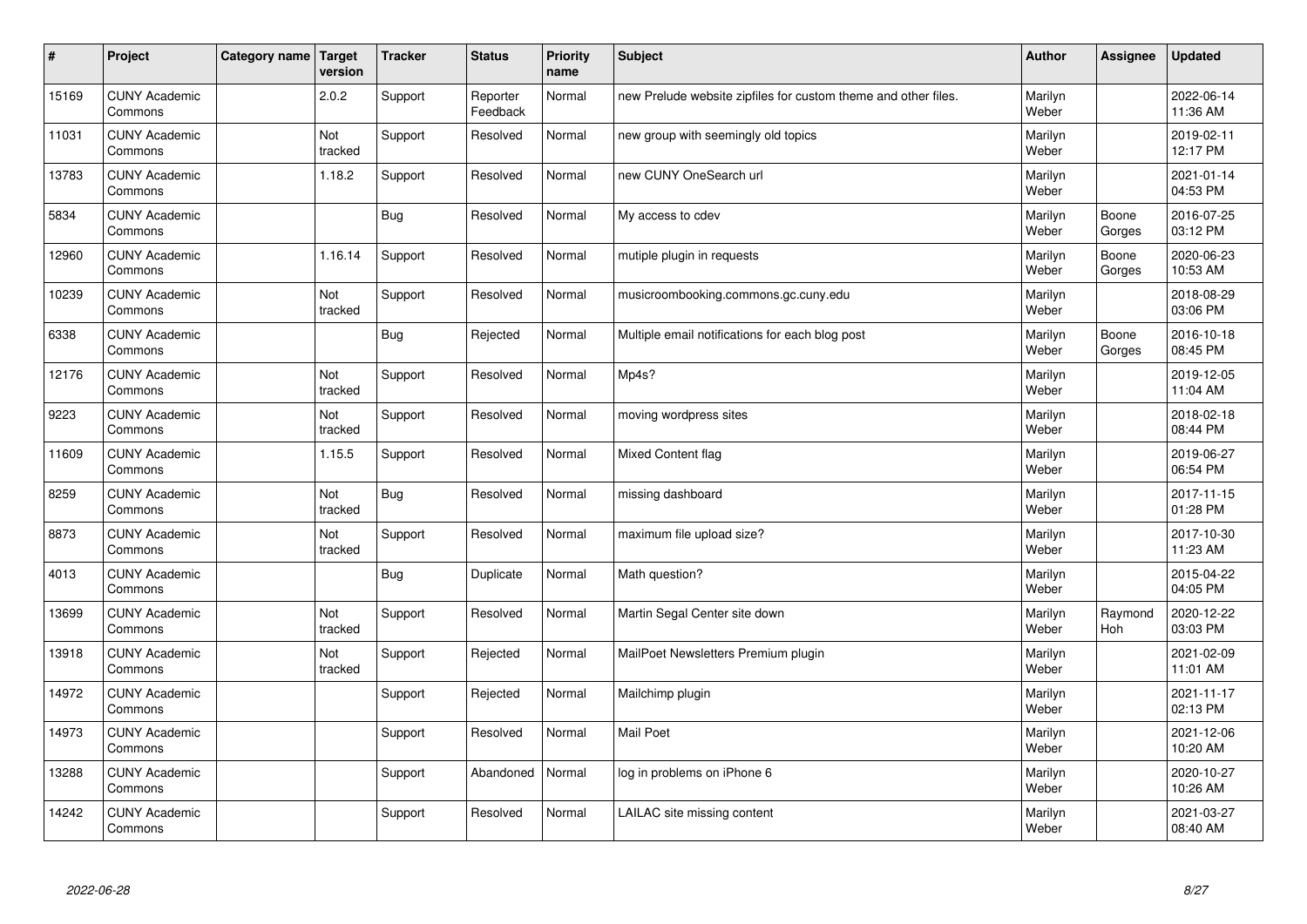| $\sharp$ | Project                         | Category name   Target | version        | <b>Tracker</b> | <b>Status</b> | <b>Priority</b><br>name | <b>Subject</b>                                                                                         | <b>Author</b>    | Assignee        | <b>Updated</b>         |
|----------|---------------------------------|------------------------|----------------|----------------|---------------|-------------------------|--------------------------------------------------------------------------------------------------------|------------------|-----------------|------------------------|
| 15266    | <b>CUNY Academic</b><br>Commons |                        |                | Support        | Resolved      | Normal                  | Just an appreciation                                                                                   | Marilyn<br>Weber |                 | 2022-02-07<br>10:42 AM |
| 10537    | <b>CUNY Academic</b><br>Commons |                        | Not<br>tracked | <b>Bug</b>     | Resolved      | Normal                  | jpegs not showing                                                                                      | Marilyn<br>Weber |                 | 2018-10-23<br>10:51 AM |
| 13826    | <b>CUNY Academic</b><br>Commons |                        |                | Support        | Resolved      | Normal                  | January 14th                                                                                           | Marilyn<br>Weber |                 | 2021-01-26<br>04:26 PM |
| 13596    | <b>CUNY Academic</b><br>Commons |                        |                | Support        | Abandoned     | Normal                  | invited as Author but show as Contributor                                                              | Marilyn<br>Weber |                 | 2021-09-14<br>10:41 AM |
| 5059     | <b>CUNY Academic</b><br>Commons |                        | Not<br>tracked | <b>Bug</b>     | Resolved      | Normal                  | Instagram embed?                                                                                       | Marilyn<br>Weber |                 | 2016-01-26<br>12:05 AM |
| 11912    | <b>CUNY Academic</b><br>Commons |                        |                | Support        | Resolved      | Normal                  | influence search results?                                                                              | Marilyn<br>Weber |                 | 2020-02-11<br>10:51 AM |
| 14625    | <b>CUNY Academic</b><br>Commons |                        | Not<br>tracked | Support        | Rejected      | Normal                  | image won't appear in slideshow.                                                                       | Marilyn<br>Weber |                 | 2021-07-27<br>10:33 AM |
| 8529     | <b>CUNY Academic</b><br>Commons |                        | Not<br>tracked | Support        | Resolved      | Normal                  | Iframe regiest?                                                                                        | Marilyn<br>Weber |                 | 2017-08-16<br>04:40 PM |
| 9604     | <b>CUNY Academic</b><br>Commons |                        | Not<br>tracked | Support        | Resolved      | Normal                  | I (Marilyn) can only log into cdev as teststudent                                                      | Marilyn<br>Weber |                 | 2018-04-21<br>10:20 AM |
| 11896    | <b>CUNY Academic</b><br>Commons |                        | Not<br>tracked | Support        | Resolved      | Normal                  | https://thenurseswritingproject.commons.gc.cuny.edu                                                    | Marilyn<br>Weber |                 | 2019-09-24<br>08:09 AM |
| 11650    | <b>CUNY Academic</b><br>Commons |                        | Not<br>tracked | Support        | Resolved      | Normal                  | https://commons.gc.cuny.edu/groups/introduction-to-literary-studies-engl<br>ish-252-at-hunter-college/ | Marilyn<br>Weber |                 | 2019-07-18<br>02:28 PM |
| 11233    | <b>CUNY Academic</b><br>Commons |                        | 1.14.9         | Support        | Resolved      | Normal                  | Hotjar?                                                                                                | Marilyn<br>Weber |                 | 2019-03-26<br>12:10 PM |
| 10850    | <b>CUNY Academic</b><br>Commons |                        |                | Support        | Rejected      | Normal                  | Gravity form being resent                                                                              | Marilyn<br>Weber |                 | 2018-12-20<br>10:18 PM |
| 13584    | <b>CUNY Academic</b><br>Commons |                        |                | Support        | Abandoned     | Normal                  | Graphy theme question                                                                                  | Marilyn<br>Weber |                 | 2021-09-14<br>10:41 AM |
| 10266    | <b>CUNY Academic</b><br>Commons |                        |                | Support        | Resolved      | Normal                  | GC email change requested                                                                              | Marilyn<br>Weber | Matt Gold       | 2018-08-30<br>03:07 PM |
| 7785     | <b>CUNY Academic</b><br>Commons |                        | Not<br>tracked | Support        | Resolved      | Normal                  | ftp access or files?                                                                                   | Marilyn<br>Weber | Boone<br>Gorges | 2017-03-13<br>02:34 PM |
| 7310     | <b>CUNY Academic</b><br>Commons |                        | 1.10.7         | Bug            | Resolved      | Normal                  | Friendship request mystery.                                                                            | Marilyn<br>Weber | Boone<br>Gorges | 2017-01-05<br>03:12 PM |
| 11198    | <b>CUNY Academic</b><br>Commons |                        | Not<br>tracked | Support        | Resolved      | Normal                  | former CUNY employee                                                                                   | Marilyn<br>Weber |                 | 2019-03-07<br>02:21 PM |
| 13169    | <b>CUNY Academic</b><br>Commons |                        | 1.17.4         | Support        | Rejected      | Normal                  | footer logo image has no alt-text                                                                      | Marilyn<br>Weber |                 | 2020-09-22<br>10:18 AM |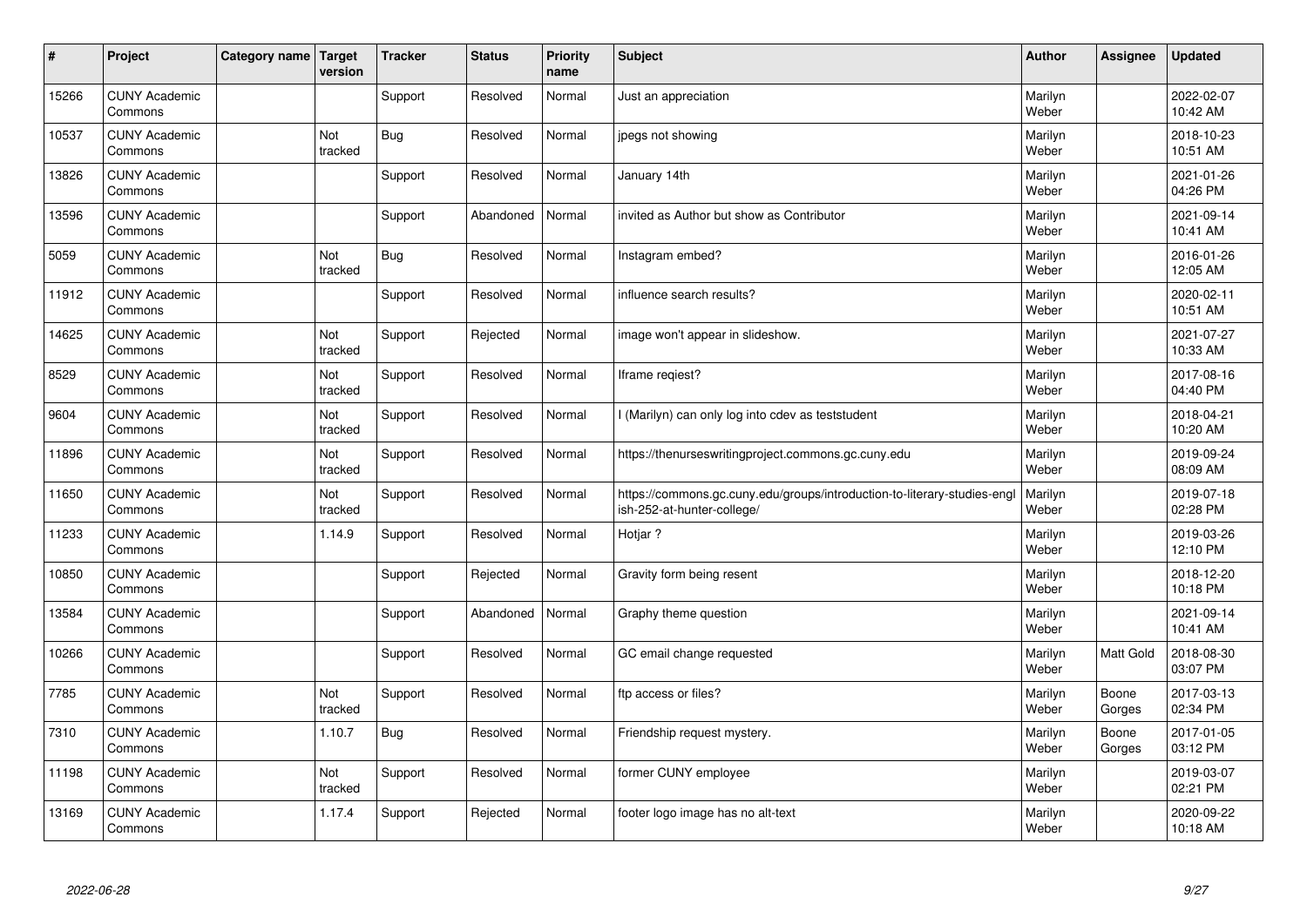| $\sharp$ | Project                         | Category name   Target | version           | <b>Tracker</b> | <b>Status</b>        | <b>Priority</b><br>name | <b>Subject</b>                                                  | <b>Author</b>    | Assignee         | <b>Updated</b>         |
|----------|---------------------------------|------------------------|-------------------|----------------|----------------------|-------------------------|-----------------------------------------------------------------|------------------|------------------|------------------------|
| 13641    | <b>CUNY Academic</b><br>Commons |                        | 1.18.2            | Support        | Resolved             | Normal                  | follow up to migration request                                  | Marilyn<br>Weber | Boone<br>Gorges  | 2021-01-12<br>10:59 AM |
| 7972     | <b>CUNY Academic</b><br>Commons |                        | Not<br>tracked    | Support        | Resolved             | Normal                  | expand the memory limit for videos?                             | Marilyn<br>Weber |                  | 2017-04-20<br>10:07 AM |
| 14398    | <b>CUNY Academic</b><br>Commons |                        | Not<br>tracked    | Support        | Reporter<br>Feedback | Normal                  | Events plug-in notification problem                             | Marilyn<br>Weber |                  | 2021-05-11<br>11:21 AM |
| 14410    | <b>CUNY Academic</b><br>Commons |                        | 1.18.10           | <b>Bug</b>     | Resolved             | Normal                  | events calendar problem?                                        | Marilyn<br>Weber |                  | 2021-05-10<br>04:45 PM |
| 15565    | <b>CUNY Academic</b><br>Commons |                        |                   | Support        | New                  | Normal                  | Events - send updates to an email listserv                      | Marilyn<br>Weber |                  | 2022-03-10<br>01:06 PM |
| 15655    | <b>CUNY Academic</b><br>Commons |                        | 2.0.2             | Support        | Reporter<br>Feedback | Normal                  | Event Aggregator plugin?                                        | Marilyn<br>Weber |                  | 2022-06-14<br>11:36 AM |
| 15120    | <b>CUNY Academic</b><br>Commons |                        |                   | Support        | Resolved             | Normal                  | embed Zoom recordings in a post?                                | Marilyn<br>Weber |                  | 2021-12-29<br>08:15 AM |
| 13121    | <b>CUNY Academic</b><br>Commons |                        |                   | Support        | Rejected             | Normal                  | embed a DropBox Paper file                                      | Marilyn<br>Weber |                  | 2020-08-25<br>10:56 AM |
| 15025    | <b>CUNY Academic</b><br>Commons |                        |                   | Support        | Duplicate            | Normal                  | emails for all the papers on the commons that have been changed | Marilyn<br>Weber |                  | 2021-12-02<br>11:57 AM |
| 10256    | <b>CUNY Academic</b><br>Commons |                        |                   | Support        | Resolved             | Normal                  | email change requested                                          | Marilyn<br>Weber | <b>Matt Gold</b> | 2018-08-29<br>02:52 PM |
| 8848     | <b>CUNY Academic</b><br>Commons |                        | Not<br>tracked    | Support        | Resolved             | Normal                  | email change request                                            | Marilyn<br>Weber |                  | 2017-10-24<br>11:19 AM |
| 8729     | <b>CUNY Academic</b><br>Commons |                        | Not<br>tracked    | Support        | Resolved             | Normal                  | email change                                                    | Marilyn<br>Weber |                  | 2017-09-25<br>02:14 PM |
| 5844     | <b>CUNY Academic</b><br>Commons |                        | Not<br>tracked    | Support        | Resolved             | Normal                  | edit Host Files on Windows 10 problems                          | Marilyn<br>Weber |                  | 2016-07-27<br>09:08 AM |
| 9207     | <b>CUNY Academic</b><br>Commons |                        | Future<br>release | Support        | Reporter<br>Feedback | Normal                  | display dashboards made in Tableau?                             | Marilyn<br>Weber | Boone<br>Gorges  | 2018-04-10<br>10:42 AM |
| 15260    | <b>CUNY Academic</b><br>Commons |                        |                   | Support        | Reporter<br>Feedback | Normal                  | Diacritical markings   European Stages                          | Marilyn<br>Weber |                  | 2022-02-04<br>08:16 AM |
| 11509    | <b>CUNY Academic</b><br>Commons |                        | Not<br>tracked    | Support        | Reporter<br>Feedback | Normal                  | deleted Page causing a Menu problem?                            | Marilyn<br>Weber |                  | 2019-06-04<br>09:54 AM |
| 14360    | <b>CUNY Academic</b><br>Commons |                        |                   | Support        | Rejected             | Normal                  | danielgerouldarchives.org?                                      | Marilyn<br>Weber |                  | 2021-04-27<br>10:42 AM |
| 14812    | <b>CUNY Academic</b><br>Commons |                        | Not<br>tracked    | Support        | Resolved             | Normal                  | Custom Sidebars and Wordpress 5.6                               | Marilyn<br>Weber |                  | 2021-09-30<br>10:43 AM |
| 13916    | <b>CUNY Academic</b><br>Commons |                        |                   | Support        | Rejected             | Normal                  | <b>Custom Sidebars</b>                                          | Marilyn<br>Weber |                  | 2021-02-23<br>10:45 AM |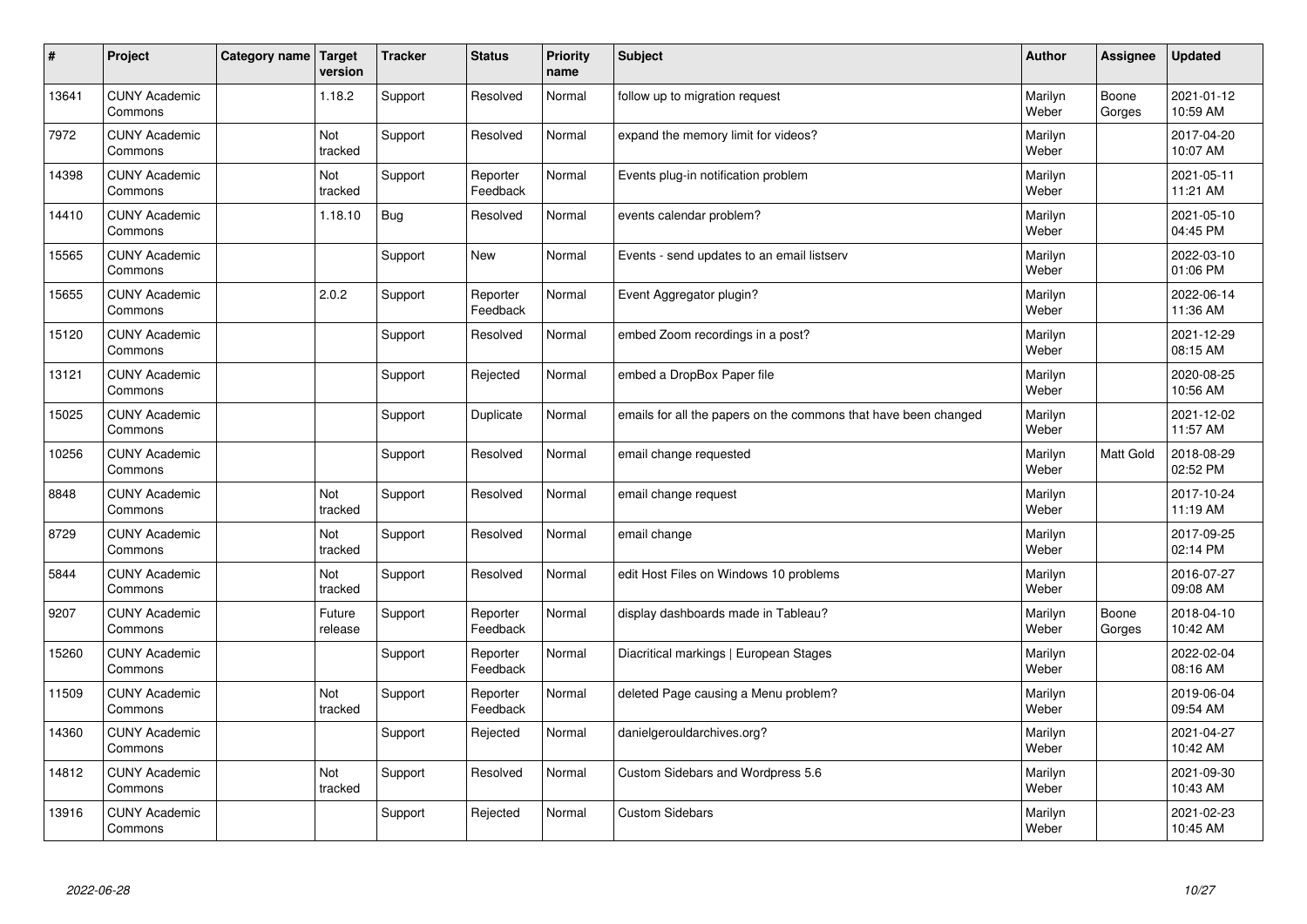| $\vert$ # | Project                         | Category name Target | version        | <b>Tracker</b>     | <b>Status</b>        | <b>Priority</b><br>name | <b>Subject</b>                                                      | <b>Author</b>    | Assignee         | <b>Updated</b>         |
|-----------|---------------------------------|----------------------|----------------|--------------------|----------------------|-------------------------|---------------------------------------------------------------------|------------------|------------------|------------------------|
| 14711     | <b>CUNY Academic</b><br>Commons |                      |                | Support            | Rejected             | Normal                  | Custom Facebook Feed plugin problem                                 | Marilyn<br>Weber |                  | 2022-04-27<br>04:29 PM |
| 11811     | <b>CUNY Academic</b><br>Commons |                      | Not<br>tracked | Support            | Duplicate            | Normal                  | Content of Publications widget on profile page being erased on save | Marilyn<br>Weber |                  | 2019-10-08<br>11:16 AM |
| 8459      | <b>CUNY Academic</b><br>Commons |                      | Not<br>tracked | Documentatio<br>n. | Resolved             | Normal                  | comprehensive list of plugins?                                      | Marilyn<br>Weber |                  | 2017-10-11<br>11:24 AM |
| 10562     | <b>CUNY Academic</b><br>Commons |                      |                | Bug                | Rejected             | Normal                  | Commons is down                                                     | Marilyn<br>Weber |                  | 2018-10-23<br>10:49 AM |
| 11149     | <b>CUNY Academic</b><br>Commons |                      | Not<br>tracked | Support            | Reporter<br>Feedback | Normal                  | comments getting blocked                                            | Marilyn<br>Weber | Raymond<br>Hoh   | 2019-03-26<br>11:40 AM |
| 11519     | <b>CUNY Academic</b><br>Commons |                      | Not<br>tracked | Support            | Assigned             | Normal                  | comment option not appearing                                        | Marilyn<br>Weber |                  | 2019-09-24<br>10:28 AM |
| 10657     | <b>CUNY Academic</b><br>Commons |                      | Not<br>tracked | Support            | Reporter<br>Feedback | Normal                  | child theme problems                                                | Marilyn<br>Weber |                  | 2018-11-08<br>01:19 PM |
| 14891     | <b>CUNY Academic</b><br>Commons |                      | Not<br>tracked | Support            | Resolved             | Normal                  | changing site template after creation?                              | Marilyn<br>Weber |                  | 2022-04-27<br>04:58 PM |
| 16198     | <b>CUNY Academic</b><br>Commons |                      | 2.0.1          | Bug                | Resolved             | Normal                  | Change role to                                                      | Marilyn<br>Weber | Boone<br>Gorges  | 2022-06-14<br>11:35 AM |
| 3673      | <b>CUNY Academic</b><br>Commons |                      |                | <b>Bug</b>         | Rejected             | Normal                  | CBox pagination issue with the Wiki                                 | Marilyn<br>Weber |                  | 2014-11-20<br>04:08 PM |
| 3674      | <b>CUNY Academic</b><br>Commons |                      |                | <b>Bug</b>         | Rejected             | Normal                  | CBox pagination issue with the Wiki                                 | Marilyn<br>Weber |                  | 2014-11-20<br>05:03 PM |
| 13065     | <b>CUNY Academic</b><br>Commons |                      | Not<br>tracked | Support            | Resolved             | Normal                  | can't invite new user to group                                      | Marilyn<br>Weber |                  | 2020-07-22<br>04:24 PM |
| 13295     | <b>CUNY Academic</b><br>Commons |                      | Not<br>tracked | Support            | Resolved             | Normal                  | can't find new user                                                 | Marilyn<br>Weber |                  | 2020-09-08<br>10:18 AM |
| 13958     | <b>CUNY Academic</b><br>Commons |                      | 1.18.4         | Support            | Resolved             | Normal                  | calendar widget problem                                             | Marilyn<br>Weber |                  | 2021-02-09<br>11:05 AM |
| 11225     | <b>CUNY Academic</b><br>Commons |                      | Not<br>tracked | Support            | Resolved             | Normal                  | bulk upload?                                                        | Marilyn<br>Weber |                  | 2019-09-18<br>10:31 AM |
| 14850     | <b>CUNY Academic</b><br>Commons |                      |                | Support            | Abandoned            | Normal                  | brooklyn waterfront site "connection not secure"                    | Marilyn<br>Weber |                  | 2022-04-27<br>04:56 PM |
| 5319      | <b>CUNY Academic</b><br>Commons |                      | Not<br>tracked | Bug                | Resolved             | Normal                  | <b>Broken URL</b>                                                   | Marilyn<br>Weber | Marilyn<br>Weber | 2017-11-15<br>05:46 PM |
| 14404     | <b>CUNY Academic</b><br>Commons |                      | Not<br>tracked | Support            | Resolved             | Normal                  | blocked IP of user?                                                 | Marilyn<br>Weber |                  | 2021-05-10<br>01:00 PM |
| 15279     | <b>CUNY Academic</b><br>Commons |                      |                | Bug                | Rejected             | Normal                  | big delay - cloning the history site                                | Marilyn<br>Weber |                  | 2022-02-09<br>01:49 PM |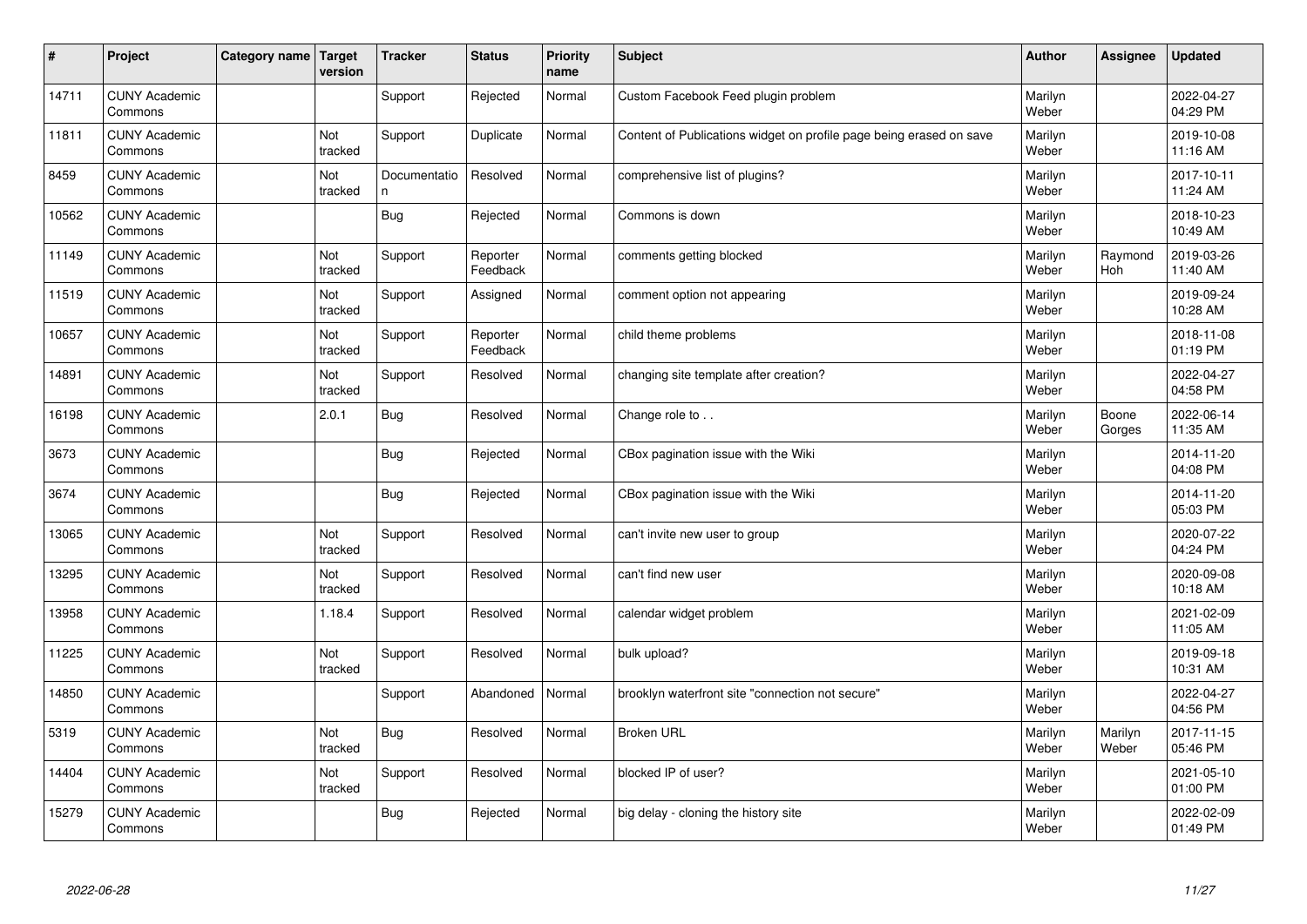| #     | Project                         | Category name   Target | version        | <b>Tracker</b> | <b>Status</b>        | <b>Priority</b><br>name | <b>Subject</b>                                                | <b>Author</b>    | Assignee         | <b>Updated</b>         |
|-------|---------------------------------|------------------------|----------------|----------------|----------------------|-------------------------|---------------------------------------------------------------|------------------|------------------|------------------------|
| 10260 | <b>CUNY Academic</b><br>Commons |                        |                | Bug            | Rejected             | Normal                  | bad activation email                                          | Marilyn<br>Weber |                  | 2018-08-30<br>01:25 PM |
| 11787 | <b>CUNY Academic</b><br>Commons |                        | Not<br>tracked | Support        | Reporter<br>Feedback | Normal                  | automated comments notifications on ZenDesk                   | Marilyn<br>Weber |                  | 2019-08-26<br>06:18 PM |
| 8855  | <b>CUNY Academic</b><br>Commons |                        | Not<br>tracked | Support        | Resolved             | Normal                  | another email change request                                  | Marilyn<br>Weber |                  | 2017-10-25<br>10:55 AM |
| 13013 | <b>CUNY Academic</b><br>Commons |                        | Not<br>tracked | Bug            | Resolved             | Normal                  | an invite to Group Admins from Brian Foote?!                  | Marilyn<br>Weber |                  | 2020-07-07<br>02:36 PM |
| 13637 | <b>CUNY Academic</b><br>Commons |                        |                | Support        | Abandoned            | Normal                  | All-in-One Migration plugin request                           | Marilyn<br>Weber |                  | 2020-12-08<br>10:46 AM |
| 15370 | <b>CUNY Academic</b><br>Commons |                        |                | Support        | Reporter<br>Feedback | Normal                  | All-in-One Event Calendar?                                    | Marilyn<br>Weber |                  | 2022-02-17<br>11:03 AM |
| 14594 | <b>CUNY Academic</b><br>Commons |                        | Not<br>tracked | Support        | Resolved             | Normal                  | Administration email verification?                            | Marilyn<br>Weber |                  | 2021-07-12<br>11:40 AM |
| 12038 | <b>CUNY Academic</b><br>Commons |                        | 1.15.13        | Bug            | Resolved             | Normal                  | admin visibility problem at careerplan.commons.gc.cuny.edu    | Marilyn<br>Weber |                  | 2019-11-12<br>10:20 AM |
| 9919  | <b>CUNY Academic</b><br>Commons |                        | Not<br>tracked | <b>Bug</b>     | Resolved             | Normal                  | admin of https://sphcurriculum.commons.gc.cuny.edu            | Marilyn<br>Weber |                  | 2018-06-12<br>09:37 PM |
| 9535  | <b>CUNY Academic</b><br>Commons |                        | Not<br>tracked | Support        | Resolved             | Normal                  | admin for https://video.commons.gc.cuny.edu/?                 | Marilyn<br>Weber | <b>Matt Gold</b> | 2018-04-13<br>05:06 PM |
| 8471  | <b>CUNY Academic</b><br>Commons |                        | Not<br>tracked | Support        | Resolved             | Normal                  | admin at https://commons.gc.cuny.edu/                         | Marilyn<br>Weber |                  | 2017-09-06<br>01:50 PM |
| 10932 | <b>CUNY Academic</b><br>Commons |                        |                | Support        | Resolved             | Normal                  | add me as admin to meenaalexander.com                         | Marilyn<br>Weber | Matt Gold        | 2019-01-09<br>02:12 PM |
| 13541 | <b>CUNY Academic</b><br>Commons |                        | Not<br>tracked | Support        | Resolved             | Normal                  | add a page template to OER site.                              | Marilyn<br>Weber |                  | 2020-11-11<br>11:12 AM |
| 9834  | <b>CUNY Academic</b><br>Commons |                        |                | Support        | Duplicate            | Normal                  | add a "like" function                                         | Marilyn<br>Weber |                  | 2018-05-25<br>10:38 AM |
| 9992  | <b>CUNY Academic</b><br>Commons |                        | 1.13.6         | <b>Bug</b>     | Resolved             | Normal                  | ACERT website down again                                      | Marilyn<br>Weber |                  | 2018-07-10<br>12:15 PM |
| 10440 | <b>CUNY Academic</b><br>Commons |                        | Not<br>tracked | Support        | Resolved             | Normal                  | Acert post problem                                            | Marilyn<br>Weber |                  | 2018-12-10<br>03:57 PM |
| 13255 | <b>CUNY Academic</b><br>Commons |                        | Not<br>tracked | Support        | Reporter<br>Feedback | Normal                  | Accessibility problems                                        | Marilyn<br>Weber |                  | 2020-09-01<br>05:48 PM |
| 13034 | <b>CUNY Academic</b><br>Commons |                        | Not<br>tracked | Support        | Reporter<br>Feedback | Normal                  | a site is asking people to join the Commons to get a download | Marilyn<br>Weber |                  | 2020-07-12<br>07:23 AM |
| 11848 | <b>CUNY Academic</b><br>Commons |                        | Not<br>tracked | Support        | Hold                 | Normal                  | a Dean of Faculty wants to share a large file                 | Marilyn<br>Weber |                  | 2019-09-24<br>08:44 AM |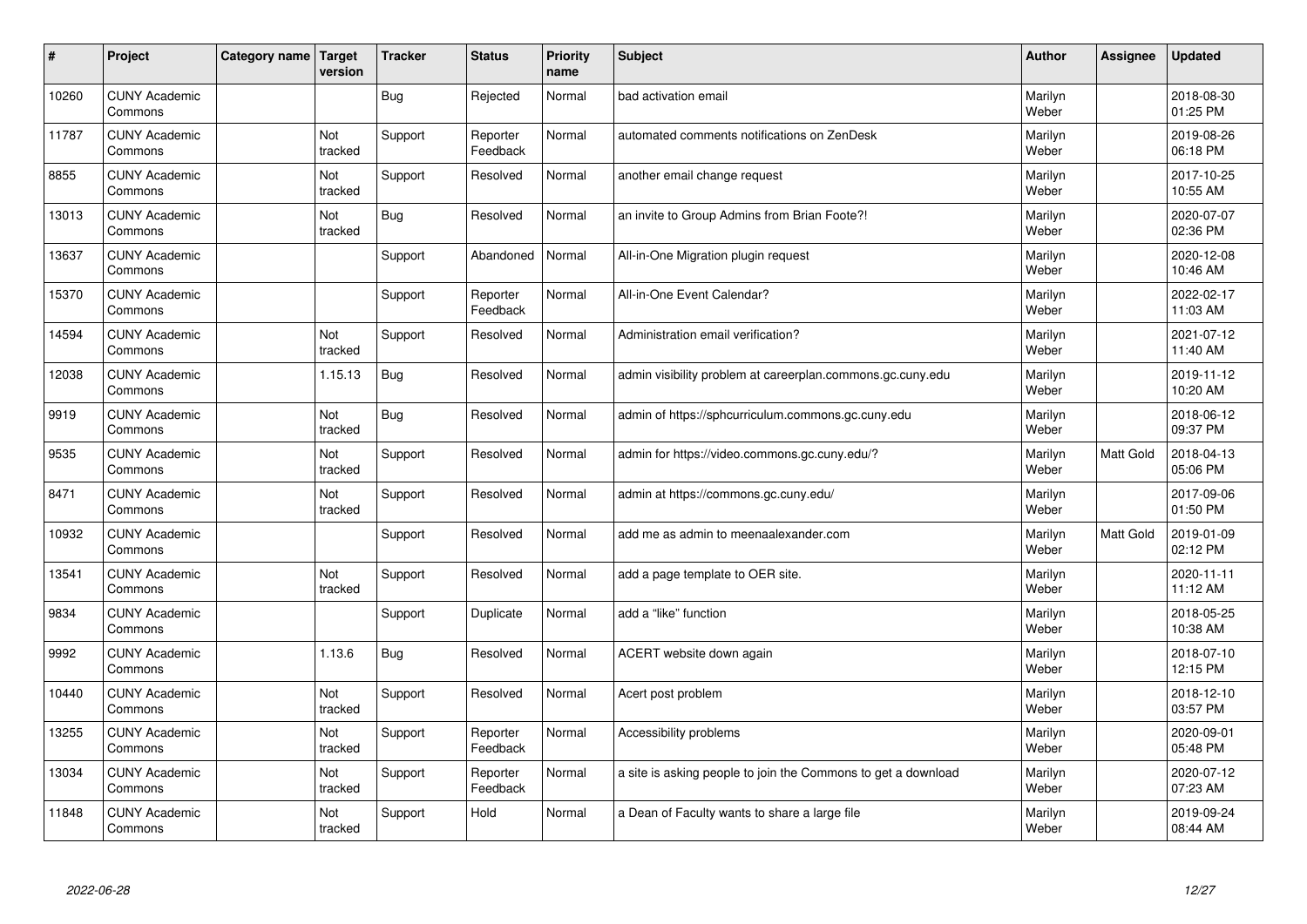| #     | Project                         | Category name                | Target<br>version | <b>Tracker</b> | <b>Status</b>        | <b>Priority</b><br>name | <b>Subject</b>                                                                          | <b>Author</b>    | Assignee         | <b>Updated</b>         |
|-------|---------------------------------|------------------------------|-------------------|----------------|----------------------|-------------------------|-----------------------------------------------------------------------------------------|------------------|------------------|------------------------|
| 9355  | <b>CUNY Academic</b><br>Commons |                              | Not<br>tracked    | Support        | Resolved             | Normal                  | 14gb of video?                                                                          | Marilyn<br>Weber |                  | 2018-03-13<br>11:56 AM |
| 14246 | <b>CUNY Academic</b><br>Commons |                              | 1.18.8            | Support        | Resolved             | Normal                  | 'Weekly jQuery Migrate Status Update"                                                   | Marilyn<br>Weber |                  | 2021-04-13<br>11:08 AM |
| 12352 | <b>CUNY Academic</b><br>Commons |                              | Not<br>tracked    | Support        | <b>New</b>           | Normal                  | 'posts list" page builder block option                                                  | Marilyn<br>Weber |                  | 2020-02-03<br>01:29 PM |
| 11483 | <b>CUNY Academic</b><br>Commons |                              | 1.15.2            | <b>Bug</b>     | Resolved             | Normal                  | 'Add New user" not working                                                              | Marilyn<br>Weber |                  | 2019-05-21<br>02:26 PM |
| 8937  | <b>CUNY Academic</b><br>Commons |                              | Not<br>tracked    | Bug            | Resolved             | Normal                  | videos gone                                                                             | Marilyn<br>Weber |                  | 2017-12-01<br>11:27 AM |
| 9659  | <b>CUNY Academic</b><br>Commons | Account<br>settings          |                   | Support        | Resolved             | Normal                  | user email change                                                                       | Marilyn<br>Weber | <b>Matt Gold</b> | 2018-04-24<br>12:08 PM |
| 11294 | <b>CUNY Academic</b><br>Commons | Account<br>settings          | Not<br>tracked    | Support        | Resolved             | Normal                  | student emgail change                                                                   | Marilyn<br>Weber | Matt Gold        | 2019-04-07<br>09:11 PM |
| 6899  | <b>CUNY Academic</b><br>Commons | Account<br>settings          | Not<br>tracked    | Support        | Resolved             | Normal                  | New user has misspelled her own name                                                    | Marilyn<br>Weber | Boone<br>Gorges  | 2016-12-01<br>05:10 PM |
| 9928  | <b>CUNY Academic</b><br>Commons | Account<br>settings          |                   | Support        | Resolved             | Normal                  | email change request from former student                                                | Marilyn<br>Weber | <b>Matt Gold</b> | 2018-06-14<br>10:20 AM |
| 9477  | <b>CUNY Academic</b><br>Commons | Account<br>settings          |                   | Support        | Resolved             | Normal                  | email change request                                                                    | Marilyn<br>Weber | <b>Matt Gold</b> | 2018-03-24<br>08:53 AM |
| 9823  | <b>CUNY Academic</b><br>Commons | Account<br>settings          | Not<br>tracked    | Support        | Resolved             | Normal                  | email change                                                                            | Marilyn<br>Weber | Matt Gold        | 2018-05-23<br>01:58 PM |
| 6175  | <b>CUNY Academic</b><br>Commons | Account<br>settings          |                   | Support        | Resolved             | Normal                  | Email address (user cannot access old)                                                  | Marilyn<br>Weber | Matt Gold        | 2016-11-29<br>06:31 PM |
| 11029 | <b>CUNY Academic</b><br>Commons | Authentication               | 1.14.9            | Support        | Resolved             | Normal                  | Sujatha Fernandes cannot edit her site                                                  | Marilyn<br>Weber | Raymond<br>Hoh   | 2019-03-26<br>12:10 PM |
| 12350 | <b>CUNY Academic</b><br>Commons | <b>Blogs</b><br>(BuddyPress) | Not<br>tracked    | Support        | Reporter<br>Feedback | Normal                  | URL creation problem                                                                    | Marilyn<br>Weber |                  | 2020-02-03<br>11:27 AM |
| 12190 | <b>CUNY Academic</b><br>Commons | <b>Blogs</b><br>(BuddyPress) | Not<br>tracked    | Support        | Resolved             | Normal                  | Site avatar in directory is not what user expects                                       | Marilyn<br>Weber |                  | 2019-12-12<br>08:51 PM |
| 5799  | <b>CUNY Academic</b><br>Commons | <b>Blogs</b><br>(BuddyPress) | Not<br>tracked    | Feature        | Resolved             | Normal                  | removing one's own access to sites?                                                     | Marilyn<br>Weber | Boone<br>Gorges  | 2016-07-26<br>01:55 PM |
| 15211 | <b>CUNY Academic</b><br>Commons | <b>Blogs</b><br>(BuddyPress) | 1.19.2            | Support        | Resolved             | Normal                  | No good error reporting for already-used domain name when creating a<br>site in Firefox | Marilyn<br>Weber | Boone<br>Gorges  | 2022-01-25<br>11:33 AM |
| 12156 | <b>CUNY Academic</b><br>Commons | <b>Blogs</b><br>(BuddyPress) | Not<br>tracked    | Support        | Resolved             | Normal                  | My Sites list (Commons Profile or Sites directory) doesn't match toolbar<br>dropdown    | Marilyn<br>Weber |                  | 2019-12-11<br>10:20 AM |
| 6857  | <b>CUNY Academic</b><br>Commons | Blogs<br>(BuddyPress)        | Not<br>tracked    | Support        | Resolved             | Normal                  | Committee on Religion website                                                           | Marilyn<br>Weber | Boone<br>Gorges  | 2017-08-17<br>10:24 AM |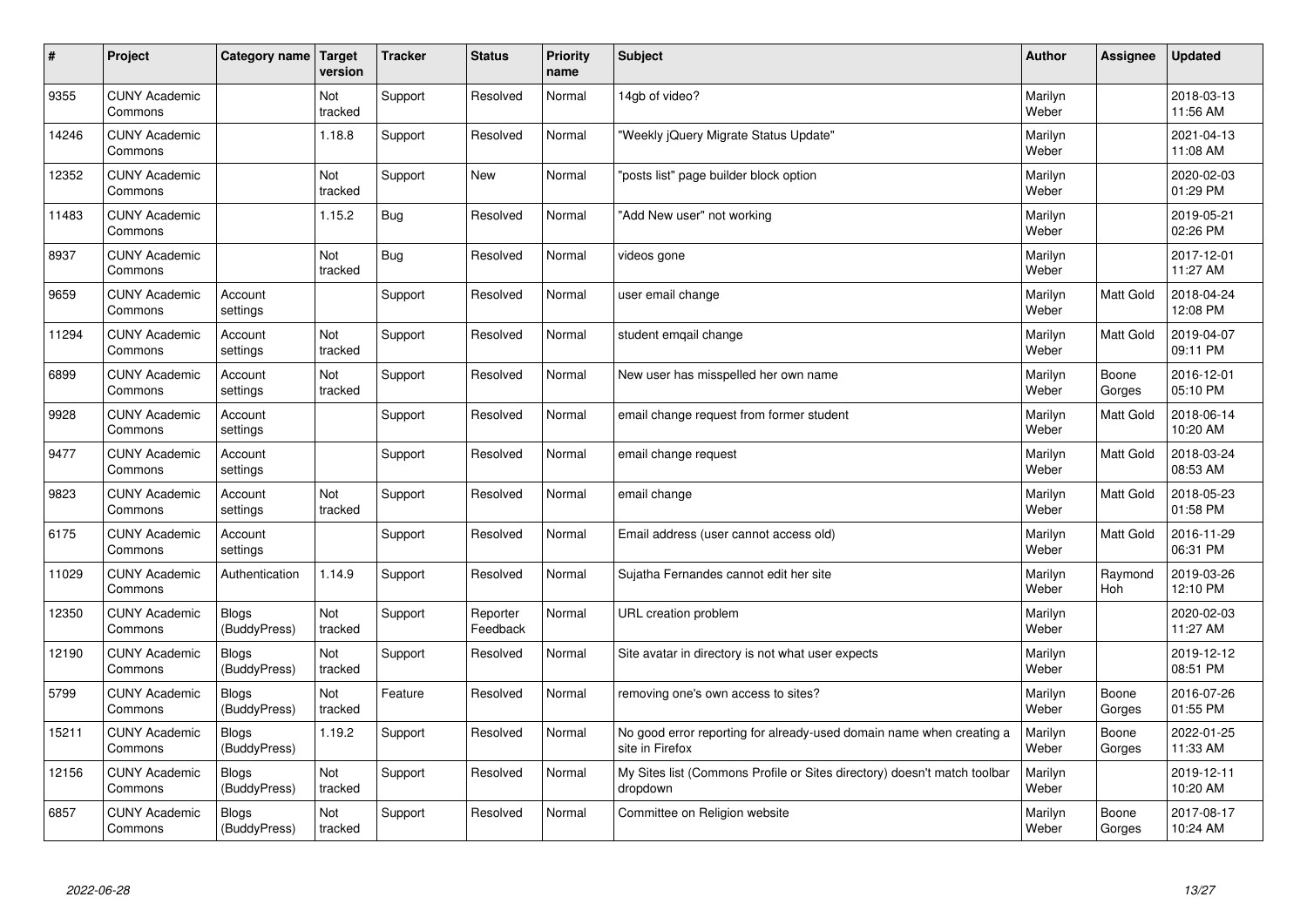| $\#$  | Project                         | Category name Target          | version           | <b>Tracker</b> | <b>Status</b> | <b>Priority</b><br>name | <b>Subject</b>                                             | <b>Author</b>    | <b>Assignee</b>  | <b>Updated</b>         |
|-------|---------------------------------|-------------------------------|-------------------|----------------|---------------|-------------------------|------------------------------------------------------------|------------------|------------------|------------------------|
| 4834  | <b>CUNY Academic</b><br>Commons | Blogs<br>(BuddyPress)         |                   | Bug            | Resolved      | Normal                  | Admin invite problem                                       | Marilyn<br>Weber | Boone<br>Gorges  | 2015-11-13<br>12:25 PM |
| 12165 | <b>CUNY Academic</b><br>Commons | <b>BuddyPress</b><br>(misc)   | Not<br>tracked    | Support        | Resolved      | Normal                  | two reports of Profile problems                            | Marilyn<br>Weber | Boone<br>Gorges  | 2019-12-04<br>05:06 PM |
| 11448 | <b>CUNY Academic</b><br>Commons | <b>BuddyPress</b><br>(misc)   | 1.15.1            | Support        | Resolved      | Normal                  | sole administrator listed on sites is not an admin at all? | Marilyn<br>Weber | Raymond<br>Hoh   | 2019-05-14<br>11:15 AM |
| 11091 | <b>CUNY Academic</b><br>Commons | <b>BuddyPress</b><br>Docs     | 1.14.7            | Support        | Resolved      | Normal                  | word limit for comments on a group doc?                    | Marilyn<br>Weber |                  | 2019-02-26<br>02:04 PM |
| 10606 | <b>CUNY Academic</b><br>Commons | cdev.gc.cuny.ed<br>u          | Not<br>tracked    | Support        | Resolved      | Normal                  | problems with testing environment                          | Marilyn<br>Weber |                  | 2018-11-02<br>10:27 AM |
| 3029  | <b>CUNY Academic</b><br>Commons | cuny.is                       | Not<br>tracked    | Support        | Resolved      | Normal                  | shortlink request                                          | Marilyn<br>Weber | Boone<br>Gorges  | 2014-02-12<br>10:03 AM |
| 4496  | <b>CUNY Academic</b><br>Commons | cuny.is                       | 1.8.9             | Bug            | Resolved      | Normal                  | Quick links broken?                                        | Marilyn<br>Weber | Boone<br>Gorges  | 2015-08-28<br>10:39 AM |
| 9886  | <b>CUNY Academic</b><br>Commons | cuny.is                       | Not<br>tracked    | Support        | Resolved      | Normal                  | cuny.is SSL                                                | Marilyn<br>Weber |                  | 2018-10-26<br>02:07 PM |
| 6118  | <b>CUNY Academic</b><br>Commons | cuny.is                       |                   | Feature        | Resolved      | Normal                  | Cuny.Is request from Javier Otero Peña                     | Marilyn<br>Weber | Sarah<br>Morgano | 2016-10-04<br>07:02 PM |
| 12515 | <b>CUNY Academic</b><br>Commons | cuny.is                       | 1.16.7            | Support        | Resolved      | Normal                  | AJAX actions on cuny is admin page are failing             | Marilyn<br>Weber |                  | 2020-03-10<br>11:57 AM |
| 10176 | <b>CUNY Academic</b><br>Commons | Documentation                 | Not<br>tracked    | <b>Bug</b>     | Resolved      | Normal                  | domain mapping requests                                    | Marilyn<br>Weber | scott voth       | 2018-08-29<br>05:30 PM |
| 3138  | <b>CUNY Academic</b><br>Commons | Documentation                 | Not<br>tracked    | <b>Bug</b>     | Resolved      | Normal                  | Codex documentation                                        | Marilyn<br>Weber | scott voth       | 2016-03-04<br>08:49 AM |
| 13768 | <b>CUNY Academic</b><br>Commons | Domain<br>Mapping             | Not<br>tracked    | Bug            | Resolved      | Normal                  | patricksweeney.commons.gc.cuny.edu down                    | Marilyn<br>Weber | Raymond<br>Hoh   | 2021-01-12<br>10:47 AM |
| 13085 | <b>CUNY Academic</b><br>Commons | Domain<br>Mapping             | Not<br>tracked    | Support        | Resolved      | Normal                  | domain mapping request                                     | Marilyn<br>Weber | Matt Gold        | 2020-07-28<br>03:33 PM |
| 14344 | <b>CUNY Academic</b><br>Commons | Domain<br>Mapping             | Not<br>tracked    | Support        | Resolved      | Normal                  | arabstages.org site down                                   | Marilyn<br>Weber | Raymond<br>Hoh   | 2021-04-19<br>01:42 PM |
| 6818  | <b>CUNY Academic</b><br>Commons | Email<br>Notifications        | 1.10.3            | Support        | Resolved      | Normal                  | No more email notifications?                               | Marilyn<br>Weber |                  | 2016-11-22<br>02:51 PM |
| 5448  | <b>CUNY Academic</b><br>Commons | Email<br><b>Notifications</b> | 1.10.2            | <b>Bug</b>     | Rejected      | Normal                  | garbled CAC activity digests                               | Marilyn<br>Weber | Raymond<br>Hoh   | 2016-11-20<br>02:38 AM |
| 5992  | <b>CUNY Academic</b><br>Commons | Email<br>Notifications        | Future<br>release | Feature        | New           | Normal                  | Changing the From line of autogenerated blog emails        | Marilyn<br>Weber |                  | 2018-09-27<br>05:19 PM |
| 5991  | <b>CUNY Academic</b><br>Commons | Email<br>Notifications        | Future<br>release | Support        | Resolved      | Normal                  | change format of autogenerated blog emails                 | Marilyn<br>Weber | Paige<br>Dupont  | 2018-01-12<br>02:55 PM |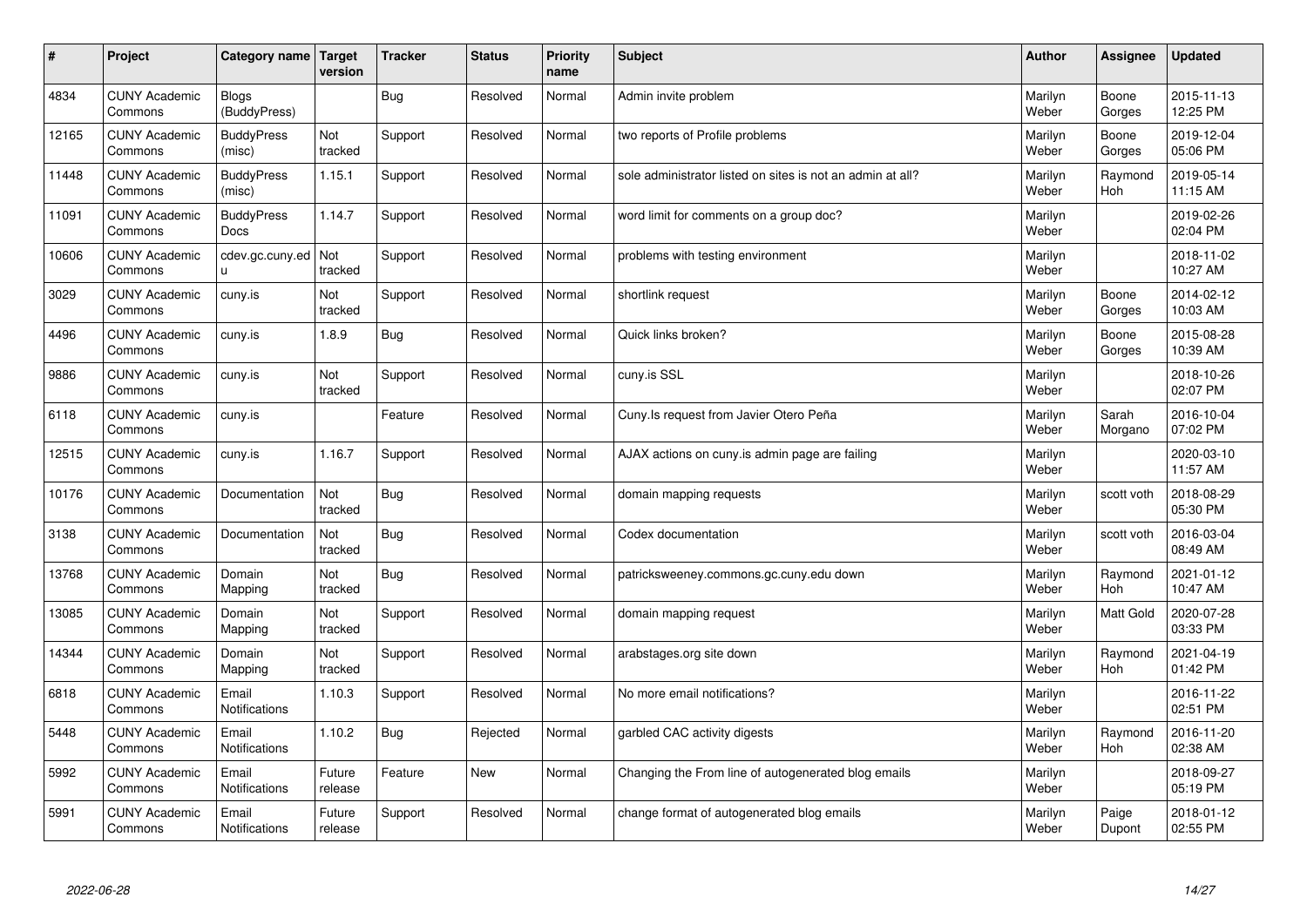| $\sharp$ | Project                         | Category name          | Target<br>version | <b>Tracker</b> | <b>Status</b> | <b>Priority</b><br>name | <b>Subject</b>                                          | <b>Author</b>    | Assignee           | <b>Updated</b>         |
|----------|---------------------------------|------------------------|-------------------|----------------|---------------|-------------------------|---------------------------------------------------------|------------------|--------------------|------------------------|
| 7376     | <b>CUNY Academic</b><br>Commons | Email<br>Notifications |                   | <b>Bug</b>     | Rejected      | Normal                  | automatic forwarding of blog posts not working          | Marilyn<br>Weber | Boone<br>Gorges    | 2017-05-01<br>10:36 PM |
| 9154     | <b>CUNY Academic</b><br>Commons | Events                 | 1.12.8            | Bug            | Resolved      | Normal                  | problem with group calendar                             | Marilyn<br>Weber | Raymond<br>Hoh     | 2018-02-13<br>10:49 AM |
| 14889    | <b>CUNY Academic</b><br>Commons | Events                 | 1.19.0            | Support        | Resolved      | Normal                  | events in group - can they be edited by all admins?     | Marilyn<br>Weber | Raymond<br>Hoh     | 2021-12-13<br>03:31 PM |
| 3035     | <b>CUNY Academic</b><br>Commons | <b>Ground Control</b>  | Not<br>tracked    | Publicity      | Deferred      | Normal                  | Ground Control article                                  | Marilyn<br>Weber | Marilyn<br>Weber   | 2015-03-21<br>08:54 PM |
| 3036     | <b>CUNY Academic</b><br>Commons | <b>Ground Control</b>  | Not<br>tracked    | Publicity      | Deferred      | Normal                  | <b>Ground Control</b>                                   | Marilyn<br>Weber | Dominic<br>Giglio  | 2015-03-21<br>09:10 PM |
| 3037     | <b>CUNY Academic</b><br>Commons | <b>Ground Control</b>  | Not<br>tracked    | Publicity      | Resolved      | Normal                  | <b>Ground Control</b>                                   | Marilyn<br>Weber | scott voth         | 2016-01-26<br>05:23 PM |
| 3038     | <b>CUNY Academic</b><br>Commons | <b>Ground Control</b>  | Not<br>tracked    | Publicity      | Resolved      | Normal                  | <b>Ground Control</b>                                   | Marilyn<br>Weber | <b>Matt Gold</b>   | 2016-01-26<br>05:10 PM |
| 3039     | <b>CUNY Academic</b><br>Commons | <b>Ground Control</b>  | Not<br>tracked    | Publicity      | Resolved      | Normal                  | <b>Ground Control</b>                                   | Marilyn<br>Weber | Sarah<br>Morgano   | 2016-01-26<br>05:19 PM |
| 3040     | <b>CUNY Academic</b><br>Commons | <b>Ground Control</b>  | Not<br>tracked    | Publicity      | Resolved      | Normal                  | <b>Ground Control</b>                                   | Marilyn<br>Weber | Micki<br>Kaufman   | 2016-01-26<br>05:16 PM |
| 3041     | <b>CUNY Academic</b><br>Commons | <b>Ground Control</b>  | Not<br>tracked    | Publicity      | Resolved      | Normal                  | <b>Ground Control</b>                                   | Marilyn<br>Weber | <b>Chris Stein</b> | 2016-01-26<br>04:52 PM |
| 11088    | <b>CUNY Academic</b><br>Commons | Group Blogs            | Not<br>tracked    | <b>Bug</b>     | Resolved      | Normal                  | no notification for comments                            | Marilyn<br>Weber |                    | 2019-02-15<br>03:30 PM |
| 8661     | <b>CUNY Academic</b><br>Commons | Group Blogs            | Not<br>tracked    | <b>Bug</b>     | Resolved      | Normal                  | new group, old site, can't link?                        | Marilyn<br>Weber |                    | 2017-11-15<br>01:26 PM |
| 8638     | <b>CUNY Academic</b><br>Commons | Group Blogs            | 1.11.11           | <b>Bug</b>     | Resolved      | Normal                  | members not syncing from group to site                  | Marilyn<br>Weber |                    | 2017-09-01<br>03:50 PM |
| 5684     | <b>CUNY Academic</b><br>Commons | <b>Group Files</b>     | Not<br>tracked    | <b>Bug</b>     | Resolved      | Normal                  | Making Group files appear as Blog entries               | Marilyn<br>Weber | Boone<br>Gorges    | 2017-11-20<br>03:28 PM |
| 11567    | <b>CUNY Academic</b><br>Commons | Group Files            | 1.15.4            | Bug            | Resolved      | Normal                  | Group files pagination doesn't work properly in folders | Marilyn<br>Weber | Boone<br>Gorges    | 2019-06-25<br>04:22 PM |
| 9224     | <b>CUNY Academic</b><br>Commons | Group Files            | 1.13              | Feature        | Resolved      | Normal                  | attachments to forum posts clutter up Files area        | Marilyn<br>Weber | Boone<br>Gorges    | 2018-03-22<br>03:34 PM |
| 6626     | <b>CUNY Academic</b><br>Commons | <b>Group Files</b>     | 1.10.1            | <b>Bug</b>     | Resolved      | Normal                  | Files from non-member showing up in private group       | Marilyn<br>Weber | Boone<br>Gorges    | 2016-11-07<br>03:54 PM |
| 13827    | <b>CUNY Academic</b><br>Commons | Group Forums           | 1.18.3            | <b>Bug</b>     | Resolved      | Normal                  | more forum post problems                                | Marilyn<br>Weber | Raymond<br>Hoh     | 2021-01-22<br>08:19 PM |
| 12487    | <b>CUNY Academic</b><br>Commons | Group Forums           | 1.16.7            | <b>Bug</b>     | Resolved      | Normal                  | group posting problems?                                 | Marilyn<br>Weber | Raymond<br>Hoh     | 2020-03-10<br>11:40 AM |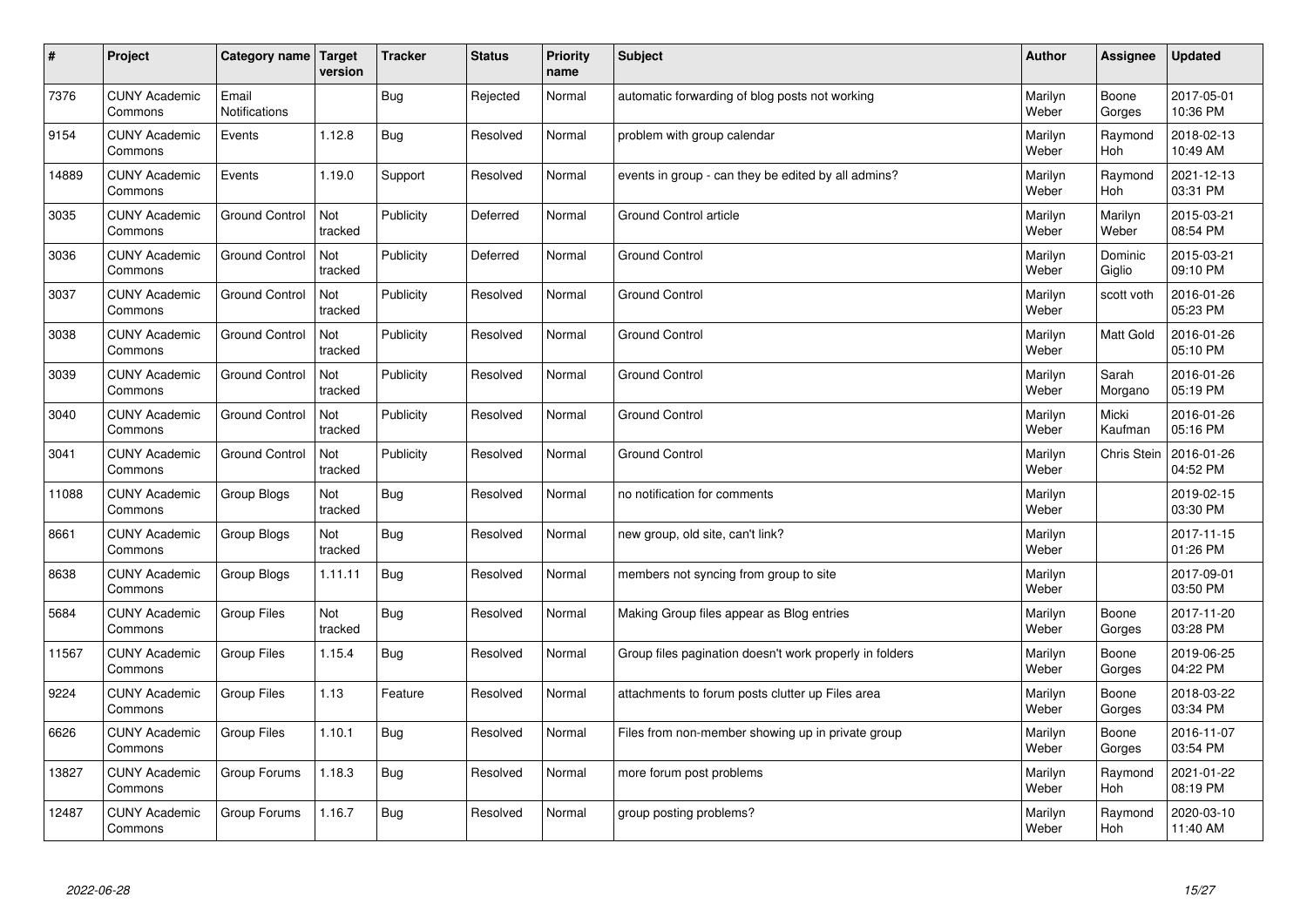| $\sharp$ | Project                         | Category name   Target | version           | <b>Tracker</b> | <b>Status</b>        | <b>Priority</b><br>name | <b>Subject</b>                                                              | <b>Author</b>    | Assignee              | <b>Updated</b>         |
|----------|---------------------------------|------------------------|-------------------|----------------|----------------------|-------------------------|-----------------------------------------------------------------------------|------------------|-----------------------|------------------------|
| 13341    | <b>CUNY Academic</b><br>Commons | Group Forums           | 1.17.4            | Bug            | Resolved             | Normal                  | Forum reply problems                                                        | Marilyn<br>Weber | Raymond<br><b>Hoh</b> | 2020-09-22<br>12:08 PM |
| 10361    | <b>CUNY Academic</b><br>Commons | Group Forums           | 1.13.10           | Bug            | Resolved             | Normal                  | forum post pending oddity                                                   | Marilyn<br>Weber |                       | 2018-09-25<br>10:45 AM |
| 6893     | <b>CUNY Academic</b><br>Commons | Group Forums           |                   | Bug            | Resolved             | Normal                  | Forum for CUNY Academic Commons Team is gone                                | Marilyn<br>Weber | Boone<br>Gorges       | 2016-12-01<br>08:08 AM |
| 13328    | <b>CUNY Academic</b><br>Commons | Group Forums           | Not<br>tracked    | <b>Bug</b>     | Reporter<br>Feedback | Normal                  | cross-posting in two related groups                                         | Marilyn<br>Weber | Raymond<br>Hoh        | 2020-09-15<br>10:39 PM |
| 9835     | <b>CUNY Academic</b><br>Commons | Group Forums           | Future<br>release | Bug            | Assigned             | Normal                  | add a "like" function?                                                      | Marilyn<br>Weber | Erik<br>Trainer       | 2018-06-05<br>01:49 PM |
| 9282     | <b>CUNY Academic</b><br>Commons | Group Forums           | 1.12.9            | Bug            | Resolved             | Normal                  | 'Forum ID is missing" error?                                                | Marilyn<br>Weber |                       | 2018-02-27<br>10:32 AM |
| 6091     | <b>CUNY Academic</b><br>Commons | Group<br>Invitations   | Not<br>tracked    | <b>Bug</b>     | Resolved             | Normal                  | User cannot re-join a group                                                 | Marilyn<br>Weber | Boone<br>Gorges       | 2016-09-28<br>01:47 PM |
| 13138    | <b>CUNY Academic</b><br>Commons | Group Library          | Not<br>tracked    | Support        | Resolved             | Normal                  | moving Library contents for Steve Brier                                     | Marilyn<br>Weber |                       | 2020-08-03<br>04:00 PM |
| 14304    | <b>CUNY Academic</b><br>Commons | Group Library          | 1.18.8            | Bug            | Resolved             | Normal                  | Library items change folders when adding subsequent items in new<br>folders | Marilyn<br>Weber | Boone<br>Gorges       | 2021-04-13<br>11:21 AM |
| 13159    | <b>CUNY Academic</b><br>Commons | Group Library          | Not<br>tracked    | Support        | Resolved             | Normal                  | changing folder names?                                                      | Marilyn<br>Weber | Boone<br>Gorges       | 2020-08-27<br>08:59 AM |
| 3197     | <b>CUNY Academic</b><br>Commons | Groups (misc)          | 1.6.4             | Bug            | Resolved             | Normal                  | trying to set up a hidden group blog with no RSS feed                       | Marilyn<br>Weber | Boone<br>Gorges       | 2014-05-21<br>09:39 PM |
| 8978     | <b>CUNY Academic</b><br>Commons | Groups (misc)          | Not<br>tracked    | Support        | Resolved             | Normal                  | removing old groups                                                         | Marilyn<br>Weber |                       | 2018-12-10<br>03:52 PM |
| 11006    | <b>CUNY Academic</b><br>Commons | Groups (misc)          | 1.14.6            | Support        | Resolved             | Normal                  | removing members from a group isn't working                                 | Marilyn<br>Weber |                       | 2019-01-24<br>03:18 PM |
| 6575     | <b>CUNY Academic</b><br>Commons | Groups (misc)          |                   | <b>Bug</b>     | Rejected             | Normal                  | No papers link for the group "social paper"                                 | Marilyn<br>Weber |                       | 2016-11-02<br>10:39 PM |
| 6313     | <b>CUNY Academic</b><br>Commons | Groups (misc)          |                   | Bug            | Duplicate            | Normal                  | group member no longer in group, can't rejoin.                              | Marilyn<br>Weber |                       | 2016-10-14<br>09:27 PM |
| 10772    | <b>CUNY Academic</b><br>Commons | Groups (misc)          | 1.14.2            | <b>Bug</b>     | Resolved             | Normal                  | can't create groups                                                         | Marilyn<br>Weber |                       | 2018-12-04<br>10:42 AM |
| 8200     | <b>CUNY Academic</b><br>Commons | Groups (misc)          | Not<br>tracked    | <b>Bug</b>     | Resolved             | Normal                  | Announcements has disappeared                                               | Marilyn<br>Weber | Boone<br>Gorges       | 2017-05-26<br>04:04 PM |
| 3620     | <b>CUNY Academic</b><br>Commons | Groups (misc)          | Not<br>tracked    | <b>Bug</b>     | Resolved             | Normal                  | admins of The Group for Group Admins                                        | Marilyn<br>Weber |                       | 2014-11-03<br>08:38 AM |
| 7678     | <b>CUNY Academic</b><br>Commons | Groups (misc)          | Not<br>tracked    | Support        | Resolved             | Normal                  | add admin to student group                                                  | Marilyn<br>Weber | Boone<br>Gorges       | 2017-02-15<br>11:58 AM |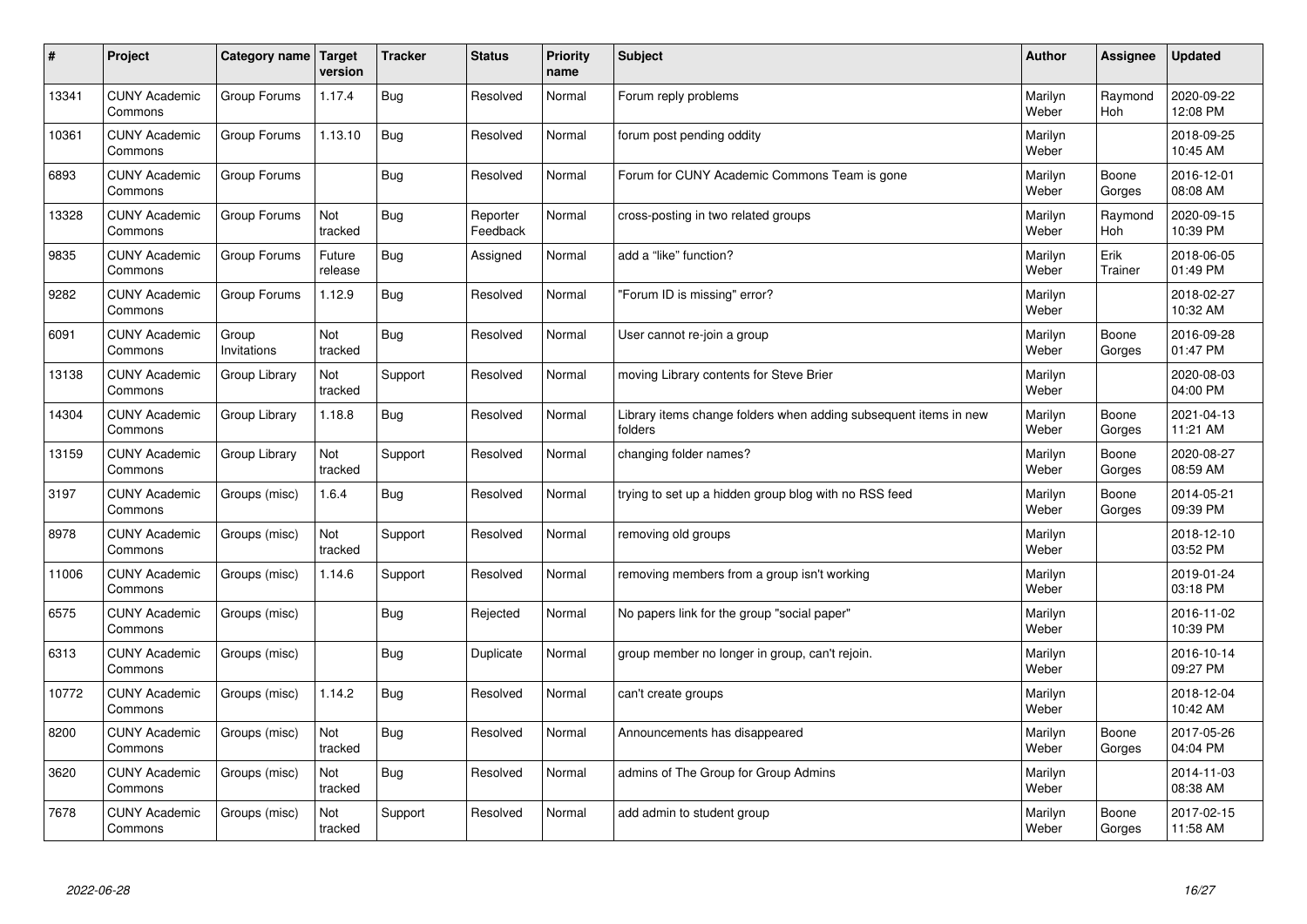| $\sharp$ | Project                         | <b>Category name</b> | Target<br>version | <b>Tracker</b> | <b>Status</b> | <b>Priority</b><br>name | <b>Subject</b>                                                       | <b>Author</b>    | Assignee         | <b>Updated</b>         |
|----------|---------------------------------|----------------------|-------------------|----------------|---------------|-------------------------|----------------------------------------------------------------------|------------------|------------------|------------------------|
| 9130     | <b>CUNY Academic</b><br>Commons | Homepage<br>Slides   | Not<br>tracked    | <b>Bug</b>     | Resolved      | Normal                  | too many redirects                                                   | Marilyn<br>Weber |                  | 2018-01-29<br>10:27 AM |
| 15252    | <b>CUNY Academic</b><br>Commons | Layout               | Not<br>tracked    | Bug            | Resolved      | Normal                  | visual glitch with the Segal Center webpage                          | Marilyn<br>Weber | Raymond<br>Hoh   | 2022-02-03<br>04:56 PM |
| 9163     | <b>CUNY Academic</b><br>Commons | Layout               | 1.12.8            | Support        | Resolved      | Normal                  | Mobile responsiveness issues                                         | Marilyn<br>Weber | Raymond<br>Hoh   | 2018-02-13<br>10:49 AM |
| 11964    | <b>CUNY Academic</b><br>Commons | Layout               | 1.15.12           | <b>Bug</b>     | Resolved      | Normal                  | https://commons.gc.cuny.edu/create/ not displaying correctly in Edge | Marilyn<br>Weber | Raymond<br>Hoh   | 2019-10-22<br>11:54 AM |
| 9927     | <b>CUNY Academic</b><br>Commons | Membership           | Not<br>tracked    | Support        | Resolved      | Normal                  | wrong email used                                                     | Marilyn<br>Weber | <b>Matt Gold</b> | 2018-06-14<br>10:21 AM |
| 7771     | <b>CUNY Academic</b><br>Commons | Membership           | Not<br>tracked    | Support        | Resolved      | Normal                  | User would like to be uncoupled from sites                           | Marilyn<br>Weber | Boone<br>Gorges  | 2017-03-09<br>12:38 PM |
| 7223     | <b>CUNY Academic</b><br>Commons | Membership           | Not<br>tracked    | <b>Bug</b>     | Resolved      | Normal                  | User with two profiles would like to merge them                      | Marilyn<br>Weber | Boone<br>Gorges  | 2017-01-10<br>02:07 PM |
| 7337     | <b>CUNY Academic</b><br>Commons | Membership           | Not<br>tracked    | <b>Bug</b>     | Resolved      | Normal                  | User with new email                                                  | Marilyn<br>Weber |                  | 2017-01-06<br>11:05 AM |
| 11127    | <b>CUNY Academic</b><br>Commons | Membership           | Not<br>tracked    | Support        | Resolved      | Normal                  | user with new campus affiliation                                     | Marilyn<br>Weber |                  | 2019-02-19<br>02:09 PM |
| 9779     | <b>CUNY Academic</b><br>Commons | Membership           | Not<br>tracked    | Support        | Resolved      | Normal                  | user not sure if she is registered.                                  | Marilyn<br>Weber |                  | 2018-12-10<br>03:53 PM |
| 9996     | <b>CUNY Academic</b><br>Commons | Membership           | Not<br>tracked    | Support        | Rejected      | Normal                  | user email change request                                            | Marilyn<br>Weber |                  | 2018-07-16<br>10:49 AM |
| 5772     | <b>CUNY Academic</b><br>Commons | Membership           | Not<br>tracked    | Support        | Resolved      | Normal                  | User email change and forgotten password                             | Marilyn<br>Weber | Matt Gold        | 2017-11-15<br>06:18 PM |
| 8566     | <b>CUNY Academic</b><br>Commons | Membership           | Not<br>tracked    | Support        | Resolved      | Normal                  | user email change                                                    | Marilyn<br>Weber |                  | 2017-11-15<br>01:27 PM |
| 10941    | <b>CUNY Academic</b><br>Commons | Membership           | Not<br>tracked    | Support        | Resolved      | Normal                  | update user email                                                    | Marilyn<br>Weber |                  | 2019-02-13<br>02:24 PM |
| 11961    | <b>CUNY Academic</b><br>Commons | Membership           | Not<br>tracked    | Support        | Resolved      | Normal                  | switch email for student user                                        | Marilyn<br>Weber |                  | 2019-10-09<br>01:56 PM |
| 3466     | <b>CUNY Academic</b><br>Commons | Membership           | 1.6.16            | Feature        | Resolved      | Normal                  | restricting undergrad registration                                   | Marilyn<br>Weber | Boone<br>Gorges  | 2014-09-18<br>12:02 AM |
| 10910    | <b>CUNY Academic</b><br>Commons | Membership           | Not<br>tracked    | Support        | Resolved      | Normal                  | request to be an admin to a prof's site                              | Marilyn<br>Weber |                  | 2019-01-04<br>10:45 AM |
| 11516    | <b>CUNY Academic</b><br>Commons | Membership           | Not<br>tracked    | Support        | Resolved      | Normal                  | request for email change                                             | Marilyn<br>Weber |                  | 2019-06-04<br>01:48 PM |
| 10387    | <b>CUNY Academic</b><br>Commons | Membership           | Not<br>tracked    | Support        | Resolved      | Normal                  | remove user page                                                     | Marilyn<br>Weber |                  | 2018-09-28<br>02:26 PM |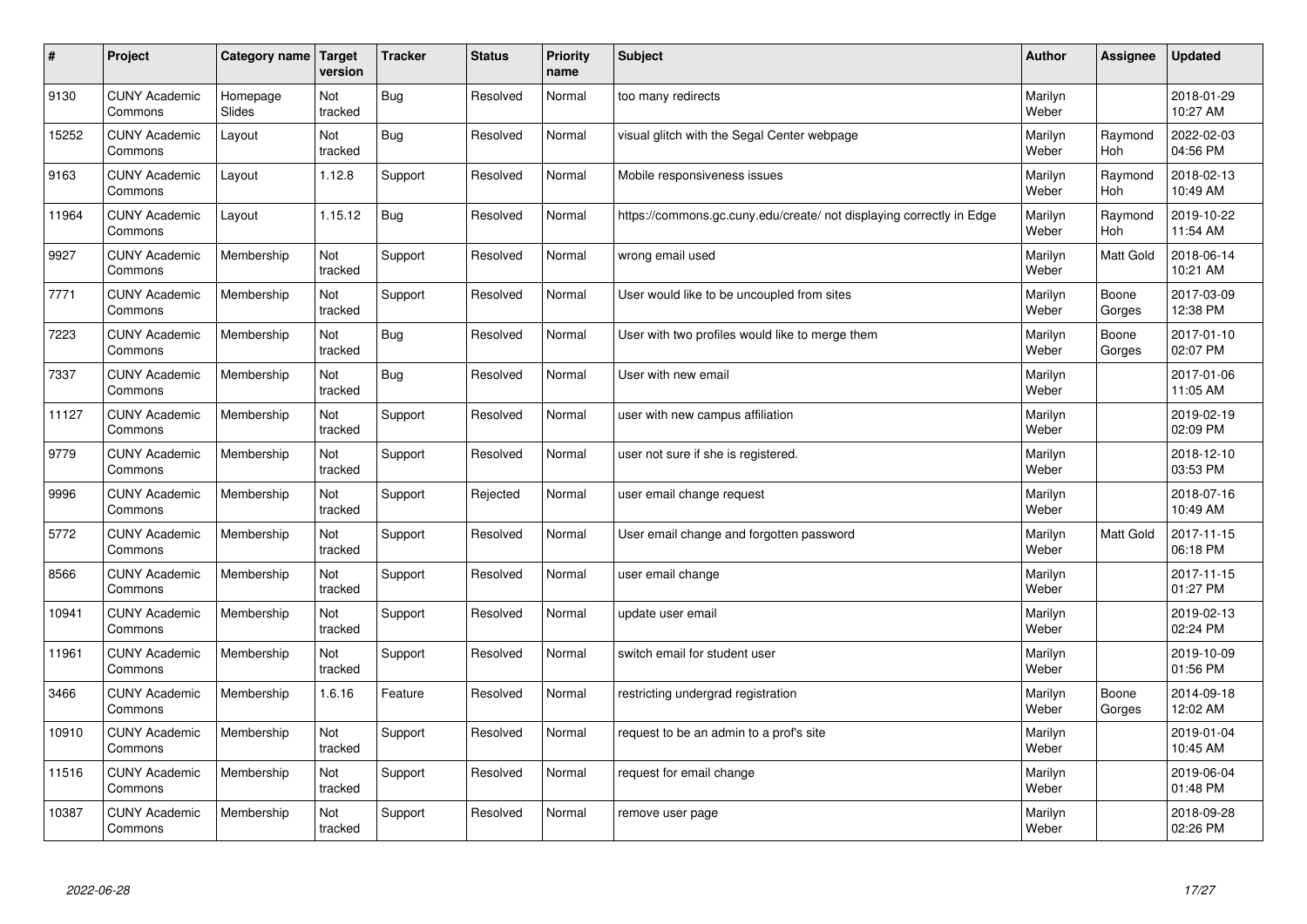| $\#$  | Project                         | Category name | Target<br>version | <b>Tracker</b> | <b>Status</b> | Priority<br>name | <b>Subject</b>                                             | <b>Author</b>    | <b>Assignee</b>  | <b>Updated</b>         |
|-------|---------------------------------|---------------|-------------------|----------------|---------------|------------------|------------------------------------------------------------|------------------|------------------|------------------------|
| 8429  | <b>CUNY Academic</b><br>Commons | Membership    | Not<br>tracked    | Support        | Resolved      | Normal           | Please make me an admin of https://arc.commons.gc.cuny.edu | Marilyn<br>Weber | Boone<br>Gorges  | 2017-07-24<br>03:33 PM |
| 11210 | <b>CUNY Academic</b><br>Commons | Membership    | Not<br>tracked    | Support        | Resolved      | Normal           | Please change the email                                    | Marilyn<br>Weber |                  | 2019-03-11<br>04:16 PM |
| 7619  | <b>CUNY Academic</b><br>Commons | Membership    | Not<br>tracked    | Support        | Resolved      | Normal           | outside users for a site that isn't a class?               | Marilyn<br>Weber | <b>Matt Gold</b> | 2017-11-15<br>06:18 PM |
| 7349  | <b>CUNY Academic</b><br>Commons | Membership    | Not<br>tracked    | Bug            | Resolved      | Normal           | LACUNY Institute website                                   | Marilyn<br>Weber | Boone<br>Gorges  | 2017-01-11<br>04:26 PM |
| 11922 | <b>CUNY Academic</b><br>Commons | Membership    | Not<br>tracked    | Support        | Resolved      | Normal           | https://commons.gc.cuny.edu/members/cunyhealthequity/      | Marilyn<br>Weber |                  | 2019-10-02<br>04:05 PM |
| 9134  | <b>CUNY Academic</b><br>Commons | Membership    | Not<br>tracked    | Support        | Abandoned     | Normal           | former user                                                | Marilyn<br>Weber | Matt Gold        | 2019-09-18<br>10:26 AM |
| 11147 | <b>CUNY Academic</b><br>Commons | Membership    | Not<br>tracked    | Support        | Resolved      | Normal           | employee email change                                      | Marilyn<br>Weber |                  | 2019-03-12<br>03:58 PM |
| 12382 | <b>CUNY Academic</b><br>Commons | Membership    | Not<br>tracked    | Support        | <b>New</b>    | Normal           | Email request change                                       | Marilyn<br>Weber | Marilyn<br>Weber | 2020-02-06<br>12:56 PM |
| 9004  | <b>CUNY Academic</b><br>Commons | Membership    | Not<br>tracked    | Support        | Resolved      | Normal           | email change request                                       | Marilyn<br>Weber |                  | 2017-12-14<br>12:27 PM |
| 7775  | <b>CUNY Academic</b><br>Commons | Membership    | Not<br>tracked    | Support        | Resolved      | Normal           | Email change                                               | Marilyn<br>Weber |                  | 2017-03-08<br>10:09 PM |
| 5968  | <b>CUNY Academic</b><br>Commons | Membership    | Not<br>tracked    | Bug            | Resolved      | Normal           | Deleting account without knowing password                  | Marilyn<br>Weber | Matt Gold        | 2017-11-15<br>06:19 PM |
| 7486  | <b>CUNY Academic</b><br>Commons | Membership    | Not<br>tracked    | Support        | Resolved      | Normal           | changed email address                                      | Marilyn<br>Weber |                  | 2017-01-24<br>10:00 PM |
| 10257 | <b>CUNY Academic</b><br>Commons | Membership    | Not<br>tracked    | Support        | Resolved      | Normal           | change the email from @login.cuny.edu to campu email       | Marilyn<br>Weber |                  | 2018-12-10<br>03:55 PM |
| 8630  | <b>CUNY Academic</b><br>Commons | Membership    | Not<br>tracked    | Support        | Resolved      | Normal           | Change in email/campus                                     | Marilyn<br>Weber |                  | 2017-08-30<br>03:48 PM |
| 8577  | <b>CUNY Academic</b><br>Commons | Membership    | Not<br>tracked    | Support        | Resolved      | Normal           | another user email change                                  | Marilyn<br>Weber |                  | 2017-08-25<br>10:23 AM |
| 11217 | <b>CUNY Academic</b><br>Commons | Membership    | Not<br>tracked    | Support        | Resolved      | Normal           | Another email update                                       | Marilyn<br>Weber |                  | 2019-03-12<br>03:37 PM |
| 10006 | <b>CUNY Academic</b><br>Commons | Membership    | Not<br>tracked    | Support        | Resolved      | Normal           | another email change request                               | Marilyn<br>Weber |                  | 2018-07-13<br>12:36 PM |
| 8531  | <b>CUNY Academic</b><br>Commons | Membership    | Not<br>tracked    | Support        | Resolved      | Normal           | admin of https://admissions.commons.gc.cuny.edu            | Marilyn<br>Weber |                  | 2017-08-15<br>04:20 PM |
| 8481  | <b>CUNY Academic</b><br>Commons | Membership    | Not<br>tracked    | Support        | Resolved      | Normal           | admin of http://swipanalytic.org/organizers/               | Marilyn<br>Weber |                  | 2019-02-19<br>01:58 PM |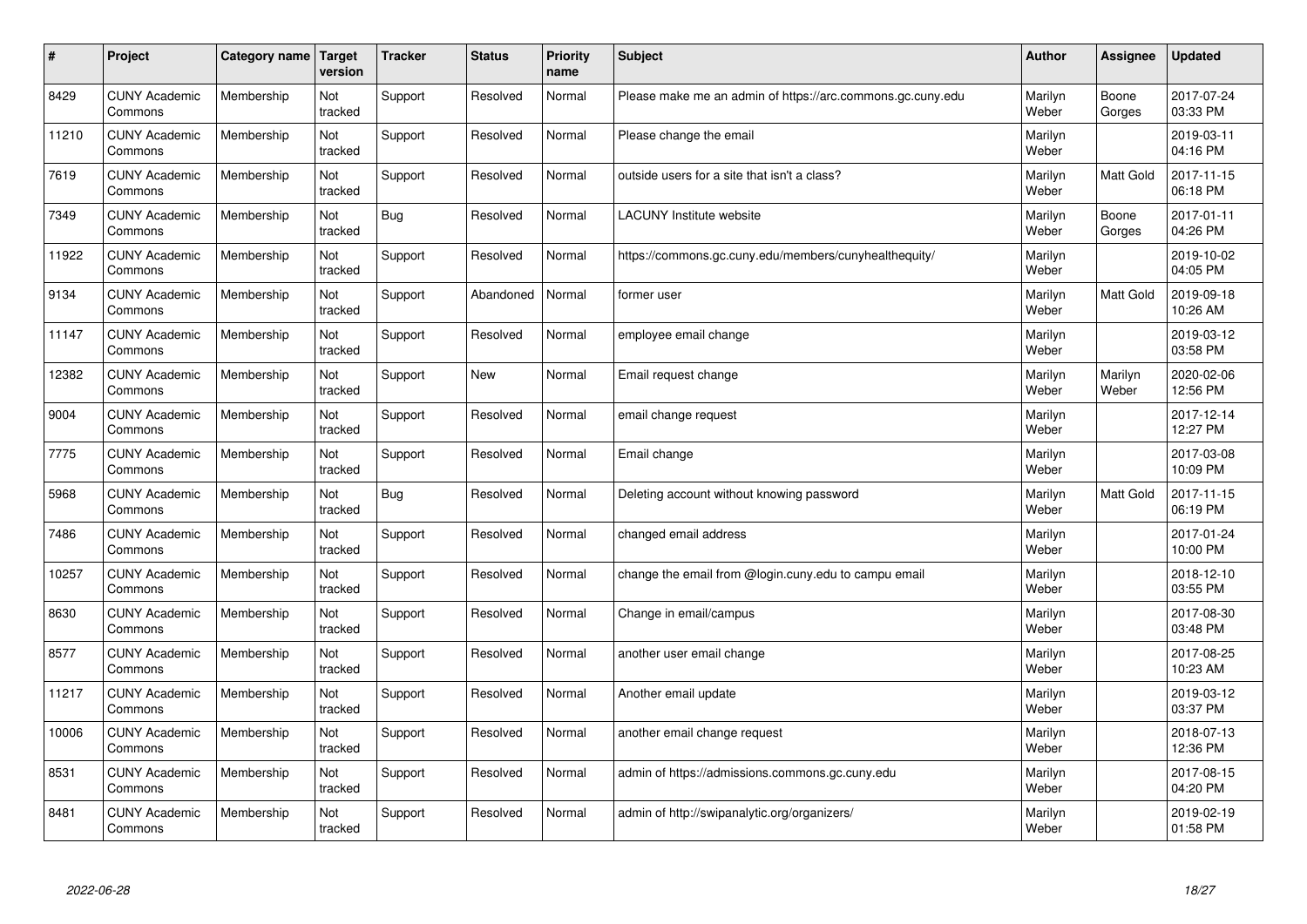| $\#$  | Project                         | Category name   Target  | version        | <b>Tracker</b> | <b>Status</b> | Priority<br>name | <b>Subject</b>                                                    | <b>Author</b>    | <b>Assignee</b>  | <b>Updated</b>         |
|-------|---------------------------------|-------------------------|----------------|----------------|---------------|------------------|-------------------------------------------------------------------|------------------|------------------|------------------------|
| 8222  | <b>CUNY Academic</b><br>Commons | Membership              | Not<br>tracked | Support        | Resolved      | Normal           | Admin for iletc.commons.gc.cuny.edu                               | Marilyn<br>Weber | Boone<br>Gorges  | 2017-06-08<br>10:06 AM |
| 7922  | <b>CUNY Academic</b><br>Commons | Membership              | Not<br>tracked | Support        | Resolved      | Normal           | add me as an admin to the MALs alumni site?                       | Marilyn<br>Weber |                  | 2017-04-06<br>05:19 PM |
| 10066 | <b>CUNY Academic</b><br>Commons | Membership              | Not<br>tracked | Support        | Resolved      | Normal           | add me as an admin to https://pkms.commons.gc.cuny.edu/           | Marilyn<br>Weber |                  | 2018-07-26<br>11:54 AM |
| 8120  | <b>CUNY Academic</b><br>Commons | Membership              | Not<br>tracked | Support        | Resolved      | Normal           | add me as an admin to https://nyslavery.commons.gc.cuny.edu       | Marilyn<br>Weber |                  | 2017-05-10<br>02:19 PM |
| 8401  | <b>CUNY Academic</b><br>Commons | Membership              | Not<br>tracked | Support        | Resolved      | Normal           | add me as an admin                                                | Marilyn<br>Weber | Boone<br>Gorges  | 2017-07-11<br>11:40 AM |
| 15241 | <b>CUNY Academic</b><br>Commons | Onboarding              | 1.19.3         | Design/UX      | Resolved      | Normal           | white on gray                                                     | Marilyn<br>Weber | Boone<br>Gorges  | 2022-02-08<br>02:38 PM |
| 11865 | <b>CUNY Academic</b><br>Commons | Onboarding              | 1.15.10        | Bug            | Resolved      | Normal           | Site name not appearing in "Membership" lists of Invitation modal | Marilyn<br>Weber | Boone<br>Gorges  | 2019-09-24<br>11:09 AM |
| 13521 | <b>CUNY Academic</b><br>Commons | Onboarding              | 1.17.7         | Support        | Resolved      | Normal           | sent invitations page                                             | Marilyn<br>Weber | Raymond<br>Hoh   | 2020-11-10<br>10:31 AM |
| 14129 | <b>CUNY Academic</b><br>Commons | Onboarding              | 1.18.6         | Support        | Resolved      | Normal           | can only see some invites sent                                    | Marilyn<br>Weber | Raymond<br>Hoh   | 2021-04-09<br>09:00 AM |
| 7685  | <b>CUNY Academic</b><br>Commons | Password<br>Reset       | Not<br>tracked | Support        | Resolved      | Normal           | temporary password                                                | Marilyn<br>Weber | Boone<br>Gorges  | 2017-02-15<br>07:36 PM |
| 14448 | <b>CUNY Academic</b><br>Commons | Password<br>Reset       | Not<br>tracked | Bug            | Rejected      | Normal           | password reset weirdness                                          | Marilyn<br>Weber | Raymond<br>Hoh   | 2021-05-12<br>01:34 PM |
| 6815  | <b>CUNY Academic</b><br>Commons | Password<br>Reset       | Not<br>tracked | Support        | Resolved      | Normal           | password reset requested                                          | Marilyn<br>Weber | <b>Matt Gold</b> | 2016-11-22<br>10:30 AM |
| 5176  | <b>CUNY Academic</b><br>Commons | <b>Public Portfolio</b> | 1.9.6          | Bug            | Resolved      | Normal           | Widgets in Profile not saving                                     | Marilyn<br>Weber | Boone<br>Gorges  | 2016-02-01<br>11:07 AM |
| 8098  | <b>CUNY Academic</b><br>Commons | <b>Public Portfolio</b> | Not<br>tracked | <b>Bug</b>     | Abandoned     | Normal           | Widget in profile not working                                     | Marilyn<br>Weber |                  | 2017-11-15<br>01:28 PM |
| 4831  | <b>CUNY Academic</b><br>Commons | <b>Public Portfolio</b> | 1.9.4          | Bug            | Resolved      | Normal           | User cannot update profile                                        | Marilyn<br>Weber | Boone<br>Gorges  | 2016-01-11<br>10:46 PM |
| 12543 | <b>CUNY Academic</b><br>Commons | <b>Public Portfolio</b> | Not<br>tracked | Support        | Resolved      | Normal           | User cannot find profile edit button                              | Marilyn<br>Weber | scott voth       | 2020-03-22<br>02:49 PM |
| 5629  | <b>CUNY Academic</b><br>Commons | <b>Public Portfolio</b> | 1.10.4         | Support        | Resolved      | Normal           | Title field in profile can't be edited                            | Marilyn<br>Weber |                  | 2016-12-13<br>11:19 AM |
| 5667  | <b>CUNY Academic</b><br>Commons | <b>Public Portfolio</b> | 1.9.18         | <b>Bug</b>     | Resolved      | Normal           | publication section on my public portfolio won't update           | Marilyn<br>Weber | Boone<br>Gorges  | 2016-06-12<br>10:19 AM |
| 11907 | <b>CUNY Academic</b><br>Commons | <b>Public Portfolio</b> | 1.15.13        | Support        | Resolved      | Normal           | more publications problems (in profile)                           | Marilyn<br>Weber |                  | 2019-11-04<br>11:16 AM |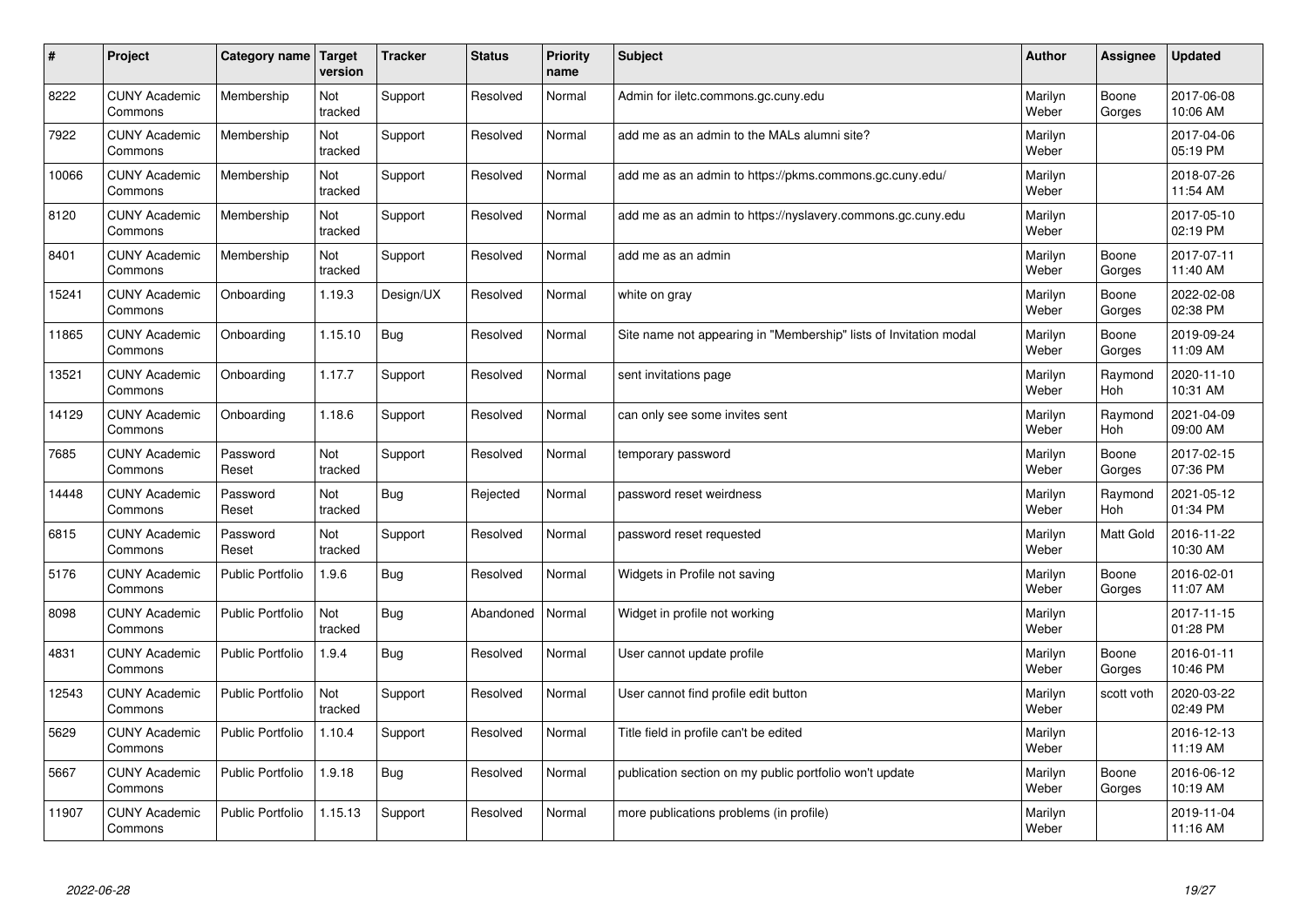| $\sharp$ | Project                         | Category name            | Target<br>version | <b>Tracker</b> | <b>Status</b>        | <b>Priority</b><br>name | <b>Subject</b>                                             | <b>Author</b>    | Assignee         | Updated                |
|----------|---------------------------------|--------------------------|-------------------|----------------|----------------------|-------------------------|------------------------------------------------------------|------------------|------------------|------------------------|
| 15269    | <b>CUNY Academic</b><br>Commons | Redmine                  | Not<br>tracked    | Support        | Resolved             | Normal                  | Segal Theater sites                                        | Marilyn<br>Weber |                  | 2022-02-07<br>04:11 PM |
| 8906     | <b>CUNY Academic</b><br>Commons | Redmine                  | Not<br>tracked    | Support        | Resolved             | Normal                  | Redmine access?                                            | Marilyn<br>Weber | <b>Matt Gold</b> | 2017-11-13<br>06:02 PM |
| 6851     | <b>CUNY Academic</b><br>Commons | Redmine                  | Not<br>tracked    | Support        | Resolved             | Normal                  | How do I help users join Redmine?                          | Marilyn<br>Weber | <b>Matt Gold</b> | 2016-11-28<br>10:16 AM |
| 12346    | <b>CUNY Academic</b><br>Commons | Redmine                  |                   | Support        | Resolved             | Normal                  | another Redmine request                                    | Marilyn<br>Weber | Matt Gold        | 2020-01-30<br>08:20 PM |
| 10273    | <b>CUNY Academic</b><br>Commons | Registration             | Not<br>tracked    | Support        | Reporter<br>Feedback | Normal                  | users combining CF and campus address                      | Marilyn<br>Weber |                  | 2019-09-18<br>10:58 AM |
| 9767     | <b>CUNY Academic</b><br>Commons | Registration             | Not<br>tracked    | Support        | Resolved             | Normal                  | user deleted account but now needs one                     | Marilyn<br>Weber |                  | 2018-05-11<br>02:39 PM |
| 5969     | <b>CUNY Academic</b><br>Commons | Registration             | 1.9.27            | <b>Bug</b>     | Resolved             | Normal                  | Queens students unable to join                             | Marilyn<br>Weber | Boone<br>Gorges  | 2016-09-04<br>09:41 PM |
| 7613     | <b>CUNY Academic</b><br>Commons | Registration             | Not<br>tracked    | Support        | Resolved             | Normal                  | non-matriculated students                                  | Marilyn<br>Weber | Boone<br>Gorges  | 2017-11-15<br>11:03 AM |
| 4577     | <b>CUNY Academic</b><br>Commons | Registration             | Not<br>tracked    | Bug            | Resolved             | Normal                  | New users are not getting their email verification         | Marilyn<br>Weber | Boone<br>Gorges  | 2016-01-26<br>03:30 PM |
| 5019     | <b>CUNY Academic</b><br>Commons | Registration             | Not<br>tracked    | Support        | Resolved             | Normal                  | Forgotten password for user with new email address         | Marilyn<br>Weber | Marilyn<br>Weber | 2015-12-11<br>04:18 PM |
| 9787     | <b>CUNY Academic</b><br>Commons | Registration             |                   | Support        | Resolved             | Normal                  | email change request                                       | Marilyn<br>Weber | Matt Gold        | 2018-05-16<br>09:55 PM |
| 9162     | <b>CUNY Academic</b><br>Commons | Registration             | Not<br>tracked    | Support        | Resolved             | Normal                  | email change due to user error                             | Marilyn<br>Weber | <b>Matt Gold</b> | 2018-02-13<br>11:11 AM |
| 7608     | <b>CUNY Academic</b><br>Commons | Registration             | Not<br>tracked    | Feature        | Resolved             | Normal                  | create an account                                          | Marilyn<br>Weber |                  | 2017-02-15<br>10:45 PM |
| 7226     | <b>CUNY Academic</b><br>Commons | Registration             | Not<br>tracked    | Bug            | Abandoned            | Normal                  | Community college student cannot register?                 | Marilyn<br>Weber |                  | 2017-11-15<br>01:55 PM |
| 5037     | <b>CUNY Academic</b><br>Commons | Registration             | Not<br>tracked    | Support        | Resolved             | Normal                  | Another Forgotten password for user with new email address | Marilyn<br>Weber | Boone<br>Gorges  | 2015-12-22<br>05:24 PM |
| 6025     | <b>CUNY Academic</b><br>Commons | Search                   | Not<br>tracked    | <b>Bug</b>     | Resolved             | Normal                  | Search function not working                                | Marilyn<br>Weber | Boone<br>Gorges  | 2016-10-12<br>09:41 AM |
| 6106     | <b>CUNY Academic</b><br>Commons | Server                   | Not<br>tracked    | Bug            | Resolved             | Normal                  | 504 error                                                  | Marilyn<br>Weber |                  | 2017-11-15<br>01:55 PM |
| 13016    | <b>CUNY Academic</b><br>Commons | Shortcodes and<br>embeds | 1.16.15           | Support        | Resolved             | Normal                  | possible to run code examples, like in Jupyter Notebooks?  | Marilyn<br>Weber |                  | 2020-07-16<br>11:52 AM |
| 13134    | <b>CUNY Academic</b><br>Commons | Site cloning             | 1.17.1            | Support        | Resolved             | Normal                  | New site (a clone) point to old dashboard                  | Marilyn<br>Weber |                  | 2020-08-12<br>03:22 PM |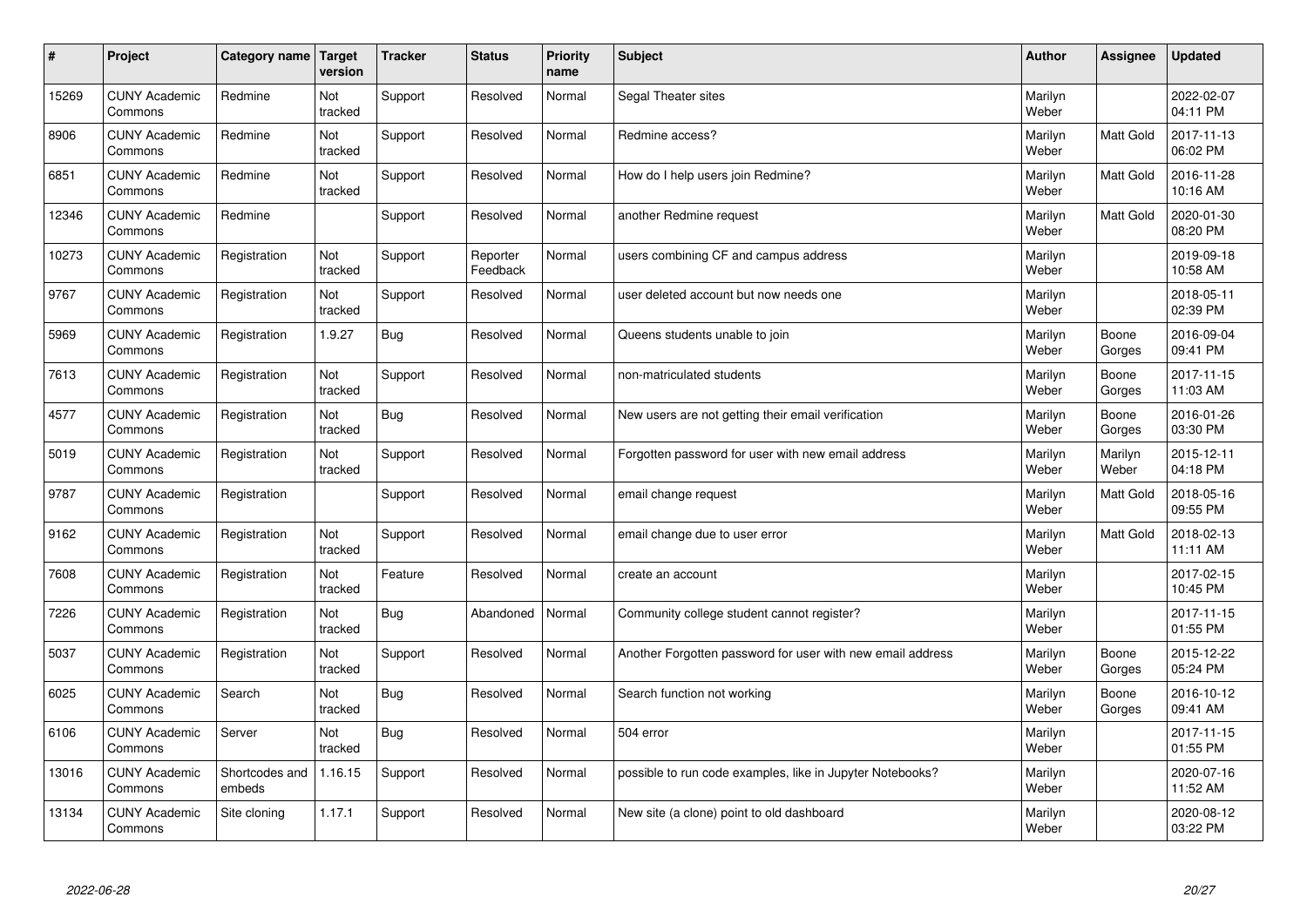| $\pmb{\sharp}$ | Project                         | Category name           | Target<br>version | <b>Tracker</b> | <b>Status</b>                       | <b>Priority</b><br>name | <b>Subject</b>                                                              | <b>Author</b>    | <b>Assignee</b>     | <b>Updated</b>         |
|----------------|---------------------------------|-------------------------|-------------------|----------------|-------------------------------------|-------------------------|-----------------------------------------------------------------------------|------------------|---------------------|------------------------|
| 16291          | <b>CUNY Academic</b><br>Commons | Site cloning            | 2.0.2             | Support        | Staged for<br>Production<br>Release | Normal                  | Images coming up blank in Media Library                                     | Marilyn<br>Weber | Raymond<br>Hoh      | 2022-06-23<br>08:28 PM |
| 8893           | <b>CUNY Academic</b><br>Commons | Social Paper            | 1.12.1            | Support        | Resolved                            | Normal                  | Social paper won't connect to group?                                        | Marilyn<br>Weber |                     | 2017-12-11<br>01:16 PM |
| 5205           | <b>CUNY Academic</b><br>Commons | <b>Social Paper</b>     | Future<br>release | Feature        | <b>New</b>                          | Normal                  | Social Paper folders                                                        | Marilyn<br>Weber |                     | 2016-02-11<br>10:24 PM |
| 5282           | <b>CUNY Academic</b><br>Commons | Social Paper            | Future<br>release | Bug            | <b>New</b>                          | Normal                  | Replying via email directs to paper but not individual comment.             | Marilyn<br>Weber | Raymond<br>Hoh      | 2016-03-02<br>01:48 PM |
| 5184           | <b>CUNY Academic</b><br>Commons | Social Paper            |                   | <b>Bug</b>     | Rejected                            | Normal                  | Problem linking SP to a group                                               | Marilyn<br>Weber | Boone<br>Gorges     | 2016-02-21<br>12:27 PM |
| 5345           | <b>CUNY Academic</b><br>Commons | Social Paper            | 1.9.17            | Feature        | Rejected                            | Normal                  | Plus symbol problem in SP                                                   | Marilyn<br>Weber | Christian<br>Wach   | 2016-05-27<br>04:26 AM |
| 7836           | <b>CUNY Academic</b><br>Commons | Social Paper            | Not<br>tracked    | Support        | Resolved                            | Normal                  | missing Social Paper                                                        | Marilyn<br>Weber |                     | 2017-11-15<br>01:31 PM |
| 5397           | <b>CUNY Academic</b><br>Commons | Social Paper            | Future<br>release | Feature        | New                                 | Normal                  | frustrating to have to enable/disable in SP                                 | Marilyn<br>Weber | Samantha<br>Raddatz | 2016-04-20<br>03:39 PM |
| 13975          | <b>CUNY Academic</b><br>Commons | Social Paper            | Not<br>tracked    | Support        | Reporter<br>Feedback                | Normal                  | can't approve comments on Social Paper paper                                | Marilyn<br>Weber |                     | 2021-02-12<br>09:33 AM |
| 5199           | <b>CUNY Academic</b><br>Commons | Social Paper            | Future<br>release | Feature        | New                                 | Normal                  | add tables to the SP editor                                                 | Marilyn<br>Weber |                     | 2016-10-24<br>11:27 AM |
| 11908          | <b>CUNY Academic</b><br>Commons | Spam/Spam<br>Prevention | 1.17.7            | Support        | Resolved                            | Normal                  | overeager spam filter                                                       | Marilyn<br>Weber | Raymond<br>Hoh      | 2020-11-05<br>04:36 PM |
| 12395          | <b>CUNY Academic</b><br>Commons | Spam/Spam<br>Prevention | Not<br>tracked    | Support        | Resolved                            | Normal                  | comments again being blocked                                                | Marilyn<br>Weber | Raymond<br>Hoh      | 2020-03-10<br>11:13 AM |
| 6656           | <b>CUNY Academic</b><br>Commons | Support                 | Not<br>tracked    | Support        | Resolved                            | Normal                  | Remove user profile                                                         | Marilyn<br>Weber | Matt Gold           | 2016-11-10<br>02:18 PM |
| 5988           | <b>CUNY Academic</b><br>Commons | Support                 |                   | Support        | Rejected                            | Normal                  | Forbidden error when trying to join                                         | Marilyn<br>Weber | Boone<br>Gorges     | 2016-09-08<br>01:42 PM |
| 5985           | <b>CUNY Academic</b><br>Commons | Support                 | Not<br>tracked    | Support        | Resolved                            | Normal                  | change user's email address (she cannot access old)                         | Marilyn<br>Weber | Boone<br>Gorges     | 2016-09-07<br>01:43 PM |
| 5346           | <b>CUNY Academic</b><br>Commons | Toolbar                 | 1.9.11            | <b>Bug</b>     | Resolved                            | Normal                  | possible dynamic HTML code bug?                                             | Marilyn<br>Weber | Boone<br>Gorges     | 2016-03-22<br>10:53 AM |
| 5177           | <b>CUNY Academic</b><br>Commons | Toolbar                 | 1.9.6             | <b>Bug</b>     | Resolved                            | Normal                  | No "My Papers" tab                                                          | Marilyn<br>Weber | Raymond<br>Hoh      | 2016-01-29<br>08:37 AM |
| 4102           | <b>CUNY Academic</b><br>Commons | User<br>Experience      | 1.8.1             | Design/UX      | Resolved                            | Normal                  | Username rules                                                              | Marilyn<br>Weber | Samantha<br>Raddatz | 2015-06-01<br>01:23 PM |
| 6860           | <b>CUNY Academic</b><br>Commons | User<br>Onboarding      | 1.12              | Bug            | Resolved                            | Normal                  | Invitation to join a group is appearing as an invitiation to join the site! | Marilyn<br>Weber | Boone<br>Gorges     | 2017-10-30<br>10:03 AM |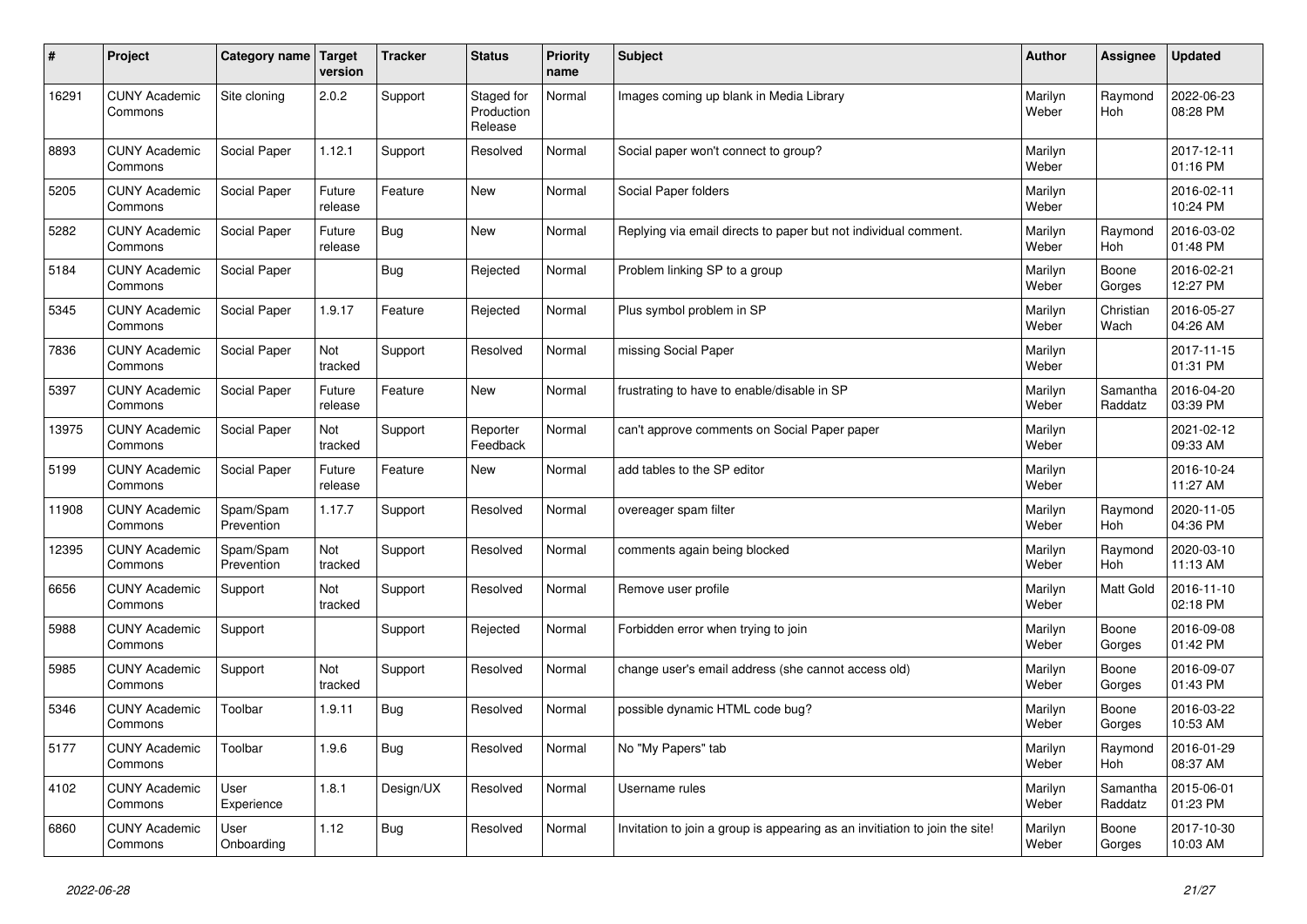| #     | Project                         | Category name Target              | version        | <b>Tracker</b> | <b>Status</b>        | <b>Priority</b><br>name | <b>Subject</b>                                                                 | <b>Author</b>    | <b>Assignee</b> | <b>Updated</b>         |
|-------|---------------------------------|-----------------------------------|----------------|----------------|----------------------|-------------------------|--------------------------------------------------------------------------------|------------------|-----------------|------------------------|
| 14369 | <b>CUNY Academic</b><br>Commons | WordPress -<br>Media              | Not<br>tracked | Support        | Resolved             | Normal                  | renewed problem with ppsx files                                                | Marilyn<br>Weber |                 | 2021-04-27<br>12:44 PM |
| 4340  | <b>CUNY Academic</b><br>Commons | WordPress -<br>Media              | 1.8.14         | Feature        | Resolved             | Normal                  | embedding a video                                                              | Marilyn<br>Weber | Daniel<br>Jones | 2015-10-20<br>12:01 AM |
| 13238 | <b>CUNY Academic</b><br>Commons | WordPress -<br>Media              | 1.17.3         | Support        | Resolved             | Normal                  | allow ppsx file?                                                               | Marilyn<br>Weber | Raymond<br>Hoh  | 2020-09-10<br>11:46 AM |
| 15978 | <b>CUNY Academic</b><br>Commons | WordPress -<br>Media              | 2.0.2          | Support        | Reporter<br>Feedback | Normal                  | tex files?                                                                     | Marilyn<br>Weber | Raymond<br>Hoh  | 2022-06-14<br>11:36 AM |
| 10133 | <b>CUNY Academic</b><br>Commons | WordPress<br>(misc)               | Not<br>tracked | Support        | Resolved             | Normal                  | two Commons sites to be migrated elsewhere                                     | Marilyn<br>Weber |                 | 2018-12-10<br>03:54 PM |
| 9499  | <b>CUNY Academic</b><br>Commons | <b>WordPress</b><br>(misc)        | Not<br>tracked | Support        | Resolved             | Normal                  | tiny question - preventing dates on posts?                                     | Marilyn<br>Weber | Raymond<br>Hoh  | 2018-04-04<br>03:55 PM |
| 10810 | <b>CUNY Academic</b><br>Commons | <b>WordPress</b><br>(misc)        | 1.14.2         | Bug            | Resolved             | Normal                  | Sites set as public are becoming private                                       | Marilyn<br>Weber |                 | 2018-12-11<br>10:15 AM |
| 3001  | <b>CUNY Academic</b><br>Commons | WordPress<br>(misc)               | Not<br>tracked | Support        | Resolved             | Normal                  | shortlink requested                                                            | Marilyn<br>Weber | Boone<br>Gorges | 2014-01-30<br>01:26 PM |
| 9541  | <b>CUNY Academic</b><br>Commons | WordPress<br>(misc)               | Not<br>tracked | Support        | Resolved             | Normal                  | repeating header banner                                                        | Marilyn<br>Weber | Raymond<br>Hoh  | 2018-04-06<br>12:33 PM |
| 14074 | <b>CUNY Academic</b><br>Commons | <b>WordPress</b><br>(misc)        | Not<br>tracked | Support        | Reporter<br>Feedback | Normal                  | page password protection problem                                               | Marilyn<br>Weber |                 | 2021-03-02<br>11:03 AM |
| 7607  | <b>CUNY Academic</b><br>Commons | <b>WordPress</b><br>(misc)        | Not<br>tracked | Feature        | Resolved             | Normal                  | mp4 files                                                                      | Marilyn<br>Weber |                 | 2017-02-15<br>07:37 PM |
| 5753  | <b>CUNY Academic</b><br>Commons | <b>WordPress</b><br>(misc)        | Not<br>tracked | Support        | Resolved             | Normal                  | merging blogs and groups                                                       | Marilyn<br>Weber | Boone<br>Gorges | 2016-08-29<br>03:09 PM |
| 13012 | <b>CUNY Academic</b><br>Commons | <b>WordPress</b><br>(misc)        |                | Support        | Rejected             | Normal                  | icon image associated with the teaching template's Creative Commons<br>License | Marilyn<br>Weber | Raymond<br>Hoh  | 2020-08-25<br>10:56 AM |
| 2777  | <b>CUNY Academic</b><br>Commons | WordPress<br>(misc)               | Not<br>tracked | <b>Bug</b>     | Resolved             | Normal                  | Hero slide access                                                              | Marilyn<br>Weber | Boone<br>Gorges | 2013-09-07<br>12:26 PM |
| 14606 | <b>CUNY Academic</b><br>Commons | WordPress<br>(misc)               | Not<br>tracked | Support        | Rejected             | Normal                  | calendar wrong month                                                           | Marilyn<br>Weber |                 | 2021-07-23<br>12:11 PM |
| 11453 | <b>CUNY Academic</b><br>Commons | <b>WordPress</b><br>(misc)        | 1.15.2         | <b>Bug</b>     | Resolved             | Normal                  | 403 error on Firefox                                                           | Marilyn<br>Weber | Raymond<br>Hoh  | 2019-05-28<br>11:46 AM |
| 16172 | <b>CUNY Academic</b><br>Commons | WordPress<br>(misc)               | 2.0.2          | <b>Bug</b>     | Resolved             | Normal                  | 'Lost your password" link not in error messge                                  | Marilyn<br>Weber | Raymond<br>Hoh  | 2022-06-14<br>09:21 PM |
| 11634 | <b>CUNY Academic</b><br>Commons | WordPress<br>(misc)               | Not<br>tracked | <b>Bug</b>     | Rejected             | Normal                  | 'Insert Read More Tag" working oddly                                           | Marilyn<br>Weber | Raymond<br>Hoh  | 2019-07-15<br>11:48 PM |
| 3116  | <b>CUNY Academic</b><br>Commons | <b>WordPress</b><br>(Permissions) |                | Bug            | Resolved             | Normal                  | Updating the FAQ page                                                          | Marilyn<br>Weber | Boone<br>Gorges | 2014-04-01<br>10:12 PM |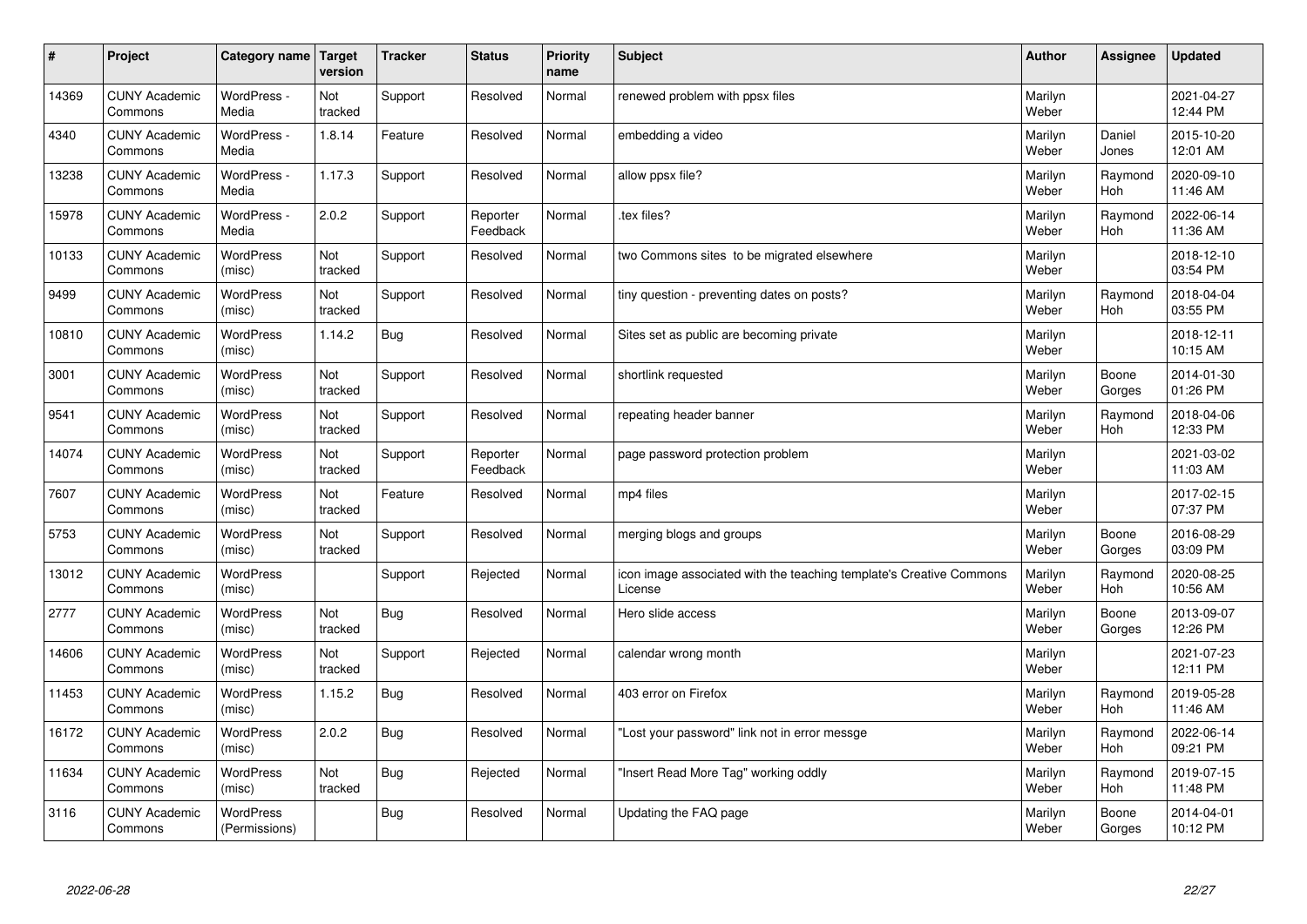| #     | Project                         | Category name                     | Target<br>version | <b>Tracker</b> | <b>Status</b> | <b>Priority</b><br>name | <b>Subject</b>                                 | <b>Author</b>    | Assignee        | <b>Updated</b>         |
|-------|---------------------------------|-----------------------------------|-------------------|----------------|---------------|-------------------------|------------------------------------------------|------------------|-----------------|------------------------|
| 3592  | <b>CUNY Academic</b><br>Commons | <b>WordPress</b><br>(Permissions) | Not<br>tracked    | Publicity      | Resolved      | Normal                  | Oops - Announcing 1.6!                         | Marilyn<br>Weber | Boone<br>Gorges | 2014-10-22<br>03:03 PM |
| 11832 | <b>CUNY Academic</b><br>Commons | <b>WordPress</b><br>Plugins       | 1.15.11           | Support        | Resolved      | Normal                  | Yoast SEO premium for sexgenlab.org            | Marilyn<br>Weber |                 | 2019-10-08<br>11:22 AM |
| 13846 | <b>CUNY Academic</b><br>Commons | <b>WordPress</b><br>Plugins       | 1.18.3            | Support        | Resolved      | Normal                  | Yoast SEO plugin problem                       | Marilyn<br>Weber |                 | 2021-01-19<br>05:34 PM |
| 8308  | <b>CUNY Academic</b><br>Commons | <b>WordPress</b><br>Plugins       | Not<br>tracked    | Support        | Resolved      | Normal                  | WP Migration plugin                            | Marilyn<br>Weber |                 | 2017-11-15<br>01:27 PM |
| 7770  | <b>CUNY Academic</b><br>Commons | <b>WordPress</b><br>Plugins       | Not<br>tracked    | Bug            | Abandoned     | Normal                  | Timeline.js problem                            | Marilyn<br>Weber |                 | 2017-11-15<br>01:43 PM |
| 3136  | <b>CUNY Academic</b><br>Commons | WordPress<br>Plugins              |                   | Bug            | Rejected      | Normal                  | The Easy Rotator                               | Marilyn<br>Weber | Boone<br>Gorges | 2014-04-01<br>10:26 PM |
| 7328  | <b>CUNY Academic</b><br>Commons | <b>WordPress</b><br>Plugins       | Not<br>tracked    | <b>Bug</b>     | Resolved      | Normal                  | technical issue with the Events Manager plugin | Marilyn<br>Weber | Raymond<br>Hoh  | 2017-11-15<br>06:19 PM |
| 9726  | <b>CUNY Academic</b><br>Commons | <b>WordPress</b><br>Plugins       | Not<br>tracked    | Support        | Abandoned     | Normal                  | technical error on Contact page                | Marilyn<br>Weber |                 | 2018-12-10<br>03:53 PM |
| 5621  | <b>CUNY Academic</b><br>Commons | <b>WordPress</b><br>Plugins       | 1.9.17            | Feature        | Resolved      | Normal                  | Taxonomy plugin request                        | Marilyn<br>Weber | Boone<br>Gorges | 2016-06-01<br>11:28 PM |
| 14019 | <b>CUNY Academic</b><br>Commons | WordPress<br>Plugins              | 1.18.5            | Bug            | Resolved      | Normal                  | smorales.commons.gc.cuny.edu                   | Marilyn<br>Weber | Boone<br>Gorges | 2021-02-23<br>11:06 AM |
| 14075 | <b>CUNY Academic</b><br>Commons | WordPress<br>Plugins              | Not<br>tracked    | <b>Bug</b>     | Resolved      | Normal                  | sludigitalportfolios.commons.gc.cuny.edu       | Marilyn<br>Weber | Boone<br>Gorges | 2021-03-01<br>10:46 AM |
| 14534 | <b>CUNY Academic</b><br>Commons | <b>WordPress</b><br>Plugins       | 1.18.12           | Support        | Resolved      | Normal                  | Share This Image plugin?                       | Marilyn<br>Weber |                 | 2021-06-08<br>11:50 AM |
| 14265 | <b>CUNY Academic</b><br>Commons | <b>WordPress</b><br>Plugins       | 1.18.10           | Support        | Resolved      | Normal                  | separate the tag cloud in the blog sidebar     | Marilyn<br>Weber | Boone<br>Gorges | 2021-05-12<br>05:19 PM |
| 10240 | <b>CUNY Academic</b><br>Commons | <b>WordPress</b><br>Plugins       | 1.13.8            | Support        | Resolved      | Normal                  | require-featured-image plug-in request         | Marilyn<br>Weber |                 | 2018-08-29<br>05:15 PM |
| 9087  | <b>CUNY Academic</b><br>Commons | <b>WordPress</b><br>Plugins       | 1.12.7            | Support        | Resolved      | Normal                  | request for WP Social Sharing                  | Marilyn<br>Weber |                 | 2018-01-23<br>11:17 AM |
| 5302  | <b>CUNY Academic</b><br>Commons | <b>WordPress</b><br>Plugins       | 1.9.10            | Feature        | Resolved      | Normal                  | request for WP Gallery Custom Links plug-in    | Marilyn<br>Weber | Boone<br>Gorges | 2016-03-11<br>09:20 PM |
| 12676 | <b>CUNY Academic</b><br>Commons | WordPress<br>Plugins              | 1.16.10           | Support        | Resolved      | Normal                  | request for Require Post Category plug-in      | Marilyn<br>Weber |                 | 2020-04-28<br>11:03 AM |
| 8446  | <b>CUNY Academic</b><br>Commons | WordPress<br>Plugins              | 1.11.14           | Support        | Resolved      | Normal                  | request for multiple accordion menu plugins    | Marilyn<br>Weber |                 | 2018-05-07<br>09:57 PM |
| 9192  | <b>CUNY Academic</b><br>Commons | WordPress<br>Plugins              | 1.12.8            | Bug            | Resolved      | Normal                  | problems with the Leaflet plug -in             | Marilyn<br>Weber | Boone<br>Gorges | 2018-02-13<br>11:07 AM |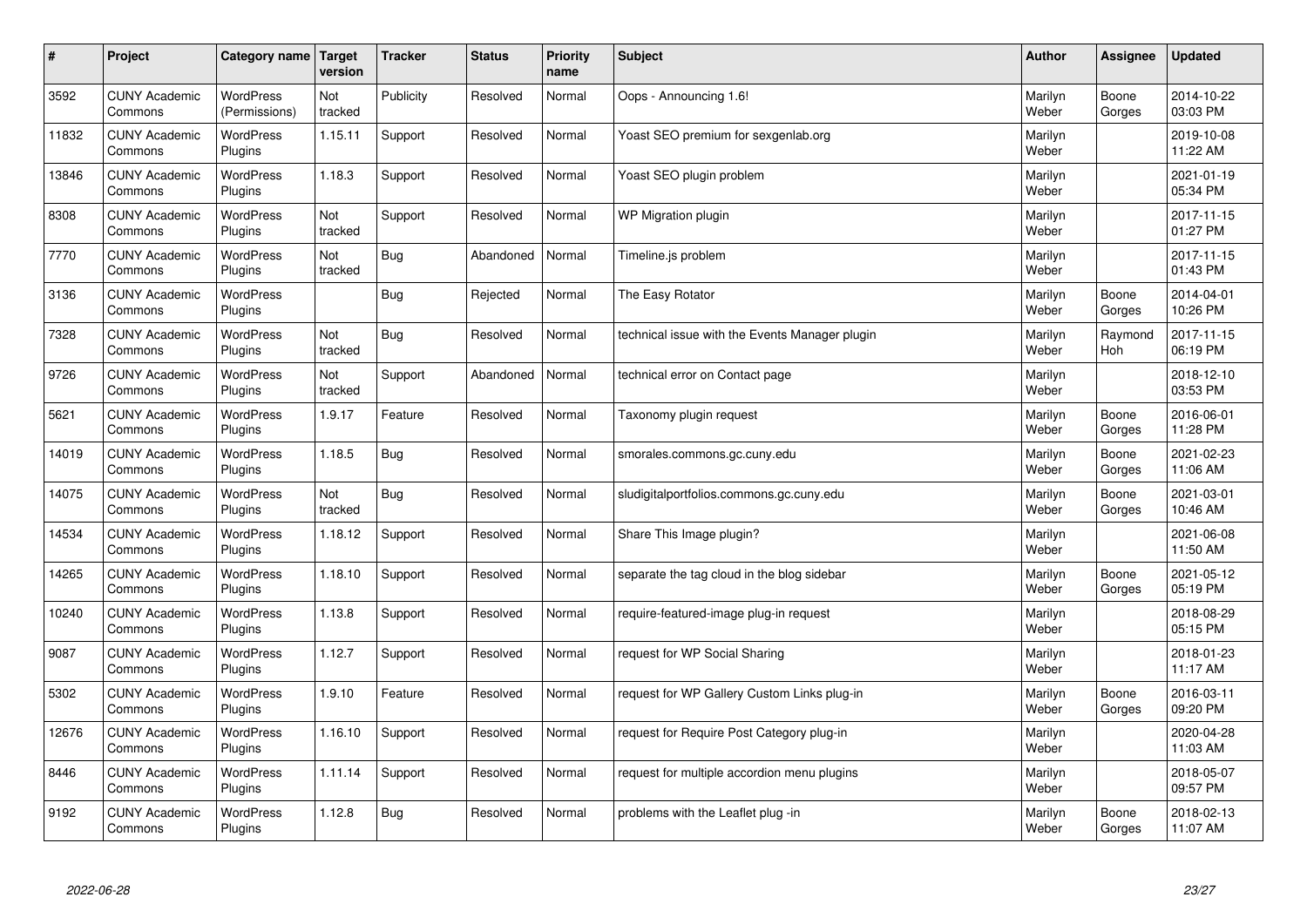| $\sharp$ | Project                         | Category name               | Target<br>version | <b>Tracker</b> | <b>Status</b> | <b>Priority</b><br>name | <b>Subject</b>                                           | <b>Author</b>    | Assignee              | <b>Updated</b>         |
|----------|---------------------------------|-----------------------------|-------------------|----------------|---------------|-------------------------|----------------------------------------------------------|------------------|-----------------------|------------------------|
| 11205    | <b>CUNY Academic</b><br>Commons | <b>WordPress</b><br>Plugins | Not<br>tracked    | Support        | Resolved      | Normal                  | problems with Google calendar                            | Marilyn<br>Weber | Raymond<br><b>Hoh</b> | 2019-03-11<br>02:17 PM |
| 9500     | <b>CUNY Academic</b><br>Commons | <b>WordPress</b><br>Plugins | 1.12.12           | Support        | Resolved      | Normal                  | PowerPoint in the media library?                         | Marilyn<br>Weber | Raymond<br>Hoh        | 2018-04-12<br>02:28 PM |
| 8908     | <b>CUNY Academic</b><br>Commons | <b>WordPress</b><br>Plugins | 1.12.2            | Support        | Resolved      | Normal                  | Plugin request from Steve Brier                          | Marilyn<br>Weber |                       | 2017-11-27<br>11:39 AM |
| 9026     | <b>CUNY Academic</b><br>Commons | <b>WordPress</b><br>Plugins | 1.12.6            | Support        | Resolved      | Normal                  | plugin request from Carlos Guevara                       | Marilyn<br>Weber |                       | 2018-01-03<br>09:33 AM |
| 5657     | <b>CUNY Academic</b><br>Commons | <b>WordPress</b><br>Plugins | 1.9.18            | Feature        | Resolved      | Normal                  | Plugin Request - Instagram Feed WD                       | Marilyn<br>Weber | Boone<br>Gorges       | 2016-06-08<br>12:36 PM |
| 5522     | <b>CUNY Academic</b><br>Commons | WordPress<br>Plugins        | 1.9.15            | Feature        | Resolved      | Normal                  | plugin request                                           | Marilyn<br>Weber | Boone<br>Gorges       | 2016-05-09<br>10:36 AM |
| 9965     | <b>CUNY Academic</b><br>Commons | WordPress<br>Plugins        | 1.13.4            | Support        | Resolved      | Normal                  | plug-in request for OneTone Companion                    | Marilyn<br>Weber | Raymond<br>Hoh        | 2018-06-26<br>12:00 PM |
| 9330     | <b>CUNY Academic</b><br>Commons | <b>WordPress</b><br>Plugins | 1.12.10           | Bug            | Resolved      | Normal                  | part 2 of problems with the Leaflet plug -in             | Marilyn<br>Weber |                       | 2018-03-04<br>05:58 PM |
| 14012    | <b>CUNY Academic</b><br>Commons | <b>WordPress</b><br>Plugins | 1.18.5            | Support        | Resolved      | Normal                  | Open External Links in a New Window plugin?              | Marilyn<br>Weber | Boone<br>Gorges       | 2021-03-02<br>02:07 PM |
| 15654    | <b>CUNY Academic</b><br>Commons | WordPress<br>Plugins        | 1.19.6            | Support        | Resolved      | Normal                  | Numerous Copies of Events showing up                     | Marilyn<br>Weber | Boone<br>Gorges       | 2022-03-22<br>11:30 AM |
| 8131     | <b>CUNY Academic</b><br>Commons | WordPress<br>Plugins        | 1.11              | <b>Bug</b>     | Resolved      | Normal                  | Newsletters plug-in                                      | Marilyn<br>Weber | Boone<br>Gorges       | 2017-05-11<br>09:42 PM |
| 8721     | <b>CUNY Academic</b><br>Commons | <b>WordPress</b><br>Plugins | 1.11.13           | <b>Bug</b>     | Resolved      | Normal                  | more problems with Events calendar                       | Marilyn<br>Weber |                       | 2017-09-21<br>10:35 AM |
| 15610    | <b>CUNY Academic</b><br>Commons | <b>WordPress</b><br>Plugins | Not<br>tracked    | Support        | Rejected      | Normal                  | Loops & Logic plugin                                     | Marilyn<br>Weber | Raymond<br>Hoh        | 2022-03-19<br>11:16 AM |
| 14885    | <b>CUNY Academic</b><br>Commons | <b>WordPress</b><br>Plugins | 1.18.22           | Bug            | Resolved      | Normal                  | Long Loading Times -- Wordpress Admin Site               | Marilyn<br>Weber | Raymond<br>Hoh        | 2021-10-26<br>12:28 PM |
| 7668     | <b>CUNY Academic</b><br>Commons | <b>WordPress</b><br>Plugins |                   | Support        | Rejected      | Normal                  | Iframes question                                         | Marilyn<br>Weber |                       | 2017-04-11<br>09:29 PM |
| 13184    | <b>CUNY Academic</b><br>Commons | <b>WordPress</b><br>Plugins | 1.17.2            | Support        | Resolved      | Normal                  | google translate plugin                                  | Marilyn<br>Weber |                       | 2020-08-25<br>11:36 AM |
| 13841    | <b>CUNY Academic</b><br>Commons | WordPress<br>Plugins        | 1.18.3            | Support        | Resolved      | Normal                  | Folders plugin request                                   | Marilyn<br>Weber | Boone<br>Gorges       | 2021-01-26<br>04:43 PM |
| 7745     | <b>CUNY Academic</b><br>Commons | WordPress<br>Plugins        | 1.10.13           | Support        | Resolved      | Normal                  | Featured Video Plus plugin requested                     | Marilyn<br>Weber |                       | 2017-03-03<br>01:51 PM |
| 8693     | <b>CUNY Academic</b><br>Commons | WordPress<br>Plugins        |                   | Support        | Resolved      | Normal                  | Existing blog wants to replace Mailpoet with Newsletters | Marilyn<br>Weber |                       | 2017-09-12<br>02:24 PM |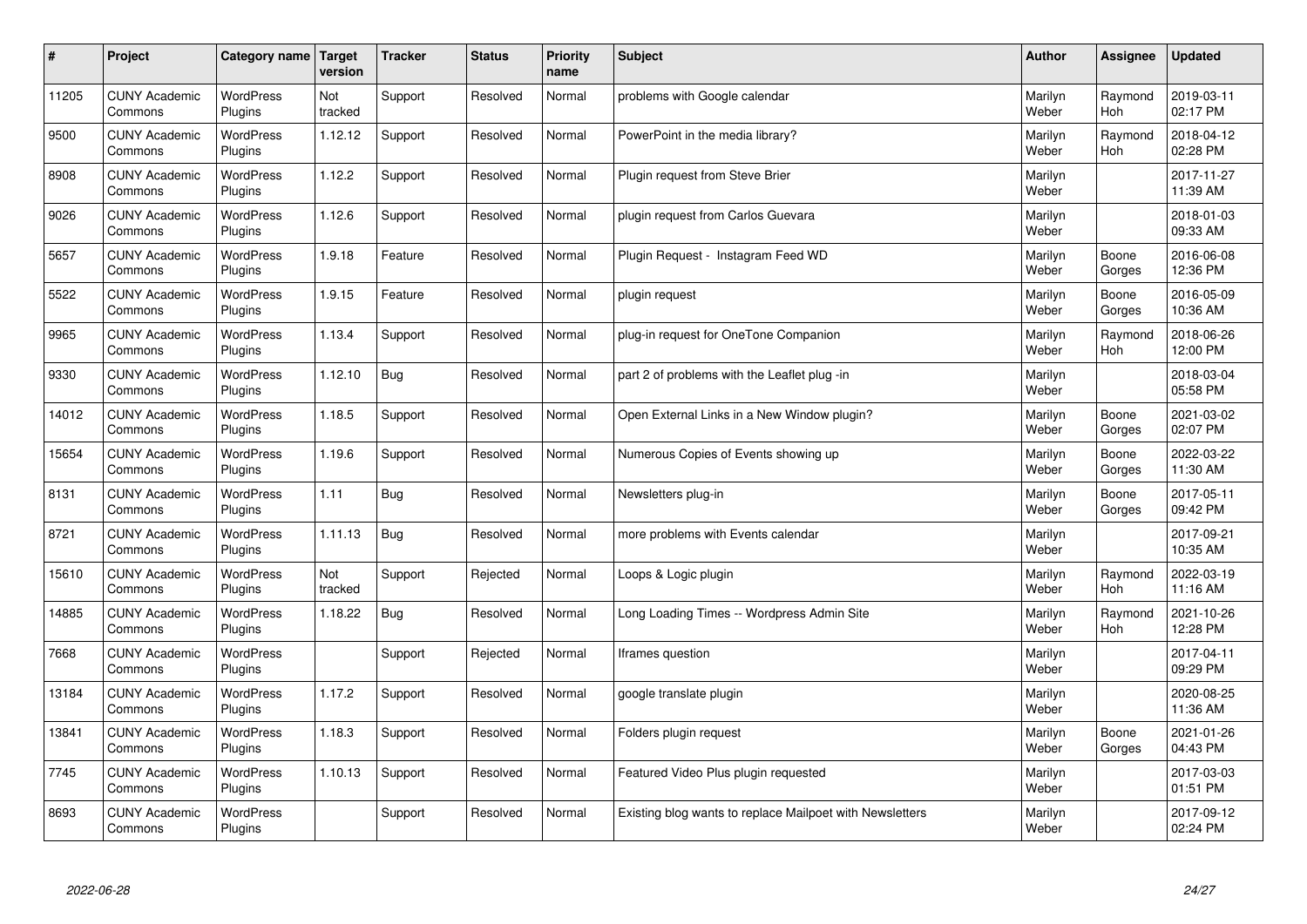| $\sharp$ | Project                         | Category name               | Target<br>version | <b>Tracker</b> | <b>Status</b> | <b>Priority</b><br>name | <b>Subject</b>                                              | <b>Author</b>    | Assignee         | <b>Updated</b>         |
|----------|---------------------------------|-----------------------------|-------------------|----------------|---------------|-------------------------|-------------------------------------------------------------|------------------|------------------|------------------------|
| 8552     | <b>CUNY Academic</b><br>Commons | <b>WordPress</b><br>Plugins | 1.11.10           | Bug            | Resolved      | Normal                  | Events Calendar problem                                     | Marilyn<br>Weber |                  | 2017-08-18<br>04:36 PM |
| 5875     | <b>CUNY Academic</b><br>Commons | <b>WordPress</b><br>Plugins | Not<br>tracked    | Bug            | Resolved      | Normal                  | Events Calendar garbled in IE                               | Marilyn<br>Weber | Marilyn<br>Weber | 2017-11-15<br>05:45 PM |
| 13741    | <b>CUNY Academic</b><br>Commons | <b>WordPress</b><br>Plugins | 1.18.3            | Support        | Resolved      | Normal                  | Ensemble Video Plugin                                       | Marilyn<br>Weber |                  | 2021-01-26<br>04:43 PM |
| 5036     | <b>CUNY Academic</b><br>Commons | <b>WordPress</b><br>Plugins | 1.9.1.1           | Feature        | Resolved      | Normal                  | <b>Embeds request</b>                                       | Marilyn<br>Weber | Boone<br>Gorges  | 2015-12-18<br>10:12 PM |
| 4542     | <b>CUNY Academic</b><br>Commons | <b>WordPress</b><br>Plugins | 1.8.10            | Bug            | Resolved      | Normal                  | Emailing group users problem                                | Marilyn<br>Weber | Boone<br>Gorges  | 2015-09-11<br>11:16 AM |
| 14077    | <b>CUNY Academic</b><br>Commons | WordPress<br>Plugins        | 1.18.7            | Support        | Resolved      | Normal                  | Elementor Pro plugin for the slider                         | Marilyn<br>Weber | Raymond<br>Hoh   | 2021-03-23<br>11:43 AM |
| 13947    | <b>CUNY Academic</b><br>Commons | WordPress<br>Plugins        | 1.18.4            | <b>Bug</b>     | Resolved      | Normal                  | Elementor plugin problem                                    | Marilyn<br>Weber | Raymond<br>Hoh   | 2021-02-08<br>09:34 PM |
| 14509    | <b>CUNY Academic</b><br>Commons | WordPress<br>Plugins        | 1.18.12           | Bug            | Resolved      | Normal                  | Elementor Editor problem                                    | Marilyn<br>Weber |                  | 2021-06-08<br>09:55 AM |
| 8576     | <b>CUNY Academic</b><br>Commons | <b>WordPress</b><br>Plugins | 1.11.11           | Support        | Resolved      | Normal                  | Digital Measures plugin request                             | Marilyn<br>Weber |                  | 2017-09-01<br>03:44 PM |
| 3093     | <b>CUNY Academic</b><br>Commons | WordPress<br>Plugins        |                   | <b>Bug</b>     | Rejected      | Normal                  | <b>Custom Google Maps</b>                                   | Marilyn<br>Weber | Boone<br>Gorges  | 2014-05-02<br>10:52 AM |
| 5083     | <b>CUNY Academic</b><br>Commons | WordPress<br>Plugins        | 1.9.5             | Support        | Rejected      | Normal                  | creating a shortcode for the iframe code of the google form | Marilyn<br>Weber | Marilyn<br>Weber | 2016-01-12<br>04:25 PM |
| 9340     | <b>CUNY Academic</b><br>Commons | <b>WordPress</b><br>Plugins | 1.12.10           | <b>Bug</b>     | Resolved      | Normal                  | change the web preview?                                     | Marilyn<br>Weber | Raymond<br>Hoh   | 2018-03-13<br>11:50 AM |
| 9888     | <b>CUNY Academic</b><br>Commons | <b>WordPress</b><br>Plugins | 1.13.3            | Support        | Resolved      | Normal                  | Business directory Plug-in request                          | Marilyn<br>Weber |                  | 2018-06-12<br>11:52 AM |
| 8924     | <b>CUNY Academic</b><br>Commons | WordPress<br>Plugins        | 1.12.4            | Bug            | Resolved      | Normal                  | auto-remove feature on http://pcp.gc.cuny.edu               | Marilyn<br>Weber | Matt Gold        | 2017-12-04<br>10:18 AM |
| 9078     | <b>CUNY Academic</b><br>Commons | <b>WordPress</b><br>Plugins | 1.12.7            | Support        | Resolved      | Normal                  | arcgis web maps?                                            | Marilyn<br>Weber | Raymond<br>Hoh   | 2018-01-23<br>11:11 AM |
| 8071     | <b>CUNY Academic</b><br>Commons | <b>WordPress</b><br>Plugins | Not<br>tracked    | Support        | Rejected      | Normal                  | Anthologize                                                 | Marilyn<br>Weber |                  | 2017-05-10<br>10:15 AM |
| 4997     | <b>CUNY Academic</b><br>Commons | WordPress<br>Plugins        | 1.9.4             | Feature        | Resolved      | Normal                  | ability to embed maps from StoryMapJS?                      | Marilyn<br>Weber | Boone<br>Gorges  | 2016-01-07<br>12:34 PM |
| 13944    | <b>CUNY Academic</b><br>Commons | WordPress<br>Plugins        | 1.18.4            | Support        | Resolved      | Normal                  | 3D FlipBook request                                         | Marilyn<br>Weber |                  | 2021-02-09<br>11:05 AM |
| 15545    | <b>CUNY Academic</b><br>Commons | <b>WordPress</b><br>Plugins | 1.19.5            | Feature        | Resolved      | Normal                  | 'ZI Hide Featured Image" plugin request                     | Marilyn<br>Weber | Boone<br>Gorges  | 2022-03-09<br>10:09 AM |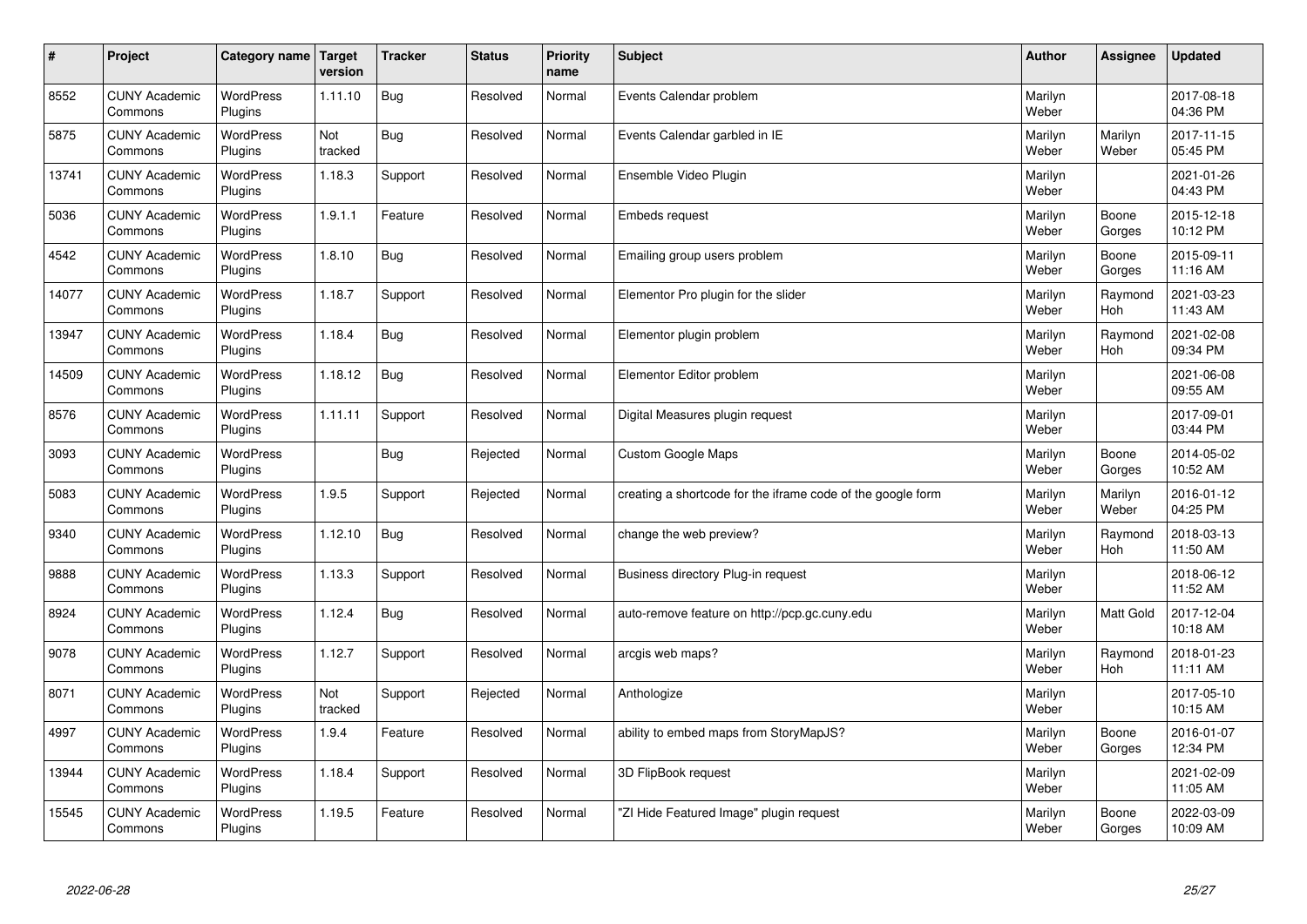| $\sharp$ | Project                         | Category name   Target            | version        | <b>Tracker</b> | <b>Status</b>        | <b>Priority</b><br>name | <b>Subject</b>                                                                             | <b>Author</b>    | Assignee        | <b>Updated</b>         |
|----------|---------------------------------|-----------------------------------|----------------|----------------|----------------------|-------------------------|--------------------------------------------------------------------------------------------|------------------|-----------------|------------------------|
| 9955     | <b>CUNY Academic</b><br>Commons | <b>WordPress</b><br>Plugins       | 1.13.4         | Support        | Rejected             | Normal                  | docx converter plugin?                                                                     | Marilyn<br>Weber |                 | 2018-06-26<br>11:39 AM |
| 12741    | <b>CUNY Academic</b><br>Commons | <b>WordPress</b><br>Plugins       | Not<br>tracked | Support        | Reporter<br>Feedback | Normal                  | Tableau Public Viz Block                                                                   | Marilyn<br>Weber | Raymond<br>Hoh  | 2020-05-12<br>11:00 AM |
| 11813    | <b>CUNY Academic</b><br>Commons | <b>WordPress</b><br>Plugins       | 1.15.9         | Support        | Resolved             | Normal                  | 'Change Password Protected Message" plugin requests                                        | Marilyn<br>Weber |                 | 2019-09-10<br>05:57 PM |
| 11211    | <b>CUNY Academic</b><br>Commons | <b>WordPress</b><br><b>Themes</b> | 1.14.8         | Support        | Resolved             | Normal                  | user needs to edit the HTML coding                                                         | Marilyn<br>Weber |                 | 2019-03-12<br>11:20 AM |
| 14911    | <b>CUNY Academic</b><br>Commons | <b>WordPress</b><br><b>Themes</b> | Not<br>tracked | Support        | <b>New</b>           | Normal                  | Twentytwentyone theme                                                                      | Marilyn<br>Weber |                 | 2021-10-28<br>10:37 AM |
| 3071     | <b>CUNY Academic</b><br>Commons | WordPress<br><b>Themes</b>        | 1.5.22         | Bug            | Resolved             | Normal                  | Twenty Fourteen theme differences                                                          | Marilyn<br>Weber | Boone<br>Gorges | 2014-04-01<br>08:18 PM |
| 13512    | <b>CUNY Academic</b><br>Commons | <b>WordPress</b><br><b>Themes</b> | 1.17.7         | Support        | Resolved             | Normal                  | theme update                                                                               | Marilyn<br>Weber |                 | 2020-11-16<br>04:46 PM |
| 4965     | <b>CUNY Academic</b><br>Commons | <b>WordPress</b><br>Themes        | Not<br>tracked | Feature        | Resolved             | Normal                  | Theme requested                                                                            | Marilyn<br>Weber | Boone<br>Gorges | 2016-02-24<br>09:46 PM |
| 8941     | <b>CUNY Academic</b><br>Commons | <b>WordPress</b><br><b>Themes</b> | 1.13.1         | Support        | Resolved             | Normal                  | Theme request: ColorNews                                                                   | Marilyn<br>Weber |                 | 2018-05-08<br>10:42 AM |
| 12360    | <b>CUNY Academic</b><br>Commons | WordPress<br><b>Themes</b>        | Not<br>tracked | <b>Bug</b>     | Reporter<br>Feedback | Normal                  | site just says "DANTE We are currently in maintenance mode, please<br>check back shortly." | Marilyn<br>Weber |                 | 2020-02-04<br>12:13 PM |
| 11866    | <b>CUNY Academic</b><br>Commons | WordPress<br><b>Themes</b>        | 1.15.10        | Support        | Resolved             | Normal                  | problem with project widget and the 'skills' to generate tags                              | Marilyn<br>Weber | Raymond<br>Hoh  | 2019-09-19<br>03:20 PM |
| 12302    | <b>CUNY Academic</b><br>Commons | <b>WordPress</b><br><b>Themes</b> | 1.16.4         | Support        | Resolved             | Normal                  | Pictorio theme request                                                                     | Marilyn<br>Weber | Raymond<br>Hoh  | 2020-01-28<br>11:44 AM |
| 14734    | <b>CUNY Academic</b><br>Commons | <b>WordPress</b><br><b>Themes</b> | 1.18.18        | Support        | Resolved             | Normal                  | missing section of Sujatha Fernandes' site                                                 | Marilyn<br>Weber | Raymond<br>Hoh  | 2021-09-06<br>04:15 PM |
| 12137    | <b>CUNY Academic</b><br>Commons | WordPress<br><b>Themes</b>        | Not<br>tracked | Support        | Resolved             | Normal                  | media player problem                                                                       | Marilyn<br>Weber |                 | 2019-12-12<br>08:52 PM |
| 10059    | <b>CUNY Academic</b><br>Commons | <b>WordPress</b><br><b>Themes</b> | Not<br>tracked | Support        | Resolved             | Normal                  | Magazine Premium theme for new site                                                        | Marilyn<br>Weber |                 | 2020-02-17<br>03:39 PM |
| 14411    | <b>CUNY Academic</b><br>Commons | <b>WordPress</b><br><b>Themes</b> | 1.18.10        | <b>Bug</b>     | Resolved             | Normal                  | logo problems                                                                              | Marilyn<br>Weber |                 | 2021-05-03<br>04:37 PM |
| 13185    | <b>CUNY Academic</b><br>Commons | WordPress<br><b>Themes</b>        | 1.17.2         | Support        | Resolved             | Normal                  | Less theme?                                                                                | Marilyn<br>Weber |                 | 2020-08-25<br>11:26 AM |
| 7460     | <b>CUNY Academic</b><br>Commons | WordPress<br><b>Themes</b>        | 1.10.8         | Support        | Resolved             | Normal                  | install Independent Publisher theme?                                                       | Marilyn<br>Weber | Boone<br>Gorges | 2017-01-21<br>09:34 PM |
| 14270    | <b>CUNY Academic</b><br>Commons | <b>WordPress</b><br><b>Themes</b> | 1.18.8         | Support        | Resolved             | Normal                  | grid theme?                                                                                | Marilyn<br>Weber |                 | 2021-04-13<br>11:20 AM |